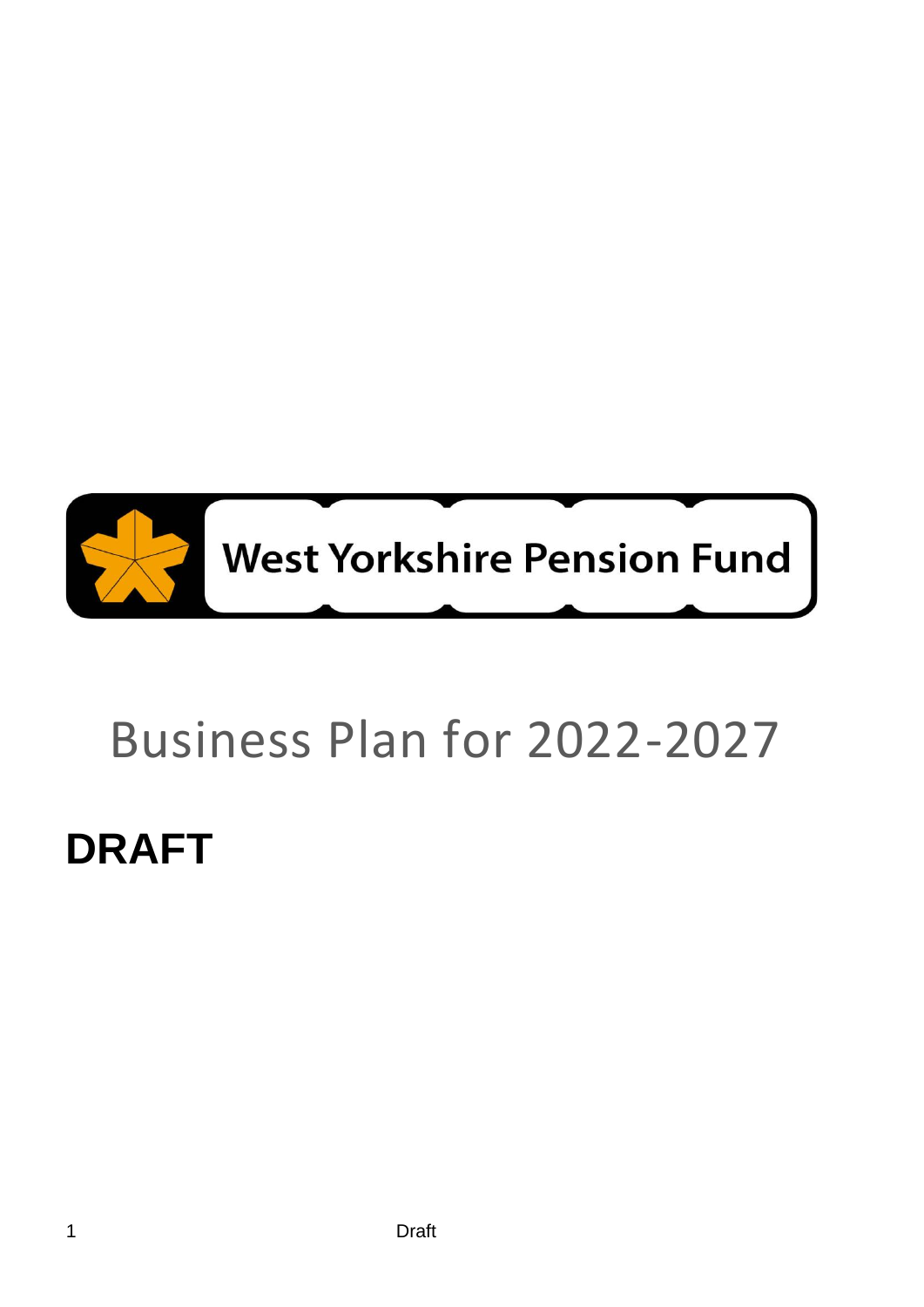## **Contents**

| Introduction                                                                           | 4  |
|----------------------------------------------------------------------------------------|----|
| <b>Background information</b>                                                          | 5  |
| <b>Objectives</b>                                                                      | 6  |
| The plan for 2022/27                                                                   | 11 |
| <b>Business as usual</b>                                                               | 14 |
| <b>Business plan priorities</b>                                                        | 18 |
| Further explanation of Business Plan items and additional information                  | 22 |
| Appendix A - Explanation of business plan key tasks and actions 23                     |    |
| Appendix B - Business Plan Budget                                                      | 47 |
| Appendix C - Suggested 2022/23 Agenda items                                            | 49 |
| Appendix D – Draft communications plan                                                 | 51 |
| Appendix E - Business Plan activities for client LGPS funds and Fire authority clients | 53 |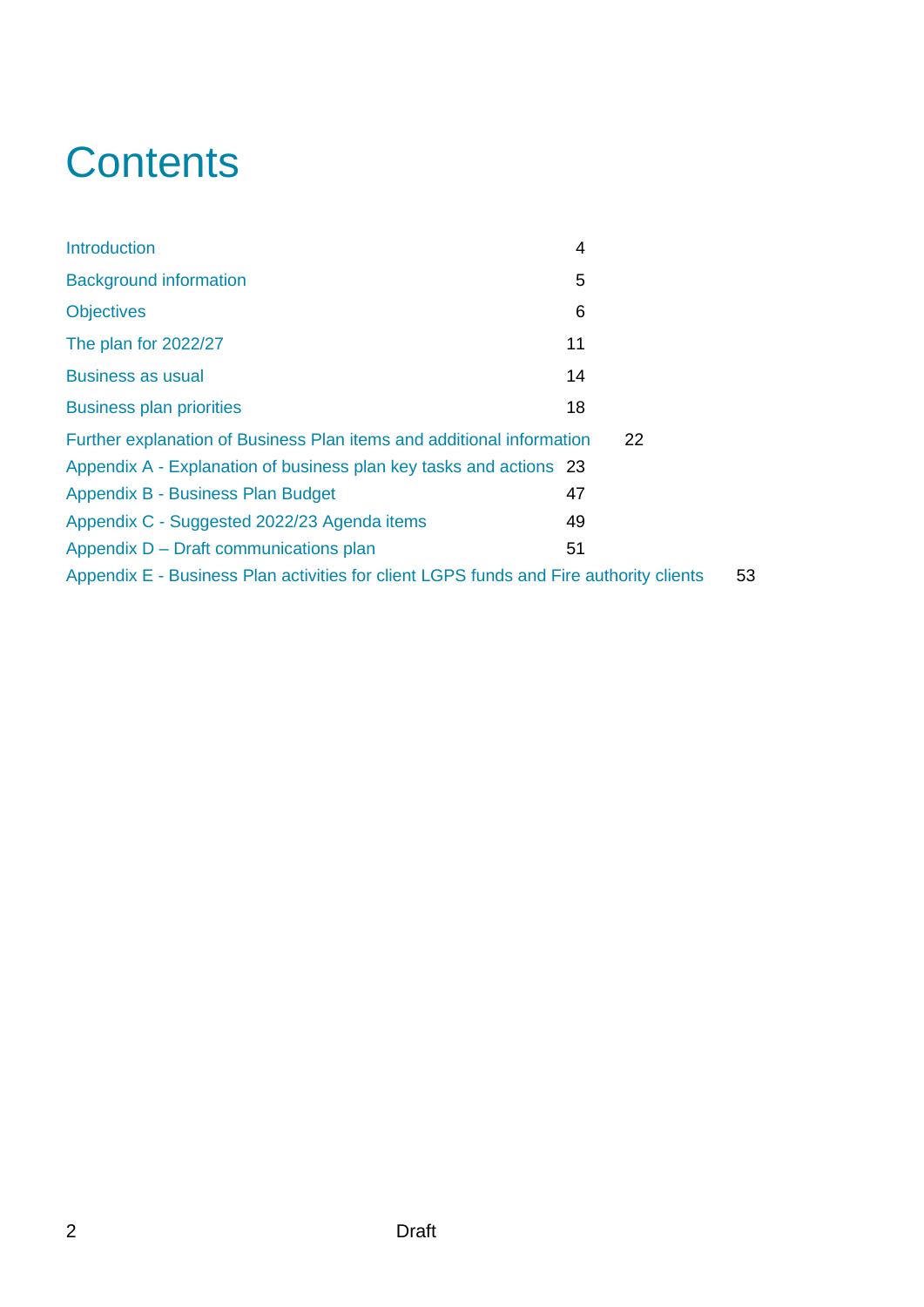

## Draft Business Plan

## WYPF Plan for 2022/23 to 2026/27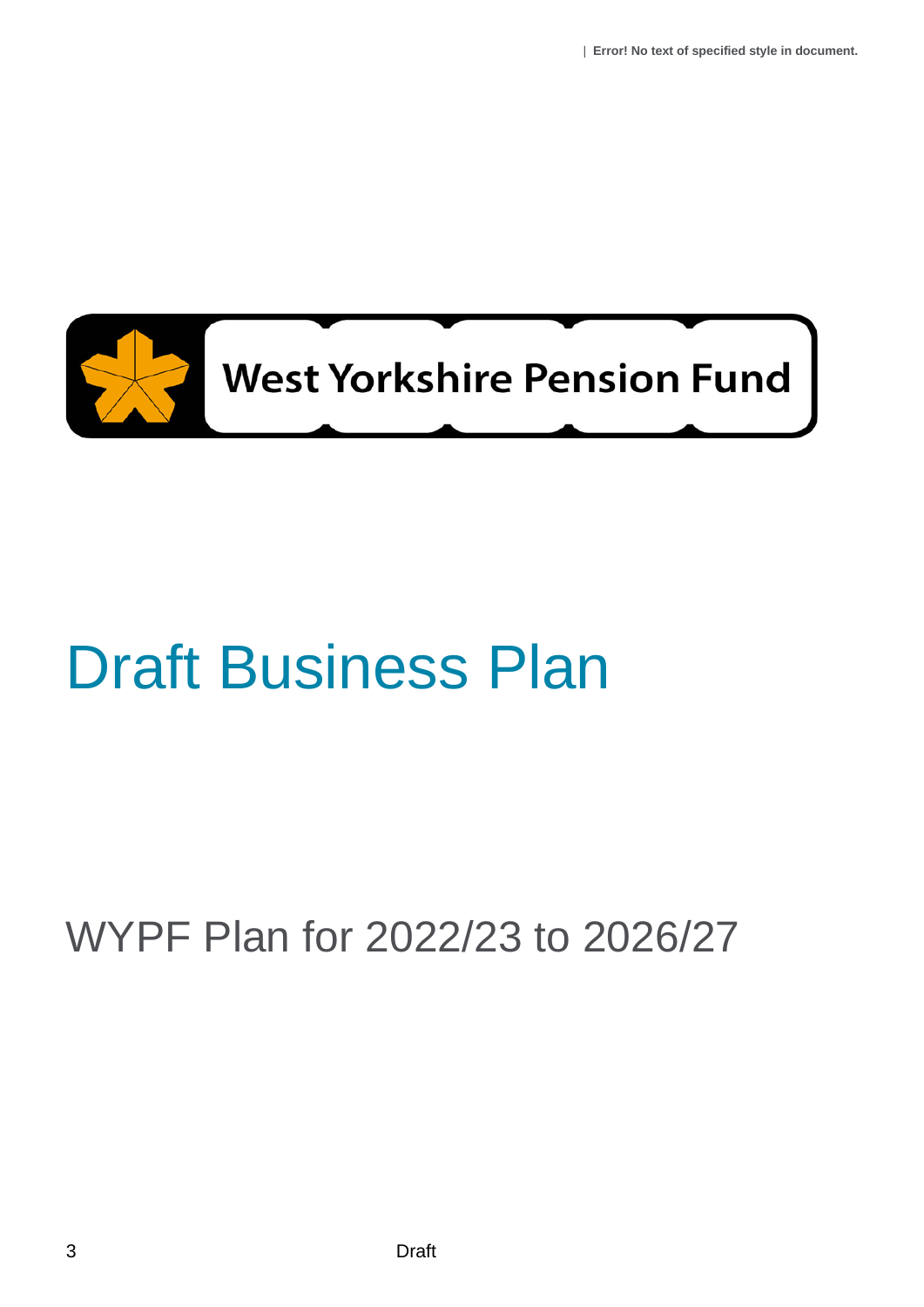## <span id="page-3-0"></span>**Introduction**

#### Purpose

This document sets out the business plan for the West Yorkshire Pension Fund for the period 2022-2027 and outlines the Fund's goals and objectives over the medium term. The business plan will be formally reviewed and agreed every year. It will also be monitored during the year and updated as required.

The purpose of this business plan is to:

- explain the objectives for the management of the WYPF
- document the priorities and improvements to be implemented by the WYPF team during the next five years to help achieve those objectives
- enable progress and performance to be monitored in relation to those priorities
- provide staff, partners and customers with a clear vision for the next three years.

A budget has also been set for expected payments to and from the WYPF including the resources required to manage the Fund and deliver the business plan. This is set out in Appendix B.

#### Further information

If you require further information about anything in or related to this business plan, please contact:

Yunus Gajra Assistant Director (Finance, Administration and Governance) West Yorkshire Pension Fund Aldermanbury House, 4 Godwin Street, Bradford BD1 2ST Tel: 01274 432343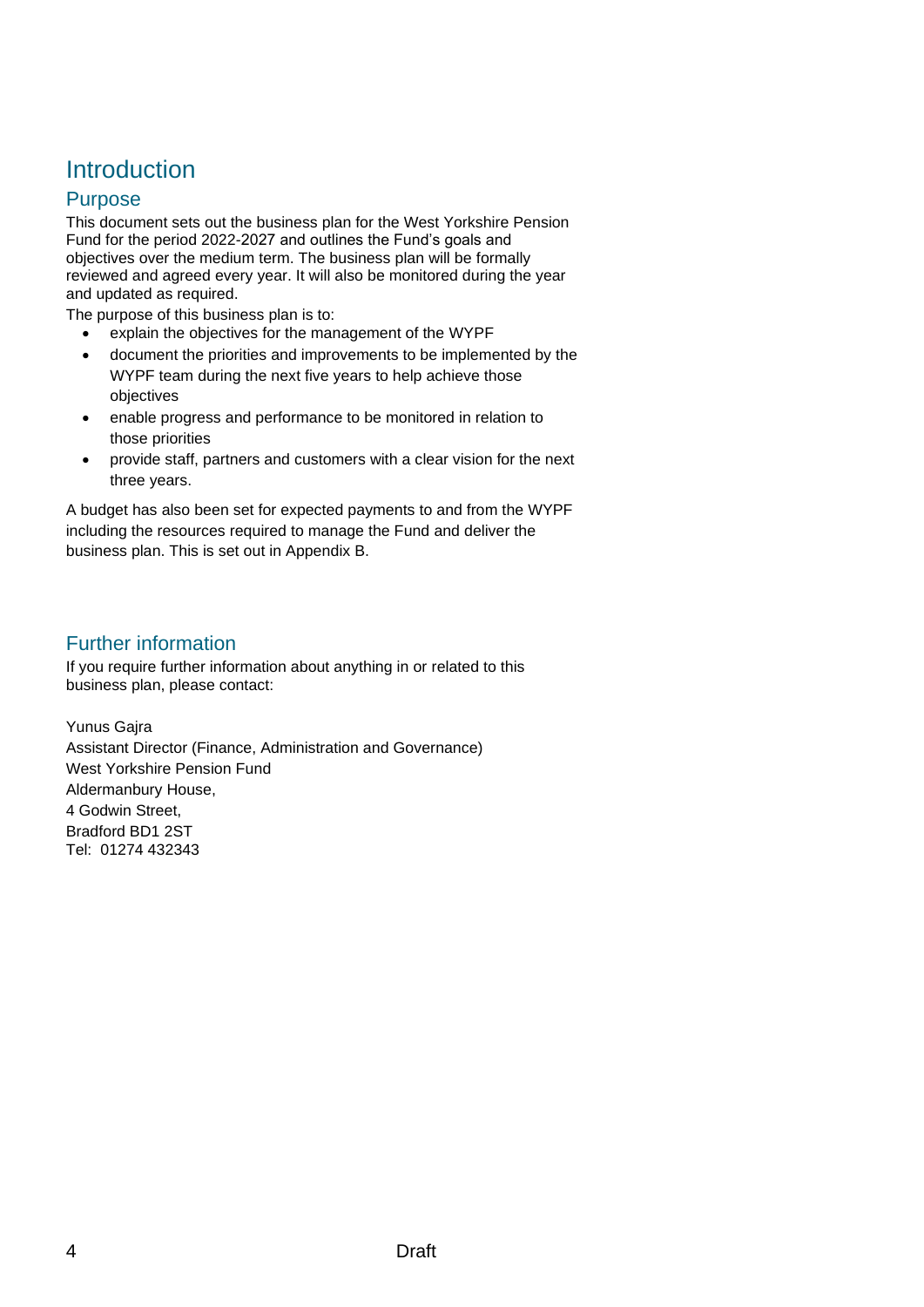## <span id="page-4-0"></span>Background information

WYPF is a £17bn Local Government Pension Fund providing death and retirement benefits for relevant local government employees and former employees in West Yorkshire and those of other participating employers in the area.

### Total Fund Membership

Total Fund membership is around 300,000 with around 100,000 active contributors from 450 contributing employers and 100,000 deferred members and 100,000 pensioners and dependents.

#### Governance and Management of the Fund

The City of Bradford Metropolitan District Council, as the Administering Authority of the Fund, has delegated responsibility for the management of the West Yorkshire Pension Fund to the Governance and Audit Committee. The Council has established three bodies to assist and support the Governance and Audit Committee in overseeing the Fund, namely the WYPF Pension Board, WYPF Investment Advisory Panel and the WYPF Joint Advisory Group.

Under the Council's Financial Regulations, the day to day running of the Fund has been delegated to the Director – West Yorkshire Pension Fund

A range of advisers also provide guidance in relation to the management of the Fund.

In line with the Local Government Pension Regulations 2013, the Pensions Board assists the Administering Authority in ensuring compliance with the regulations and helps oversee the work of the JAG, IAP and Governance and Audit Committee and how the Fund is administered.

The Fund's governance structure is depicted in the chart below.



Recent review of organisational structure

In 2018 WYPF's organisational structure was reviewed. A new structure was proposed which included assistant directors and allowed senior managers to focus on strategic matters and ensure the Fund was delivering on its objectives in the separate areas of investment, governance, finance, employer services and administration, and IT, projects and Communication.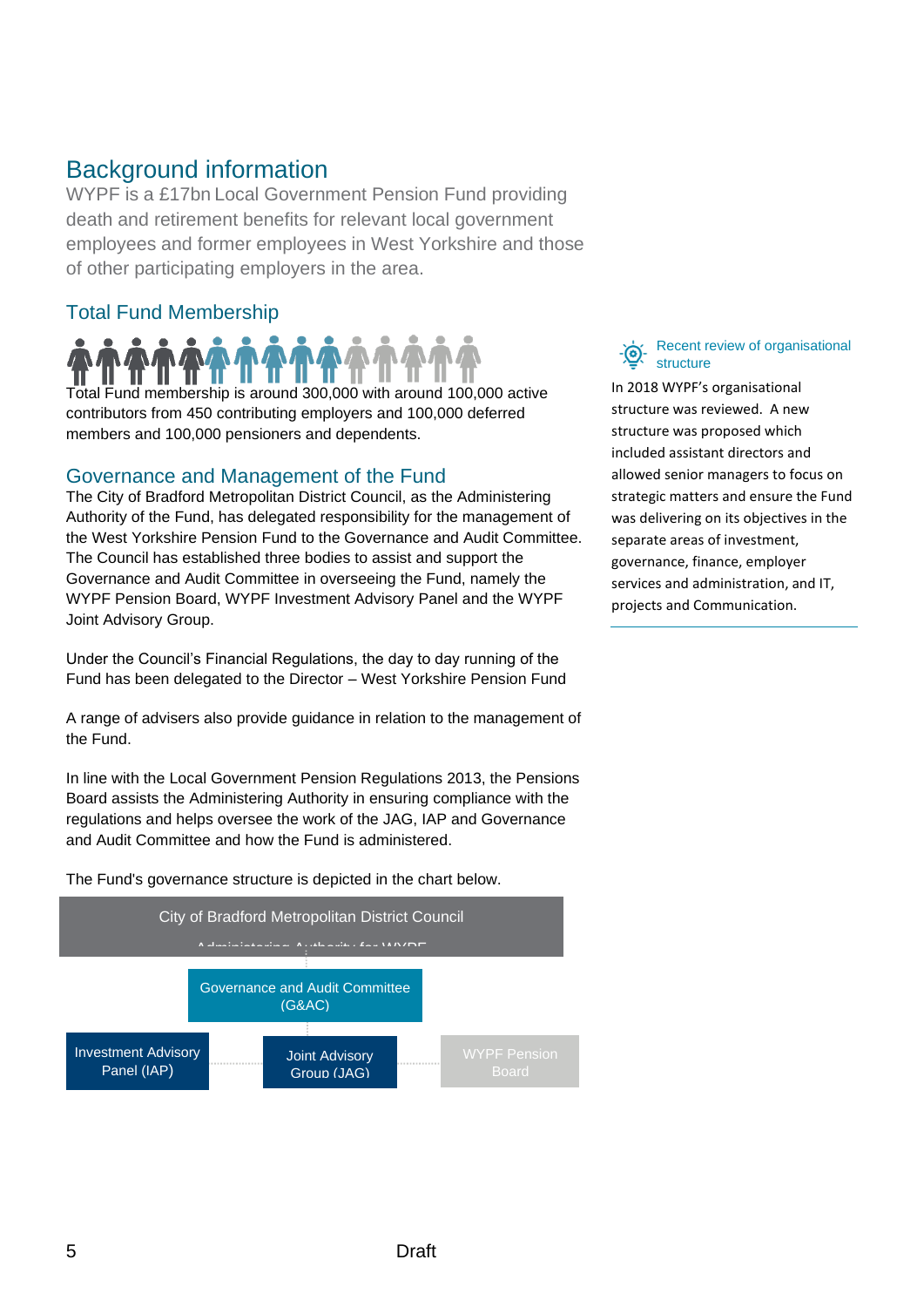## <span id="page-5-0"></span>**Objectives**

The primary objectives of the Fund are set out below. They have been agreed by the Governance and Audit Committee as part of the Fund's key strategies and policies, and as such are a key driver in determining what is in the Fund's business plan.

The objectives are categorised as governance, funding, investments, administration and communications.

### Governance Objectives

In relation to the governance of the fund, the administering authority's objectives are to ensure that:

- All staff, JAG, IAP, Governance and Audit Committee and Pension Board members charged with financial administration, decisionmaking or oversight of the Fund are fully equipped with the knowledge and skills to discharge the duties and responsibilities allocated to them.
- The Fund is aware that good governance means an organisation is open in its dealings with, and readily provides information to, interested parties.
- All relevant legislation is understood and complied with.
- The Fund aims to be at the forefront of best practice for LGPS funds.
- The Fund manages Conflicts of Interest appropriately.
- Act in the best interests of the Fund's members and employers
- Have robust governance arrangements in place, to facilitate informed decision making, supported by appropriate advice, policies and strategies
- Ensure the Pension Fund is managed, and its services delivered, by people who have the appropriate knowledge and expertise
- Act with integrity and be accountable to our stakeholders for our decisions, ensuring they are robust and well based
- Understand and monitor risk
- Strive to ensure compliance with the appropriate legislation and statutory guidance, and to act in the spirit of other relevant guidelines and best practice guidance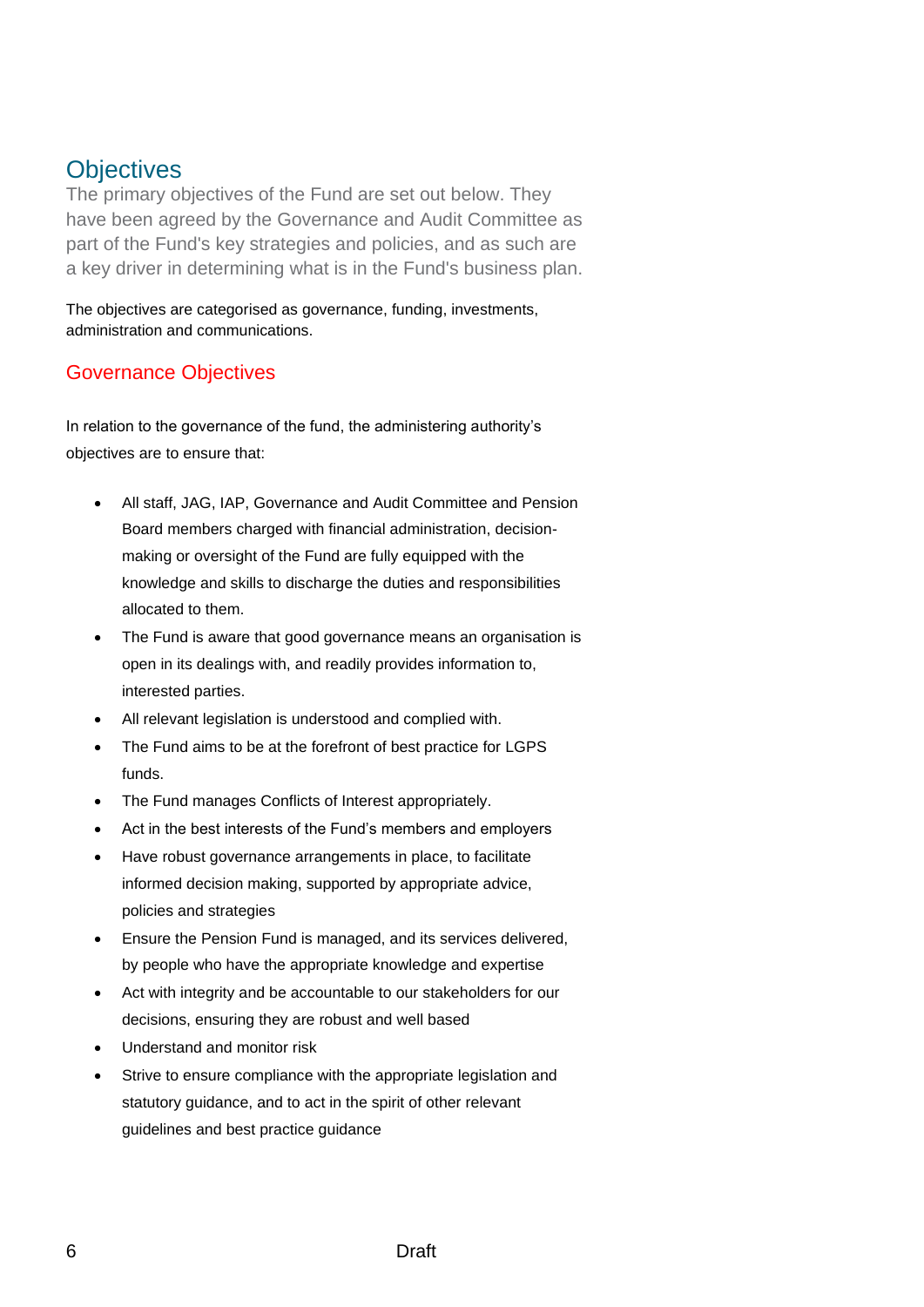- Clearly articulate our objectives and how we intend to achieve those objectives through business planning, and continually measure and monitor success
- Ensure the confidentiality, integrity and accessibility of the Fund's data, systems and services is protected and preserved.

### Funding Objectives

The Funding Strategy Statement sets out that the aims of the Fund are to:

- enable primary employer contribution rates to be kept as constant as possible and (subject to the Administering Authority not taking undue risks) at reasonable cost to the taxpayers, scheduled, designating, and admission bodies,
- enable overall employer contributions to be kept as constant as possible and (subject to the Administering Authority not taking undue risks) at reasonable cost to the taxpayers, scheduled, designating, and admission bodies whilst achieving and maintaining the solvency of the Fund, which should be assessed in light of the risk profile of the Fund and the risk appetite of the Administering Authority and employers alike
- manage employers' liabilities effectively and ensure that sufficient resources are available to meet all liabilities as they fall due. The Fund has a significant positive cash flow in terms of income received, including investment income, offset by monies payable; and
- maximise the returns from investments within reasonable risk parameters.
- The Funding Strategy also sets out that the purpose of the Fund is to:
- receive monies in respect of contributions from employers and employees, transfer values and investment income; and
- pay out monies in respect of Scheme benefits, transfer values, costs, charges and expenses as defined in the LGPS Regulations and as required in the Investment regulations.
- In general terms, the Fund also has the following objectives: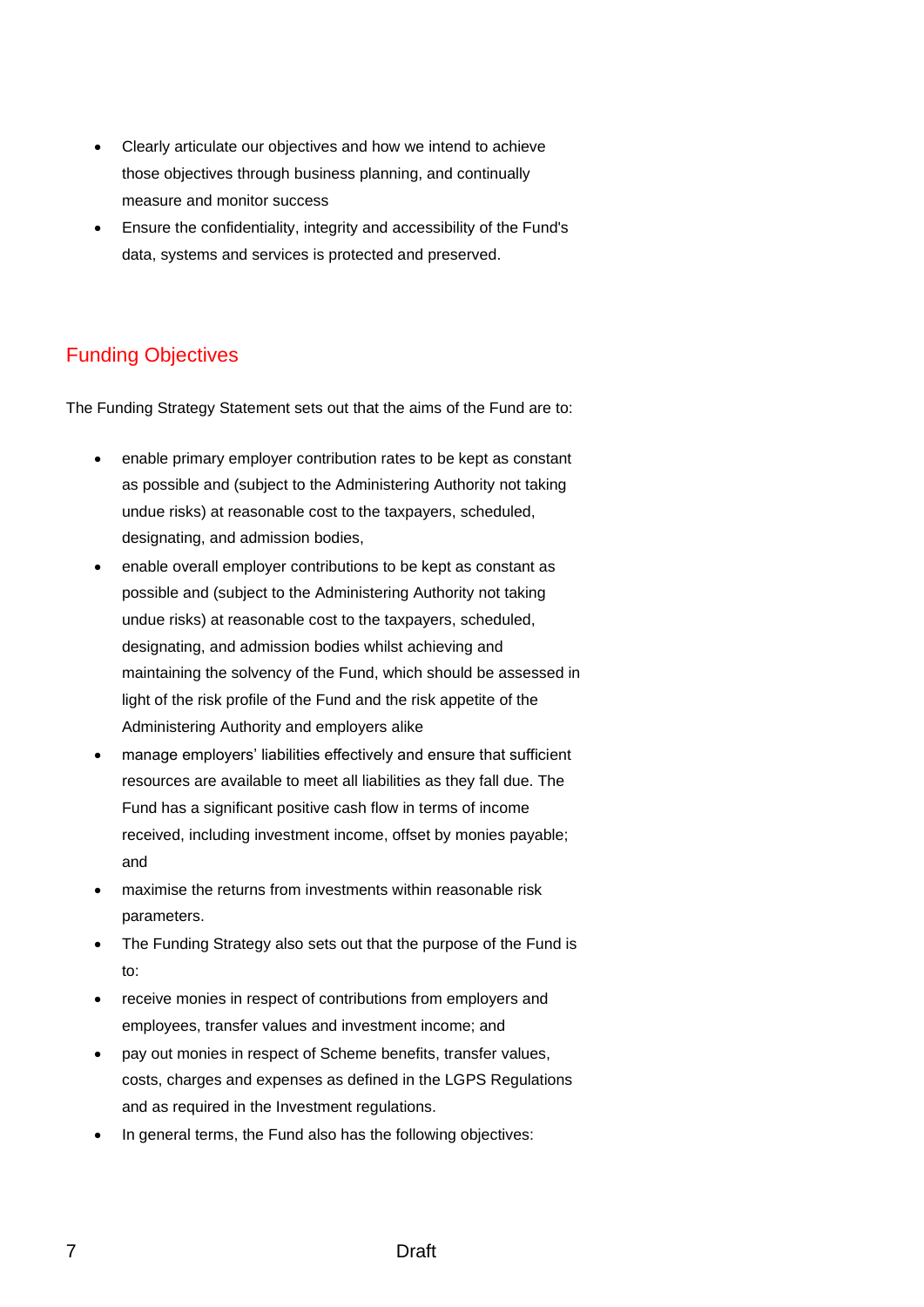- establish a clear and transparent fund-specific strategy which will identify how employers' pension liabilities are best met going forward.
- ensure that the regulatory requirements to set contributions so as to ensure the solvency and long-term cost efficiency of the Fund are met.
- ensure the long-term solvency of the Fund, taking a prudent longer-term view.

### Investment Objectives

The Investment Strategy Statement sets out that the investment aims of the Fund are to:

- Optimise the return on investment consistent with a prudent level of risk.
- Ensure that there are sufficient assets to meet the liabilities as they fall due (i.e. focus on cash flow requirements).
- Ensure the suitability of assets in relation to the needs of the Fund (i.e. delivering the required return).
- Ensuring that the Fund is properly managed (and where appropriate being prepared to change).
- Set an appropriate investment strategy for the Fund to allow the Administering Authority to seek to maximise returns and minimise the cost of benefits for an acceptable level of risk.
- Ensure return seeking assets are in line with funding objectives.

## Administration Objectives

- Deliver an efficient, effective and value for money service to its scheme employers and scheme members.
- Ensure payment of accurate benefits and collect the correct contributions from the right people in a timely manner.
- Ensure the Fund's employers are aware of and understand their role and responsibilities under the LGPS regulations and in the delivery of the administration function.
- Maintain accurate records and communicate all information and data accurately, and in a timely and secure manner.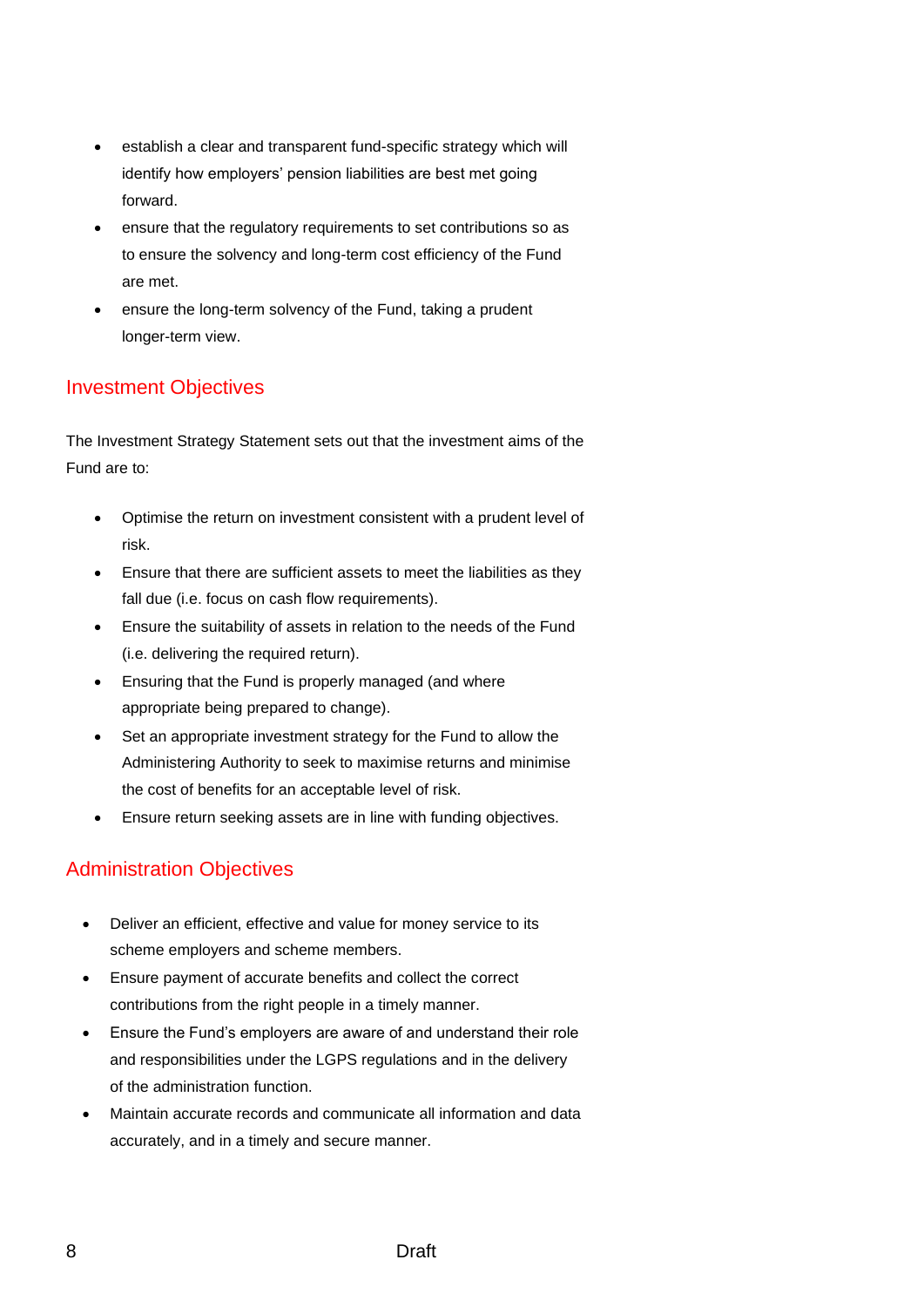- Set out clear roles and responsibilities for the Council and work together to provide a seamless service to scheme employers and scheme members.
- Continuously review and improve the service provided, including ensuring that any new administration contracts secured by the Fund positively contributes to services improvements for the Fund's stakeholders

### Communications Objectives

• The Fund's Communications Policy lists the following key objectives:



• Promote the scheme as a valuable benefit and provide sufficient and up to date information so members can make informed decisions about their benefits.

- Communicate in a plain language style.
- Ensure the Fund uses the most appropriate means of communication, taking into

account the different needs of different stakeholders.

- Look for efficiencies in delivering communications including greater use of technology.
- Evaluate the effectiveness of communications and shape future communications appropriately
- Use plain English for all our communications with stakeholders
- Communicate the scheme regulations and procedures in a clear and easy to understand style
- Communicating with our scheme members about their membership of the Fund
- Identify and use the most appropriate communication method to take account of stakeholders' different needs
- Use technologies to provide up to date and timely information to stakeholders
- Engage with our stakeholders face-to-face when possible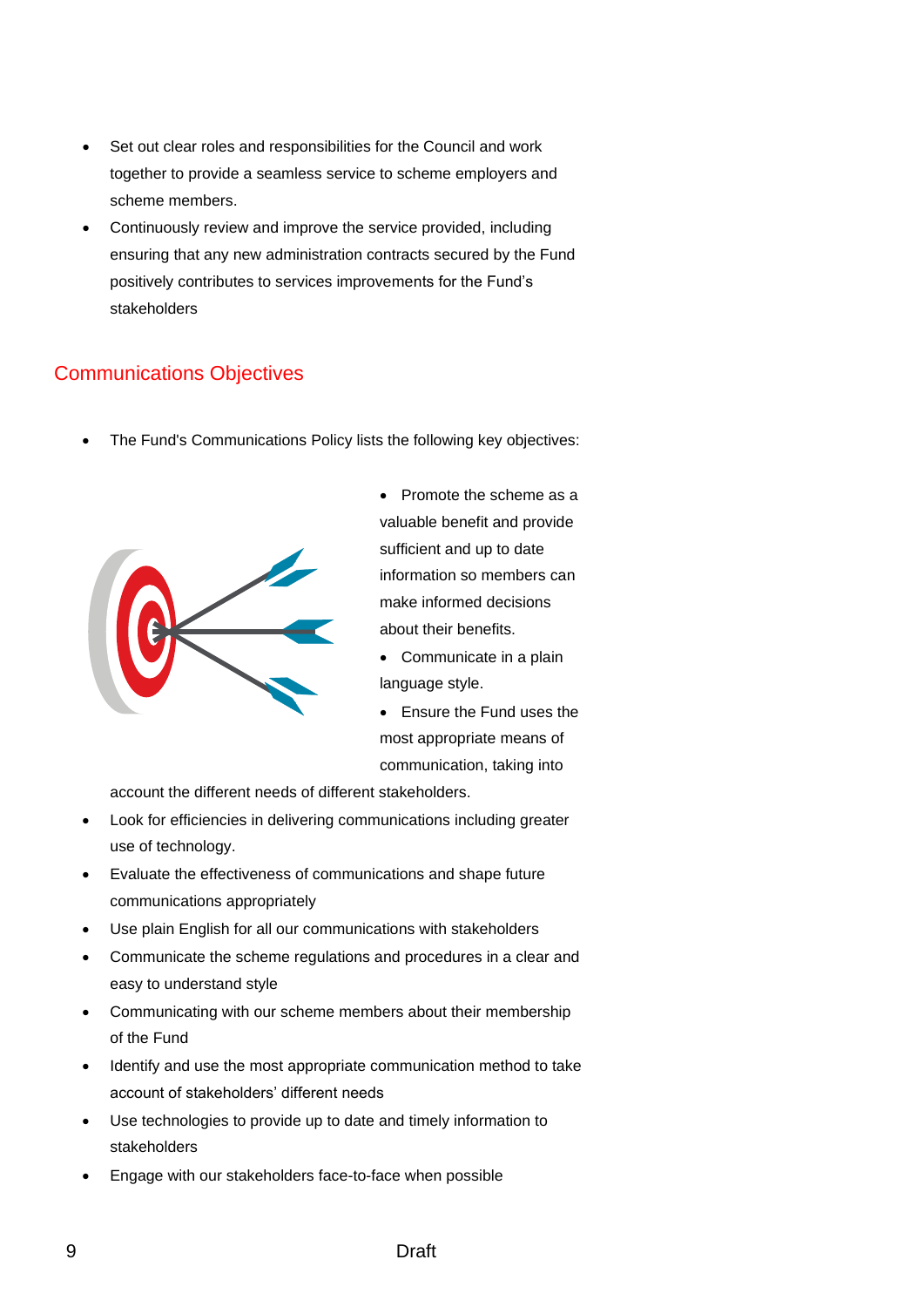- Promote the scheme as a valuable benefit and provide sufficient and up to date information so members can make informed decisions about their benefits.
- Look for efficiencies in delivering communications including greater use of technology.
- Evaluate the effectiveness of communications and shape future communications appropriately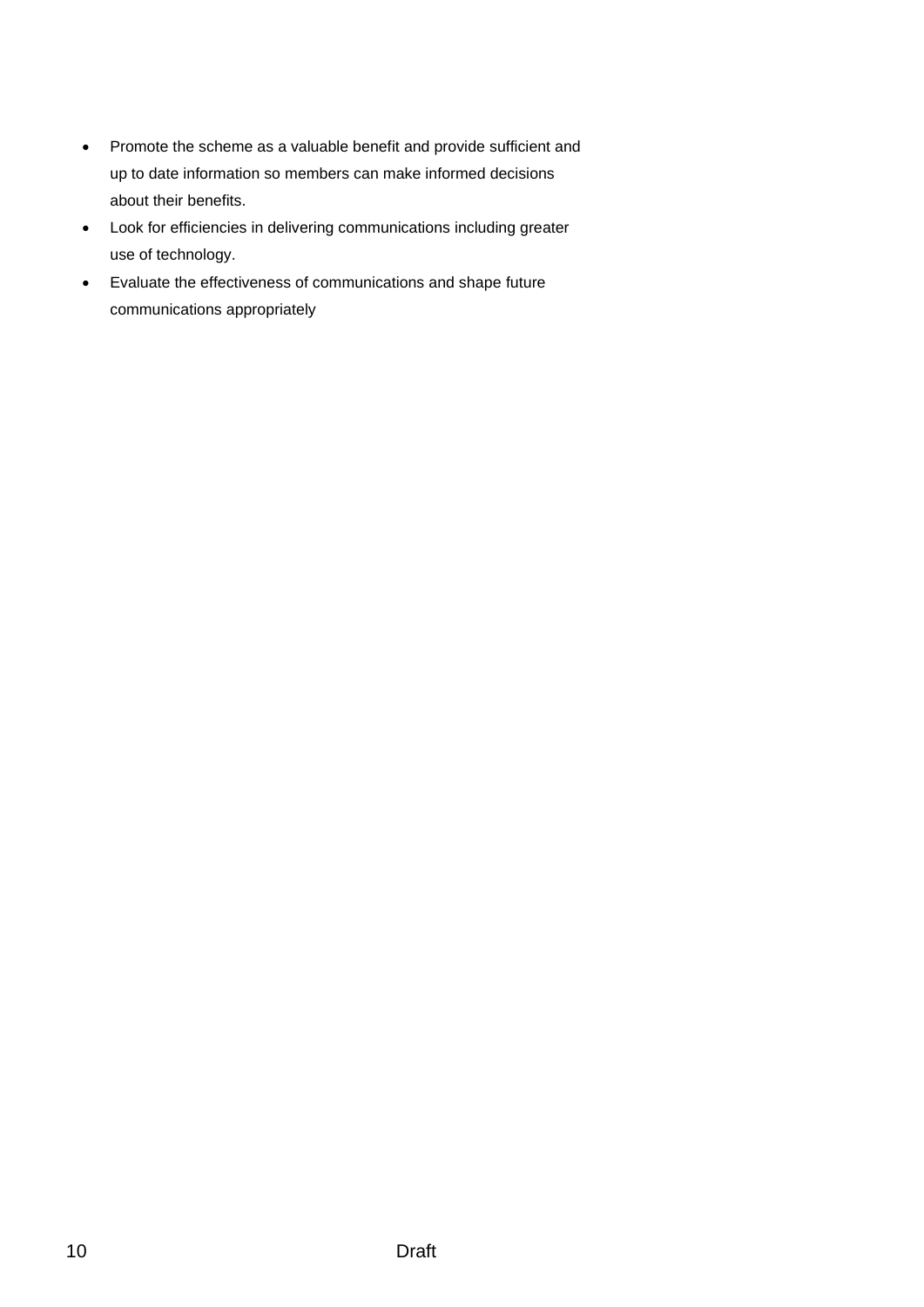## <span id="page-10-0"></span>The plan for 2022/27

There are many and varied external factors that may or will impact the management of the Fund, in addition to major changes that have been implemented in recent years.

#### Recent developments and changes

#### These include:

- A focus on the Fund's governance, including an internal review of the Fund's adherence to the Pensions Regulator's Code of Practice 14 which was last completed in December 2017.
- A review of the Fund's operational structure and introduction of a revised structure with effect from September 2020.
- Implement a solution for the Pensions Dashboard requirements
- Introduction of a carbon reduction target for investments and development of the Fund's responsible investment approach.
- Expansion of our external customer base such that we now provide administration services to 3 other LGPS funds and 24 Fire authorities, as part of our objectives to deliver greater efficiencies and "future proof" the Fund
- changes to how the pensions administration software is used, including online member and employer services
- Developing controls relating to cybercrime and business continuity; ensuring internal capability to identify and implement remedies to emerging risks
- These and other areas of recent focus put us in a strong position to meet the challenges ahead.

### Future challenges and areas of focus

The following are some of the key areas of focus for the Fund over the next five years:

- Implementing required amendments to the LGPS Regulations following the McCloud case
- Implementing a member on-line self-service facility
- Extend our audit, and fraud processes to match our extending online offer
- Implementing an employer on-line system, allowing more timely submission of data and in a more automated manner
- Understanding and complying with The Pension Regulator's new Single Modular Code
- Implementing any governance changes as a result of the Scheme Advisory Board's Good Governance review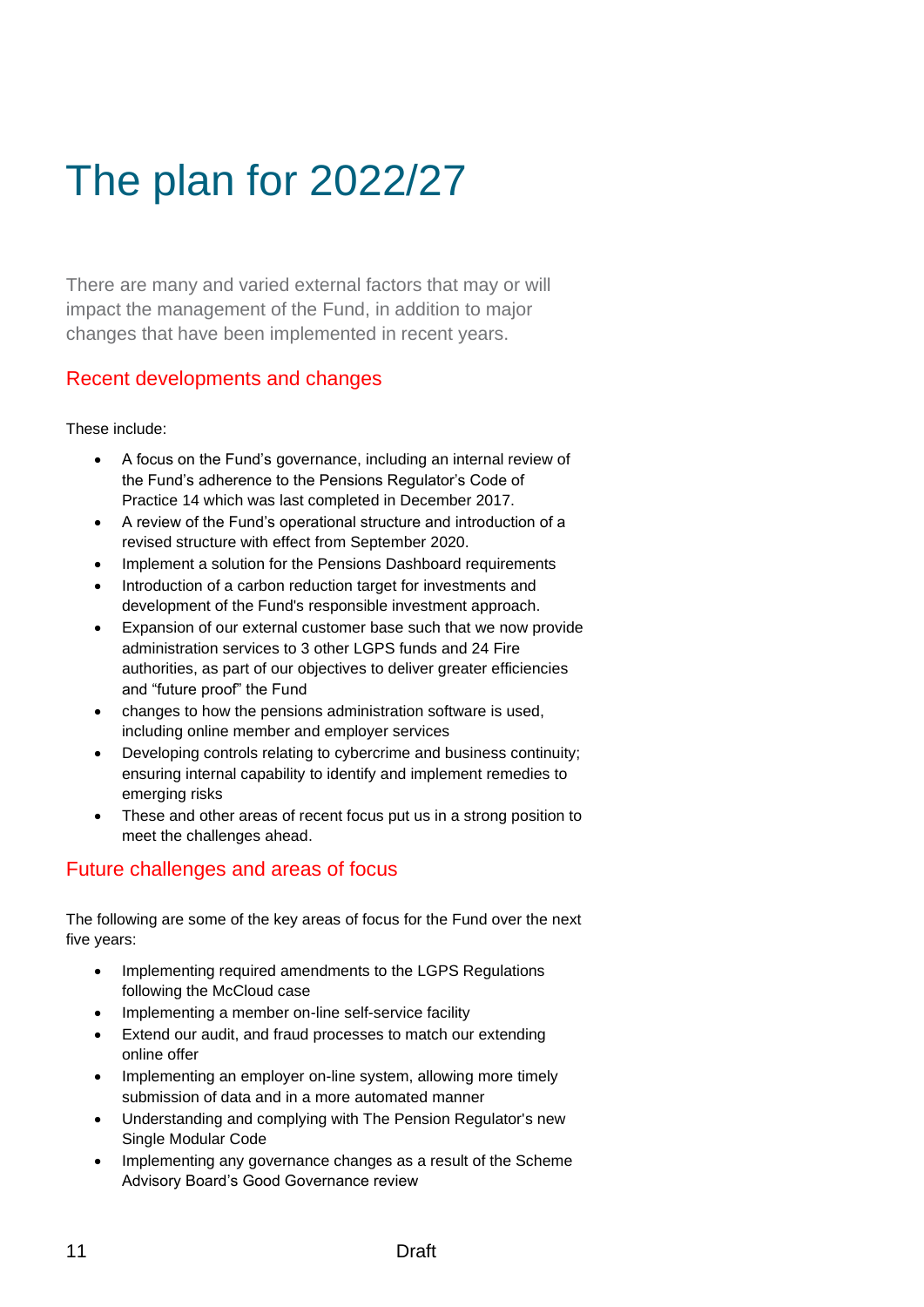- Understanding any risks and developing controls relating to cybercrime and business continuity
- Further developing the Fund's Responsible Investment Policy, with a focus on both sustainable investment and stewardship of assets and complying with any new requirements on TCFD
- Implementing the Fund's investment strategy including oversight of pooling This approach will be reviewed periodically going forwards to ensure this continues to demonstrate value for money
- Implementing any changes in relation to early retirement strain costs/payments if a cap on exit payments is reintroduced
- Continuing to work with the Fund's employers to reduce the risk of unmet ongoing contributions and/or exit deficits, including via the implementation of our recently introduced policy on employer flexibilities
- Working in partnership with the employers and the Fund's actuary to complete the 2022 valuation and implement revised employer contributions from 1 April 2023
- Further expansion of our customer base to bring in more LGPS funds/Fire authorities.

These, and other priorities for the next five years, are articulated in more detail in the later sections of this business plan, split into three sections: governance; funding and investments; administration and communications.

### Budget

All the costs associated with the management of the Fund are charged to the Fund and not to City of Bradford MDC. The budget does not include costs which are recharged to the participating employers, which relate directly to an employer request such as year-end pensions accounting or actuarial calculations on commencement or termination of participation in the Fund.

The expected operational budget for the Fund is provided in an appendix to this Plan. This excludes any costs which are expected to be re-charged to employers.

## Delivering the Business Plan

#### Monitoring and Reporting

In order to identify whether we are meeting our business plan we will:

- continue to monitor progress of the key priorities and the agreed budgets on a half yearly basis.
- provide updates on progress against these key priorities on a regular (e.g. half-yearly) basis to the Joint Advisory Group which will be shared with the Pension Board, including
	- highlighting any areas where we are exceeding or failing to achieve our targets and
	- identifying the reasons and any changes to the planned priorities as a result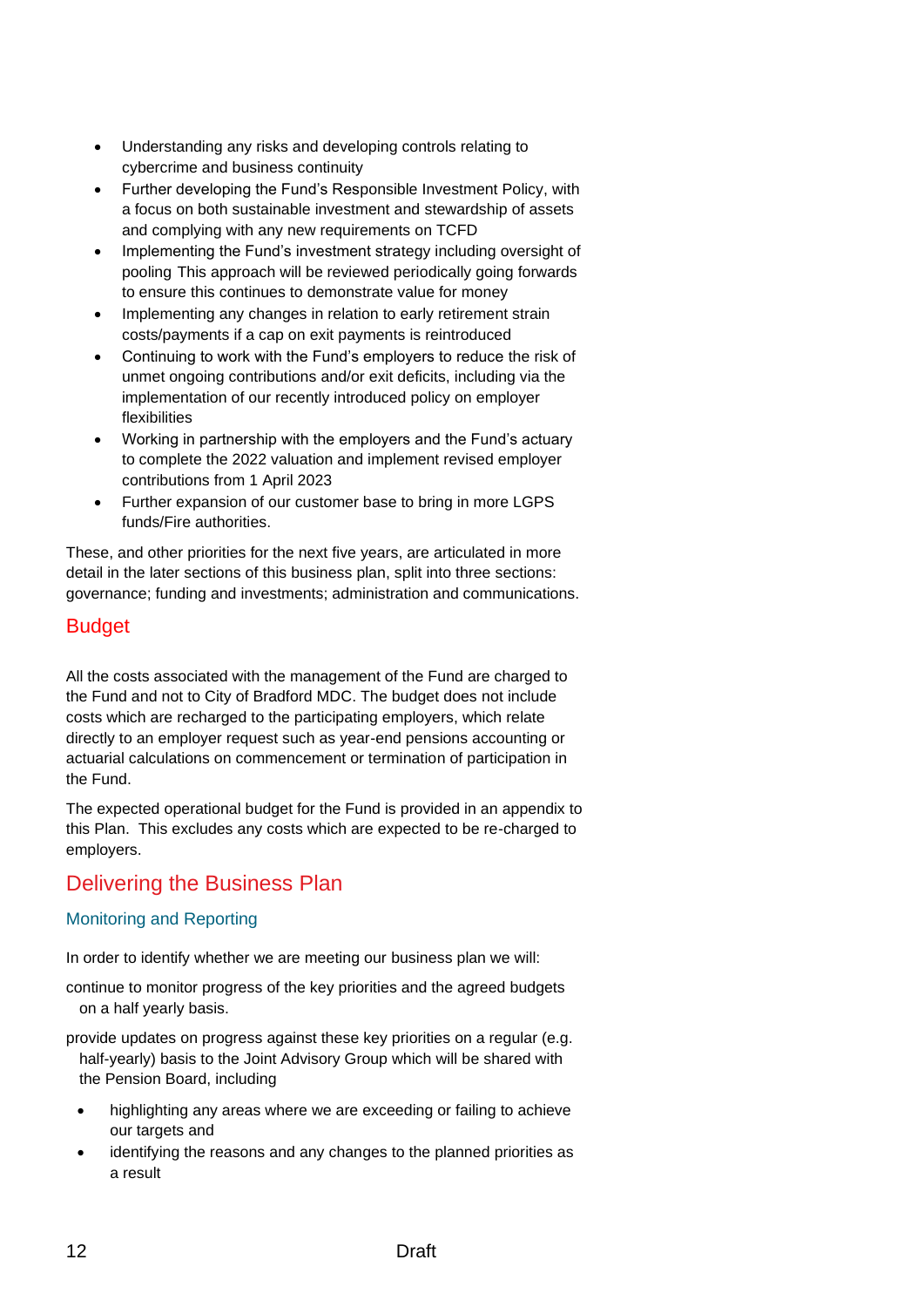• highlighting any significant additional spend or underspend in relation to the agreed budget.

#### Significant risks that may impact delivery of the Business Plan

The next few years will be challenging for those involved in the governance, management and operation of the Fund. The following are the key known risks which may impact on the delivery of this business plan. A number of these risks are of greater concern than usual due to the impact of Covid-19 which may to continue throughout 2022/23 and perhaps longer term.

- Recruitment and retention of staff key person risk, competitor pay and location competing with B2C and other Pensions staff in Leeds..
- Increased work for administrators due to the McCloud remedy and Pensions Dashboard solution impacting on the service to scheme members and employers.
- Lack of employer engagement which could impact on plans to improve data and the implementation of the Employer Self Service online functionality.
- Employers unable to afford employer contributions including due to reduction in strength of employer covenant.
- Data or asset loss due to a cyber incident or partner failure
- Service interruption due to failure of business continuity plans
- Failure to meet investment objectives due to market volatility or other external factors.
- Inability to pay pension benefits due to insufficient liquid assets.
- Changes to national requirements in relation to pooling leading to required changes to the Northern Pool structure or approach which affect achievement of our investment objectives, including affecting cost and resources.



.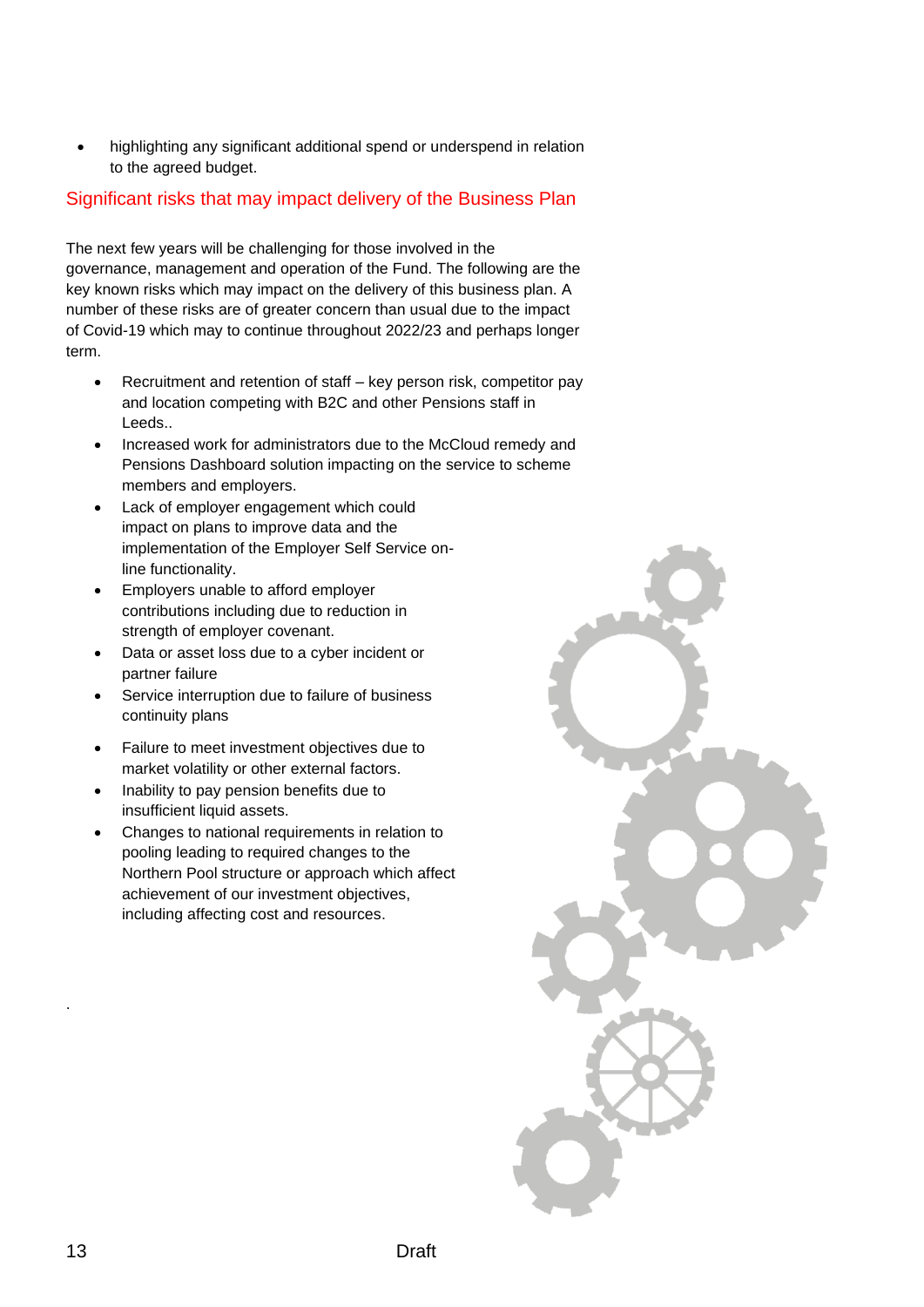## <span id="page-13-0"></span>Business as usual

The appendix to this business plan highlights our key priorities for the next five years. This focusses on areas of change and projects which are in addition to day to day "business as usual" activities.

On a day to day basis our focus is on the following key elements of Fund management:

- Paying pension benefits to all our beneficiaries, as prescribed by the LGPS regulations
- Communicating with our scheme members about their membership of the Fund
- Ensuring we receive all the pension contributions paid by active members of the Fund, as prescribed by the LGPS regulations
- Ensuring all the employers in the Fund pay their pension contributions
- Safeguarding the Fund's assets
- Investing any Fund assets that are not currently needed to pay benefits
- Working with the actuary so, every three years, they determine how much employers need to pay into the Fund to ensure we have enough money to pay pension benefits in the future.
- Understanding the continuing pressure on resources and budgets for employers and the administering authority, an Employer Liaison team is available which can provide assistance to employers by providing regular training, guidance and support.
- Managing the Fund on a day-to-day basis involves a wide range of processes and procedures designed around achieving WYPF's objectives as outlined in our strategies and policies.
- The management of the Fund is significant, complex and highly regulated. As such, these processes and procedures require expert knowledge and experience from both officers and external advisors in several diverse areas as set out below.

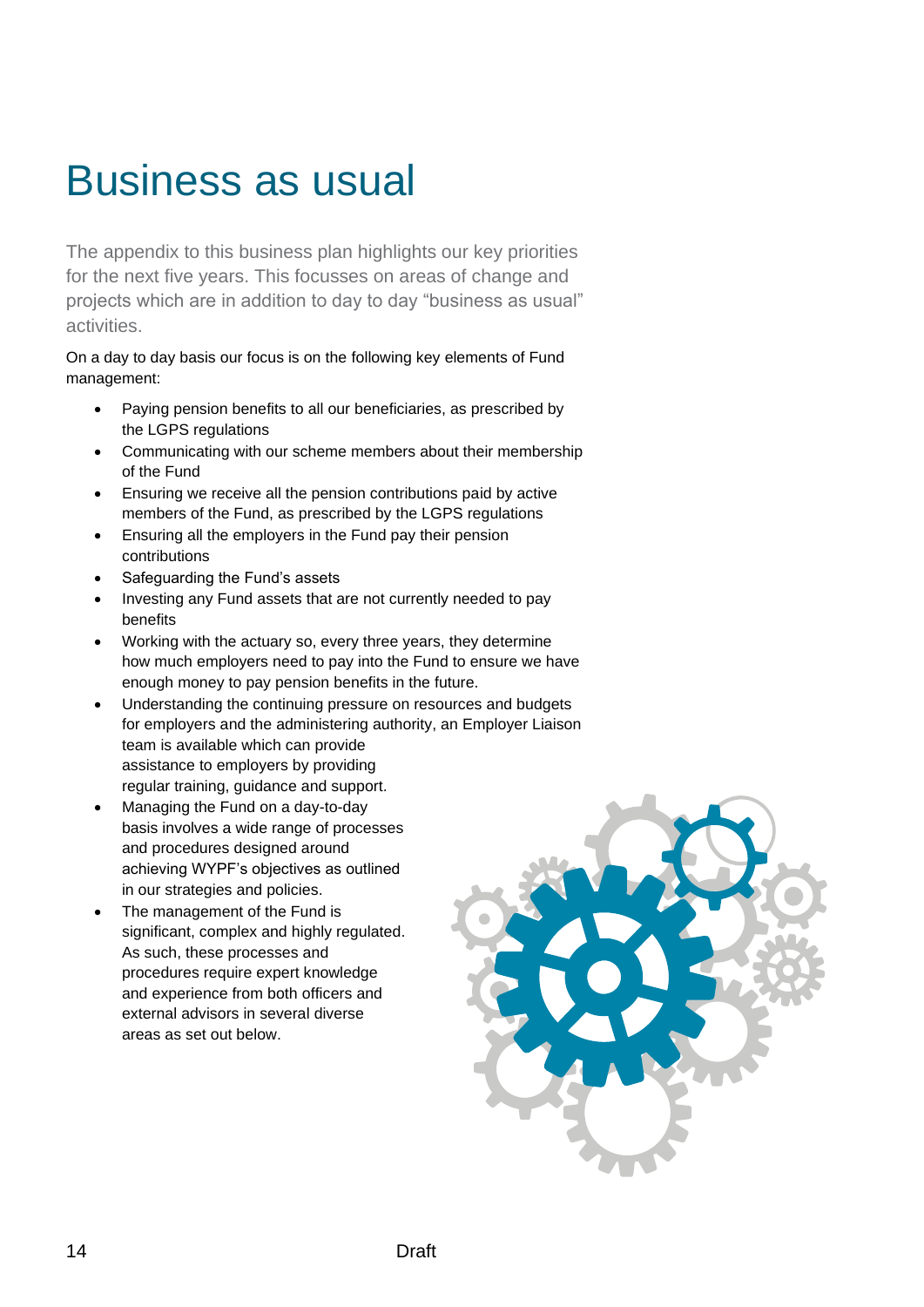### **Governance**

- Ensuring decisions relating to the management of the Fund are made in accordance with appropriately delegated responsibilities
- Setting the agenda, reporting and presenting to the JAG/IAP/G&R Committee, Local Pension Board, and ensuring those bodies carry out their delegated functions
- Implementing and monitoring other governance areas such as knowledge and skills/training, conflicts of interest, risk management, breaches and adhering to The Pension Regulator's Code of Practice
- Ensuring the Fund's business plan is regularly updated, agreed and delivered
- Ensuring we adhere to Council and legal requirements for procurement, health and safety and data protection
- Procurement of and payment for, advisers and other services
- Assisting internal and external audit in their role
- Replying to Freedom of Information requests
- Ensuring business continuity arrangements are in place and regularly tested
- Managing the risk of cybercrime and ensuring our data and systems are safeguarded.

## Funding

- Agreeing the funding strategy with the actuary every three years, consulting with employers and monitoring continued appropriateness annually
- Assisting the actuary with the triennial Actuarial Valuation by providing membership data and presenting results and explanations to employers of future employer contributions and deficit payments
- Providing data or other information as required by the Government Actuary's Department ("GAD")
- Monitoring the employers' funding positions and covenants including their ability to pay contributions and managing any employers who wish to join or leave the Fund

## Investment

- Carrying out a fundamental review of the investment strategy every three years
- Quarterly monitoring and reporting on investment performance
- Monthly monitoring and reporting on the Fund's funding position and implementation of our cash and risk management strategy
- Working with other LGPS funds in the Northern Pool to pool investments, and also includes assessing, appointing, monitoring and dismissing any external managers.
- Monthly monitoring and implementation of the tactical asset allocation decisions
- Ensuring costs are fully disclosed in line with the Cost Transparency initiative
- Developing and monitoring the Fund's approach to Responsible Investment.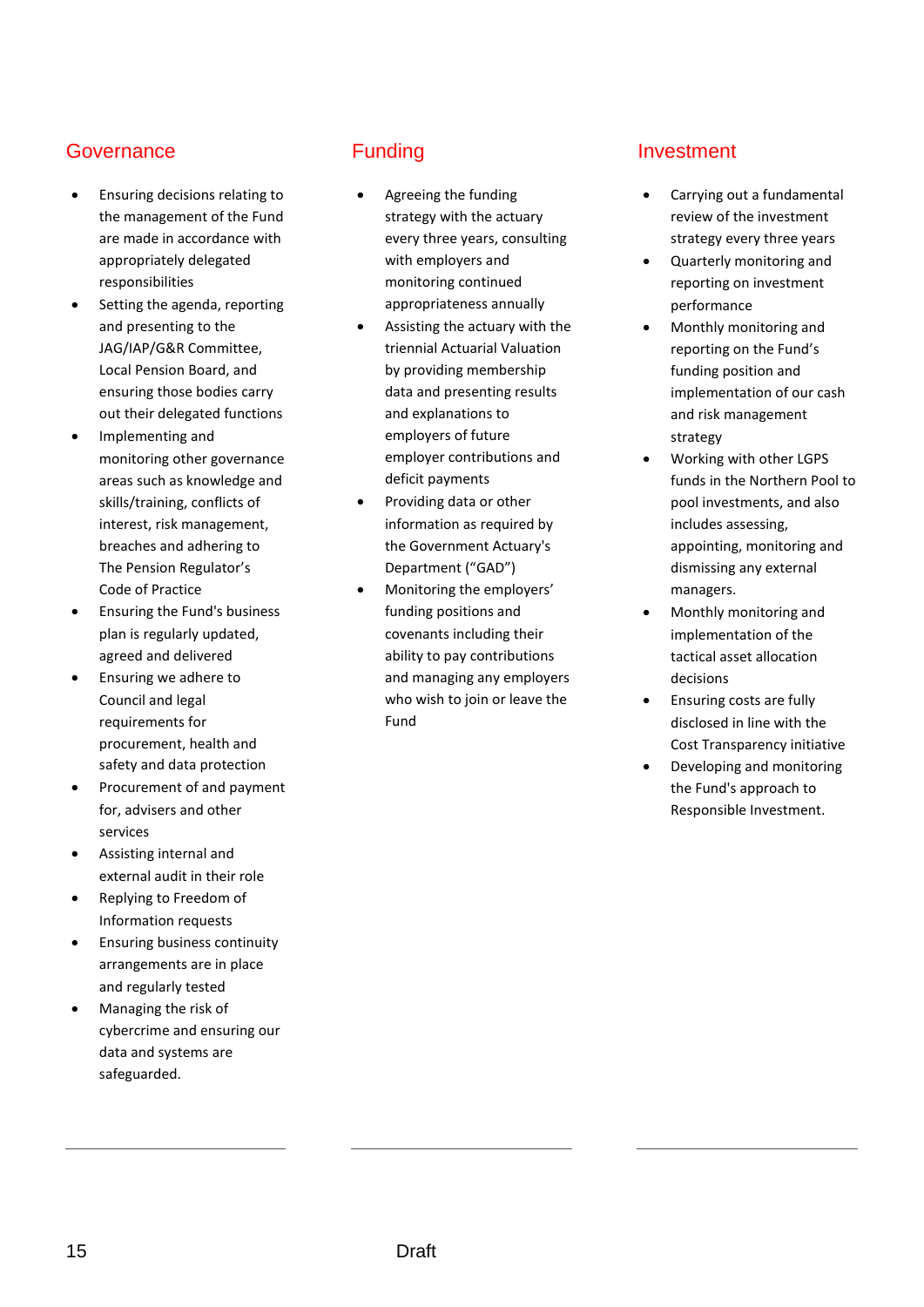#### **Accountancy**

- Preparing and publishing the Fund's Annual Report
- Completing the Annual Accounts and assisting with external auditors
- Preparing and quarterly monitoring of the Annual Budget
- Preparation of statutory and non-statutory returns as required
- Monthly bank reconciliations
- Quarterly cash flow and treasury management
- Monthly monitoring of income and expenditure including employer and scheme member contributions
- Quarterly invoicing of employers for pensions strain and added years.
- Provision of information on a monthly basis to the Fund's Actuary to support the tracking of assets notionally allocated to the Fund's employers
- Overseeing the monthly employer returns

#### Administration

- Providing ongoing information to scheme members and their beneficiaries as they join, leave or change their status in the Fund
- Calculating and notifying entitlement to pension and death benefits
- Providing quotations of retirement benefits including any additional costs to employers
- Providing information on how scheme members can increase their pension benefits
- Maintaining scheme member records
- Providing a scheme members' help line for adhoc enquiries
- Providing notifications regarding new starters, personal/employment changes and leavers/retirements in the Fund
- Processing bulk updates to data such as annual pensions increases

### Payroll

- Calculating and paying monthly pensions to all pensioners and beneficiaries
- Issuing payslips (where net pay has changed)
- Issuing P60s
- Investigating returned payments and dealing with any under or overpayment of pensions
- Updating and maintaining accuracy of pensioner member details
- Ensuring pensions are paid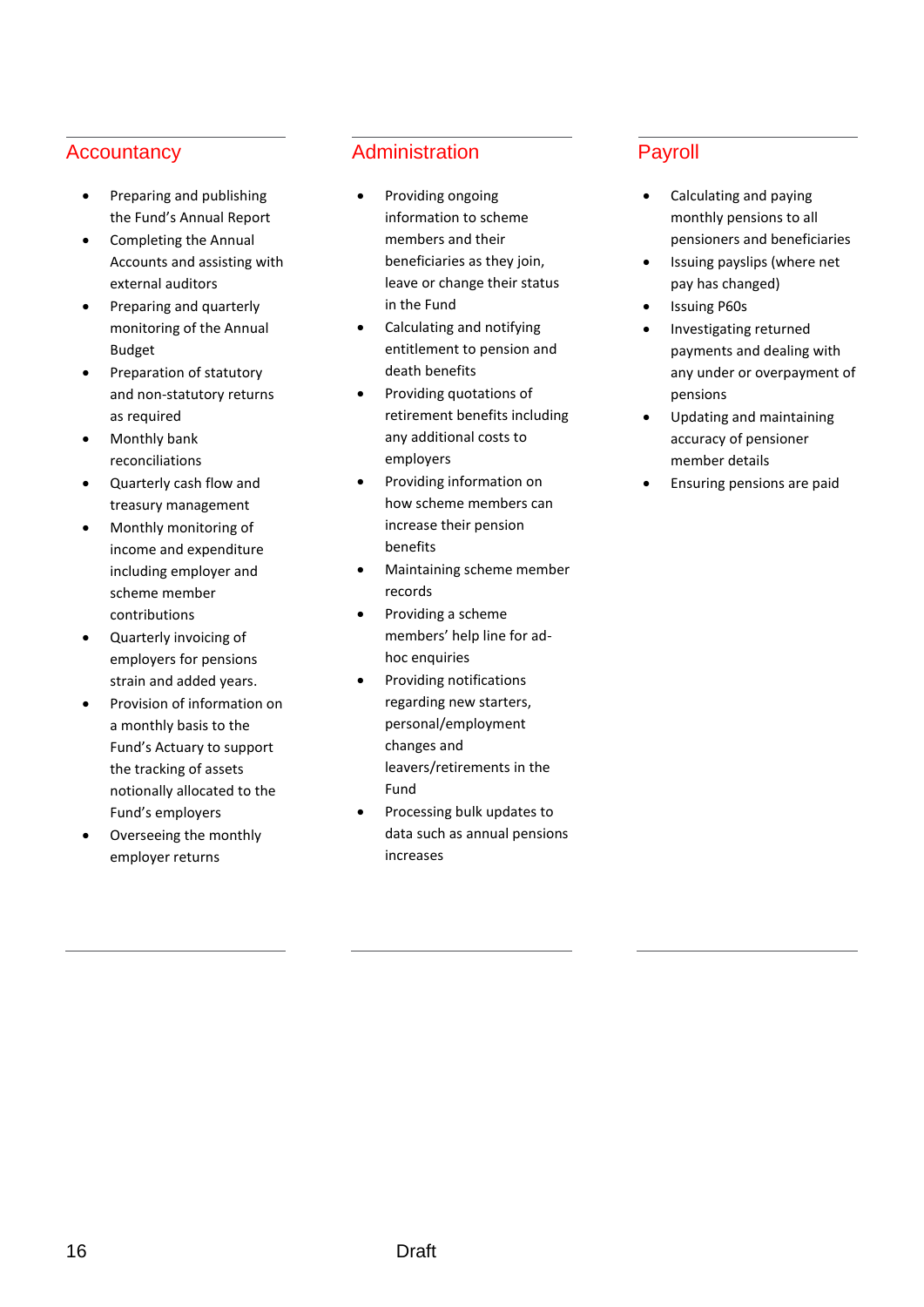### Communication, Projects and IT

Providing Annual Benefit Statements to all active and deferred scheme members

Providing information to members via the appropriate channel e.g. one to ones, workshops and newsletters

Improving the way users can navigate through complex information as well as looking beyond the above to other ways to access content

Enhancing the Fund's website and members' self-service facility will offer a more personalised experience for users

Maintaining and updating the pensions software system, including

Developing reporting to provide information on progress against key performance indicators and daily work management

#### **Technical**

Providing guidance on changes in processes following legislation updates

Providing reports and extracts for the Fund Actuary and GAD

Reporting and making payments to HMRC

Reviewing AVC providers and funds offered to members

Administering the Fund's Internal Dispute Resolution Procedure.

## Employer Liaison Team

ndertake response to outstanding requests for information to cleanse the pension records

oviding information to the Fund's actuary as required for new alternative delivery models for employer services

ndertake work as necessary to clear outstanding year-end or other data queries.

Inning an Annual Meeting for employers and members' representatives.

oviding ongoing training and technical updates to employers

ovide new employers with information about their Fund responsibilities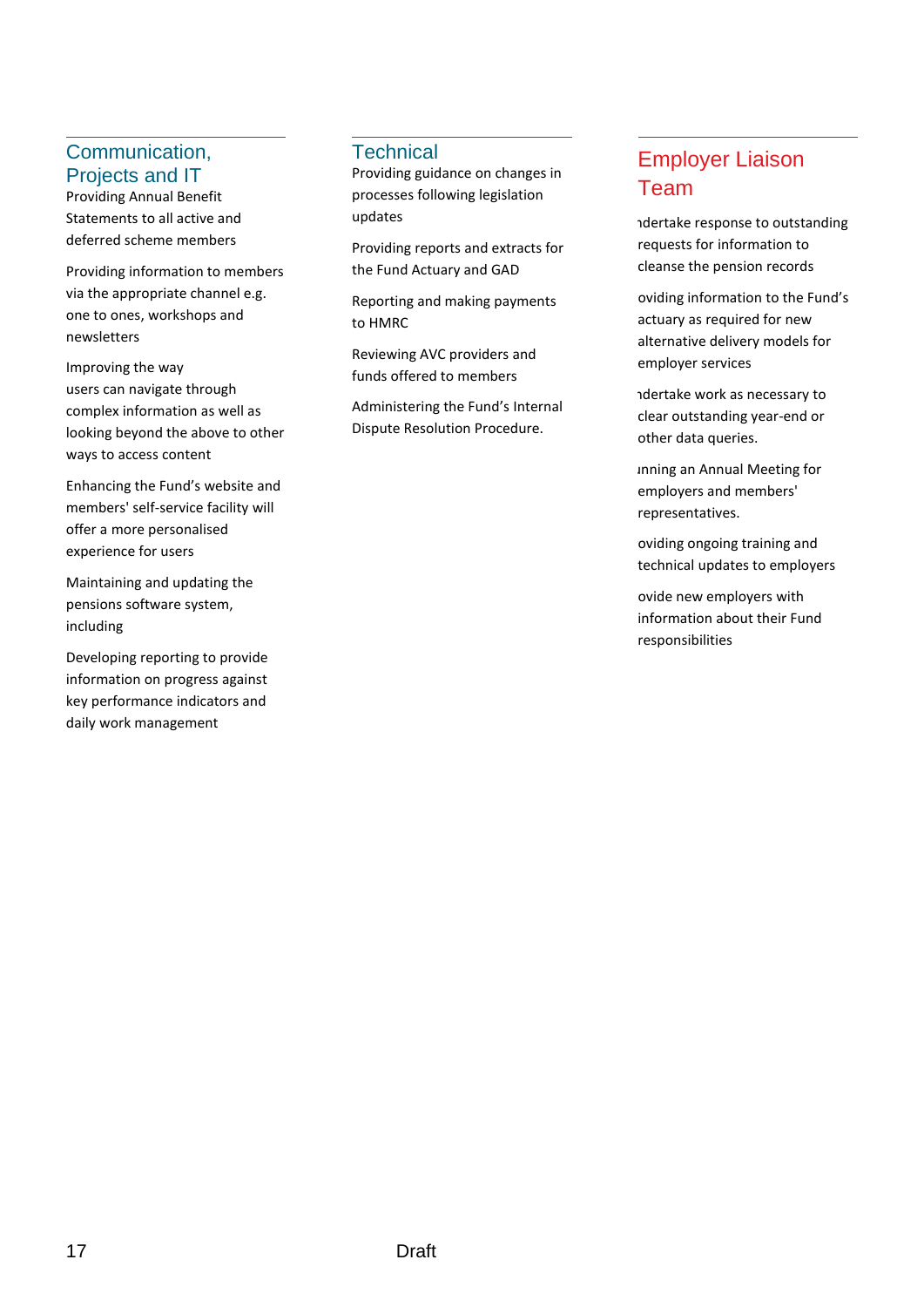## <span id="page-17-0"></span>Business plan priorities

The following are the expected key priorities for the Fund for the period 2022 to 2027 so that the objectives of the Fund are achieved. This excludes ongoing business as usual items that take place annually or more frequently. Further explanations of these key priorities are included in Appendix A to this business plan.

Many of the timescales are estimated due to reliance on external bodies, such as Government. As a result, these timescales may change. These are shown with an asterisk (\*).

|                                                                                                                                  |                | 2022/23 Period |                | <b>Expected</b><br>G&R / JAG |             |             |             |             |                               |
|----------------------------------------------------------------------------------------------------------------------------------|----------------|----------------|----------------|------------------------------|-------------|-------------|-------------|-------------|-------------------------------|
| <b>Key Action/Task</b>                                                                                                           | Q <sub>1</sub> | Q2             | Q <sub>3</sub> | Q <sub>4</sub>               | 2023/<br>24 | 2024/<br>25 | 2025/<br>26 | 2026<br>/27 | $/$ IAP<br>Agenda             |
| G1. Review of constitution,<br>committees, delegations                                                                           | ✓              | ✓              |                |                              |             |             |             |             | <b>July 2022</b>              |
| G2. New members on<br>Governance and Audit<br>Committee, Joint Advisory<br>Group, Investment Advisory<br>Panel and Pension Board | ✓              | ✓              |                |                              |             |             |             |             | <b>July 2022</b>              |
| G3. Review Knowledge and<br>Skills policy/delivery in light of<br>updated CIPFA K&S<br>requirements                              |                |                | ✓              |                              |             |             |             |             | <b>July 2022</b>              |
| G4. Review cybercrime risk to<br>Fund                                                                                            | ✓              | ✓              | $\checkmark$   | ✓                            | ✓           | ✓           |             |             | July 2022,<br>January<br>2023 |
| G5. Business Continuity                                                                                                          | ✓              | ✓              | ✓              | ✓                            |             |             |             |             | July 2022,<br>January 2023    |
| G6. Succession<br>Planning                                                                                                       |                |                | ✓              | ✓                            | ✓           | ✓           | ✓           | ✓           | N/A                           |
| G7. Review and<br>implementation of other<br>governance related<br>policies and strategies                                       | ✓              | ✓              | ✓              | $\checkmark$                 | ✓           | ✓           | ✓           | ✓           | July 2022,<br>January 2023    |
| G8. Assess the<br>carbon footprint of WYPF<br>portfolio                                                                          | ✓              | ✓              | ✓              | ✓                            | ✓           | ✓           | ✓           | ✓           | March 2022                    |
| G9. Review/development of<br>risk register                                                                                       |                |                |                |                              | ✓           |             |             |             | 2023/24 JAG                   |
| G10. Review against new<br><b>TPR Single Modular Code</b>                                                                        |                |                | ✓              | ✓                            |             |             |             | ✓           | January<br>2023               |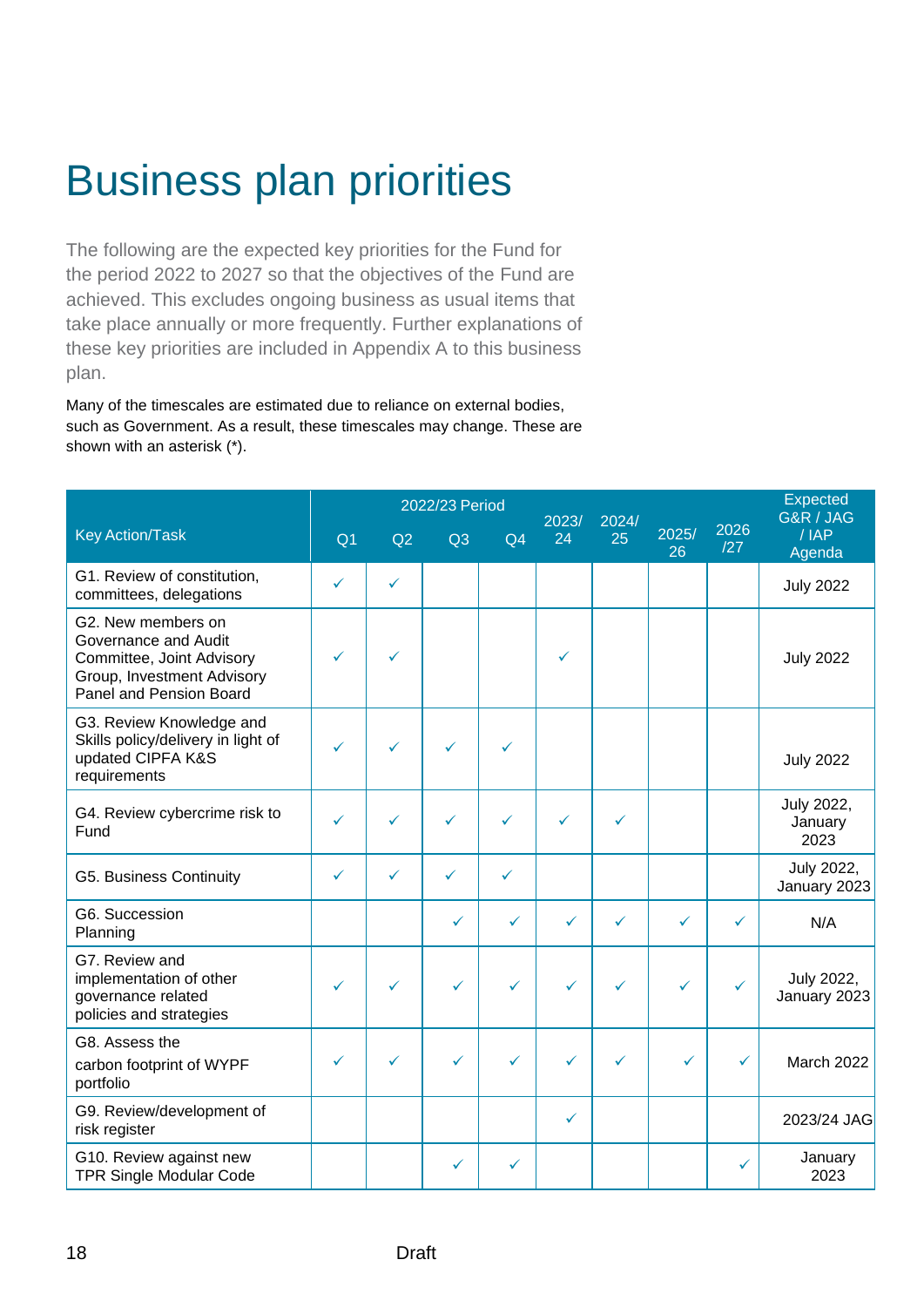|                                                                                   |                |    | 2022/23 Period |                | 2023/        | 2024/ |             |             | <b>Expected</b><br>G&R / JAG |
|-----------------------------------------------------------------------------------|----------------|----|----------------|----------------|--------------|-------|-------------|-------------|------------------------------|
| <b>Key Action/Task</b>                                                            | Q <sub>1</sub> | Q2 | Q3             | Q <sub>4</sub> | 24           | 25    | 2025/<br>26 | 2026<br>/27 | $/$ $AP$<br>Agenda           |
| G11. Implement changes<br>from Scheme Advisory<br>Board good governance<br>review |                |    |                | $\checkmark$   | $\checkmark$ |       |             |             | <b>TBC</b>                   |
| G12. Governance review                                                            |                |    |                |                | ✓            |       |             |             | 2023                         |
| G13. Procurement/Tenders                                                          |                |    |                |                | ✓            |       |             |             | TBC                          |
| G14. Diversity, equity and<br>Inclusion                                           |                |    |                |                |              |       |             |             |                              |
| G15. Employer Engagement                                                          |                |    |                |                |              |       |             |             | N/A                          |

|                                                                                                                               |                | 2022/23 Period |              |                | 2023/  | 2024/        | 2025/ | 2026/ | Expected A&R /               |
|-------------------------------------------------------------------------------------------------------------------------------|----------------|----------------|--------------|----------------|--------|--------------|-------|-------|------------------------------|
| <b>Key Action/Task</b>                                                                                                        | Q <sub>1</sub> | Q2             | Q3           | Q <sub>4</sub> | 24     | 25           | 26    | 27    | JAG / IP<br>Agenda           |
|                                                                                                                               |                |                |              |                |        |              |       |       |                              |
| F1. Investment Strategy review /<br>implementation                                                                            | $\checkmark$   | ✓              | ✓            | ✓              | ✓      | $\checkmark$ | П     | П     | <b>IAP</b>                   |
| F2. Develop improved cash flow<br>monitoring                                                                                  | $\checkmark$   | $\checkmark$   | $\Box$       | $\Box$         | $\Box$ |              |       |       | N/A                          |
| F3. 2022 actuarial valuation and review<br>of funding strategy                                                                | $\checkmark$   | $\checkmark$   | $\checkmark$ | $\checkmark$   | П      |              |       |       | JAG July 2022<br>January2023 |
| F4. TCFD Reporting                                                                                                            |                | $\Box$         | $\checkmark$ | $\checkmark$   |        |              |       |       | February 2023                |
| F5. Investment performance reporting<br>and other best practice from<br>Regulator's Code of Practice                          |                | $\Box$         | $\checkmark$ | $\checkmark$   | ✓      |              |       |       | IAP 2022                     |
| F6. Review requirements for cost<br>transparency collation/reporting                                                          | $\checkmark$   | $\checkmark$   | $\checkmark$ | $\checkmark$   | П      |              |       |       | TBC (Date)                   |
| F7. GAD Section 13 valuation results/<br>engagement                                                                           | ✓              | ✓              |              | $\checkmark$   |        |              |       |       |                              |
| F8. Other expected national changes in<br>investment including responsible<br>investment, asset pooling guidance<br>and TCFD* |                |                |              |                | П      | П            | П     | П     |                              |
| F9. Cost Management*                                                                                                          | $\checkmark$   | $\checkmark$   | П            | П              | П      | П            | П     | П     |                              |
| F10. Valuation cycle changes and<br><b>HE/FE Employers*</b>                                                                   | П              | $\Box$         | П            | П              | П      | П            | П     | П     |                              |
| F11. Development of unitisation and<br>data validation                                                                        | $\Box$         | П              | $\Box$       | $\Box$         | П      | П            | П     | П     |                              |

| <b>Key Action/Task</b><br>24<br>25 | 2022/23 Period       | <b>Expected</b>                             |
|------------------------------------|----------------------|---------------------------------------------|
|                                    | Q1<br>Q2<br>Q3<br>Q4 | G&R<br>2023/<br>2024/<br>JAG / IP<br>Agenda |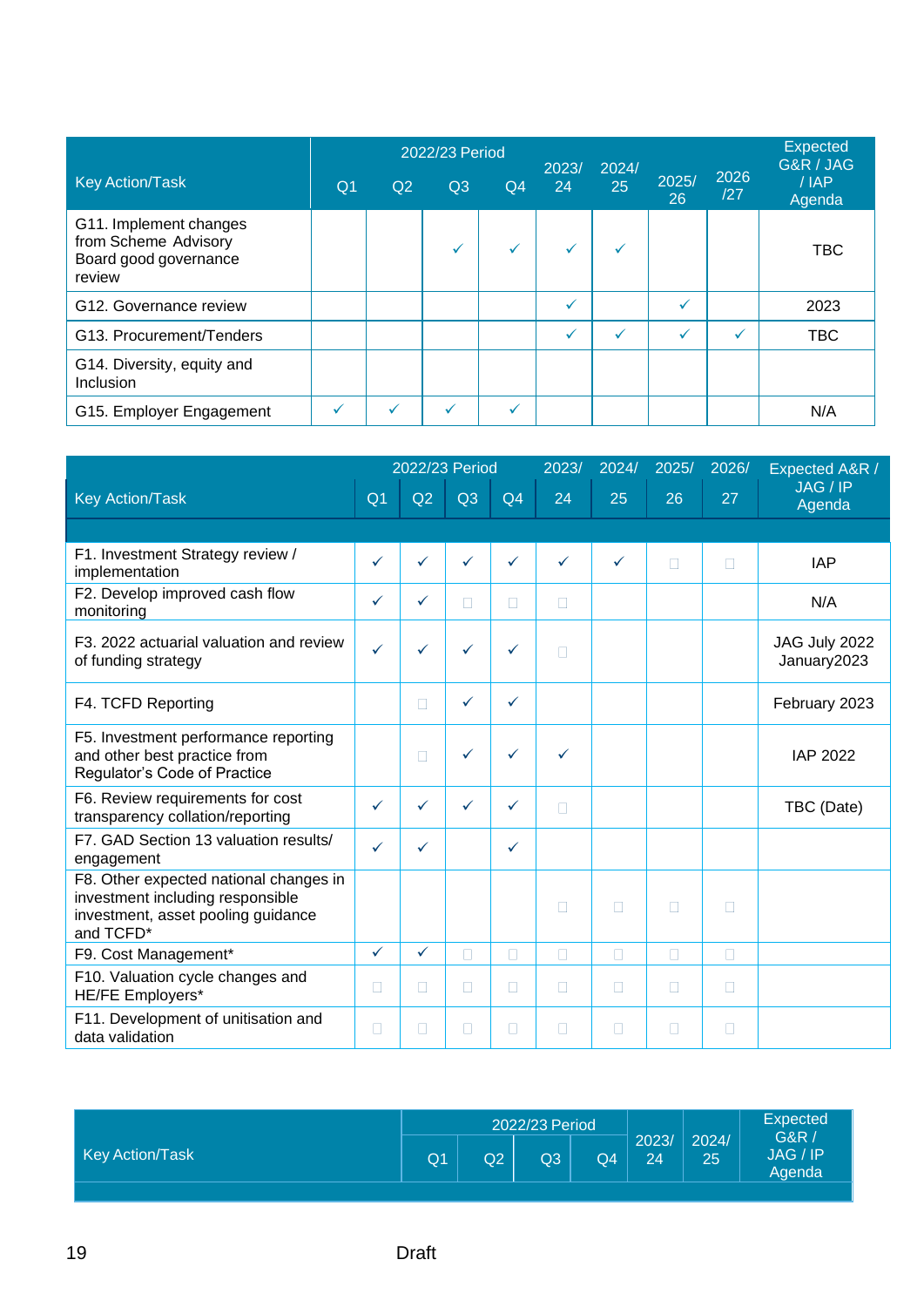|                                                                                                                    |                |                | 2022/23 Period |                |                |                      | <b>Expected</b><br>G&R / |
|--------------------------------------------------------------------------------------------------------------------|----------------|----------------|----------------|----------------|----------------|----------------------|--------------------------|
| <b>Key Action/Task</b>                                                                                             | Q <sub>1</sub> | Q2             | Q3             | Q <sub>4</sub> | 2023/<br>24    | 2024/<br>25          | JAG / IP<br>Agenda       |
| <b>Administration and Communications</b>                                                                           |                |                |                |                |                |                      |                          |
| A1. Review communications strategy                                                                                 |                |                |                |                | ✓              |                      | January<br>2023)         |
| A2. Action (TBC) in relation to member self-<br>service on-line functionality                                      |                |                | ✓              | ✓              |                |                      | April 2023               |
| A3. Develop to develop pensions<br>interface/extract (for employer self-service)                                   | ✓              | ✓              |                |                |                |                      | TBC (Date)               |
| A4. Implement McCloud/Sargeant remedy<br>(extension of underpin test)                                              | ✓∗             | $\checkmark^*$ | ✓∗             | $\checkmark^*$ | $\checkmark^*$ |                      | <b>TBC</b><br>(Date)     |
| A5. Finalise GMP reconciliation exercise                                                                           | ✓              | $\checkmark$   |                |                |                |                      | TBC (Date)               |
| A6. Implement employer self-service on-line<br>functionality to all employers including<br>updating employer guide | ✓              | ✓              |                |                |                |                      | TBC (Date)               |
| A7. Other expected legislation changes<br>including exit payment cap (£95k) and fair<br>deal                       | $\checkmark$   | $\checkmark$   | $\checkmark$   | $\checkmark$   | $\checkmark$   |                      | <b>TBC</b><br>(Date)     |
| A8. Carry out member address tracing and<br>verification exercise                                                  | ✓              |                |                |                |                |                      | TBC (Date)               |
| A9. Review of employers' processes and<br>responsibilities                                                         |                |                |                |                | ✓              | ✓                    | <b>TBC</b><br>(Date)     |
| A10. Update data improvement<br>plan/procedures following improvements in<br>employer engagement                   |                |                |                | ✓              | ✓              |                      | TBC (Date)               |
| A11. Implement changes required for national<br>pensions dashboard(s)                                              |                |                |                |                | $\checkmark$   | $\checkmark^{\star}$ | <b>TBC</b><br>(Date)     |
| A12. Implement changes to meet GMP<br>equalisation requirements                                                    | $\checkmark$   | $\checkmark^*$ | $\checkmark^*$ | $\checkmark^*$ | $\checkmark$   | $\checkmark$         | <b>TBC</b><br>(Date)     |
| A13. Carry out trivial commutation / small pots<br>options exercise                                                |                |                |                |                | ✓              |                      | <b>TBC</b><br>(Date)     |
| A14. Carry out frozen refund clearance<br>exercise                                                                 |                |                |                |                | ✓              |                      | <b>TBC</b><br>(Date)     |
| A15. Review administration strategy                                                                                |                |                | ✓              |                | ✓              |                      | TBC (Date)               |
| A16. Review discretion policies                                                                                    | $\checkmark$   |                |                |                |                |                      | TBC (Date)               |
| A17. Review Voluntary Scheme Pays Policy<br>and introduce High Earner Communications<br>Strategy                   | ✓              |                |                |                |                |                      | TBC (Date)               |
| A18. (Move up the list) Scams                                                                                      |                |                |                |                |                |                      |                          |
| A19. Maintenance of IT systems                                                                                     |                |                |                |                |                |                      |                          |

|                                             |                |    | 2022/23 Period |                |             |             | <b>Expected</b>             |
|---------------------------------------------|----------------|----|----------------|----------------|-------------|-------------|-----------------------------|
| <b>Key Action/Task</b>                      | Q <sub>1</sub> | Q2 | Q <sub>3</sub> | Q <sub>4</sub> | 2023/<br>24 | 2024/<br>25 | A&R / JAG<br>/ IP<br>Agenda |
| Supplier and contractor reviews and tenders |                |    |                |                |             |             |                             |
| Administration software                     |                |    |                |                |             | ٠           |                             |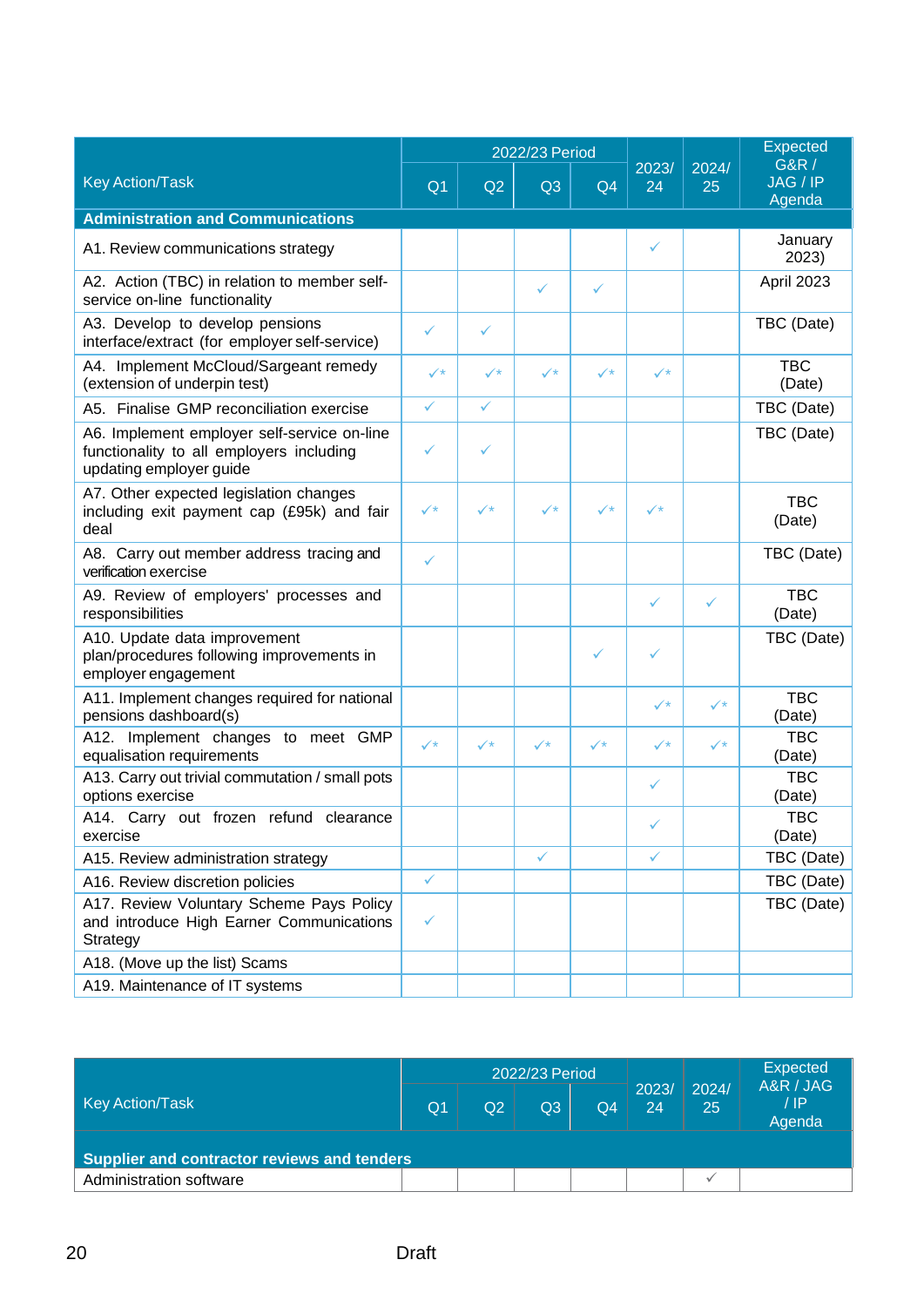|                                               |                |    | 2022/23 Period |                |             |             | Expected<br>A&R / JAG |
|-----------------------------------------------|----------------|----|----------------|----------------|-------------|-------------|-----------------------|
| <b>Key Action/Task</b>                        | Q <sub>1</sub> | Q2 | Q <sub>3</sub> | Q <sub>4</sub> | 2023/<br>24 | 2024/<br>25 | / IP<br>Agenda        |
| Custodian                                     |                |    |                |                |             |             | <b>TBC</b>            |
| Actuarial, benefits and governance consultant |                |    |                |                |             |             | <b>TBC</b>            |
| Investment adviser                            |                |    |                |                |             |             | <b>TBC</b>            |
| AVC fund review                               |                |    |                |                |             |             | <b>TBC</b>            |
| Legal services - based on requirements        |                |    |                |                |             |             | <b>TBC</b>            |
| <b>Banking services</b>                       |                |    |                |                |             |             | <b>TBC</b>            |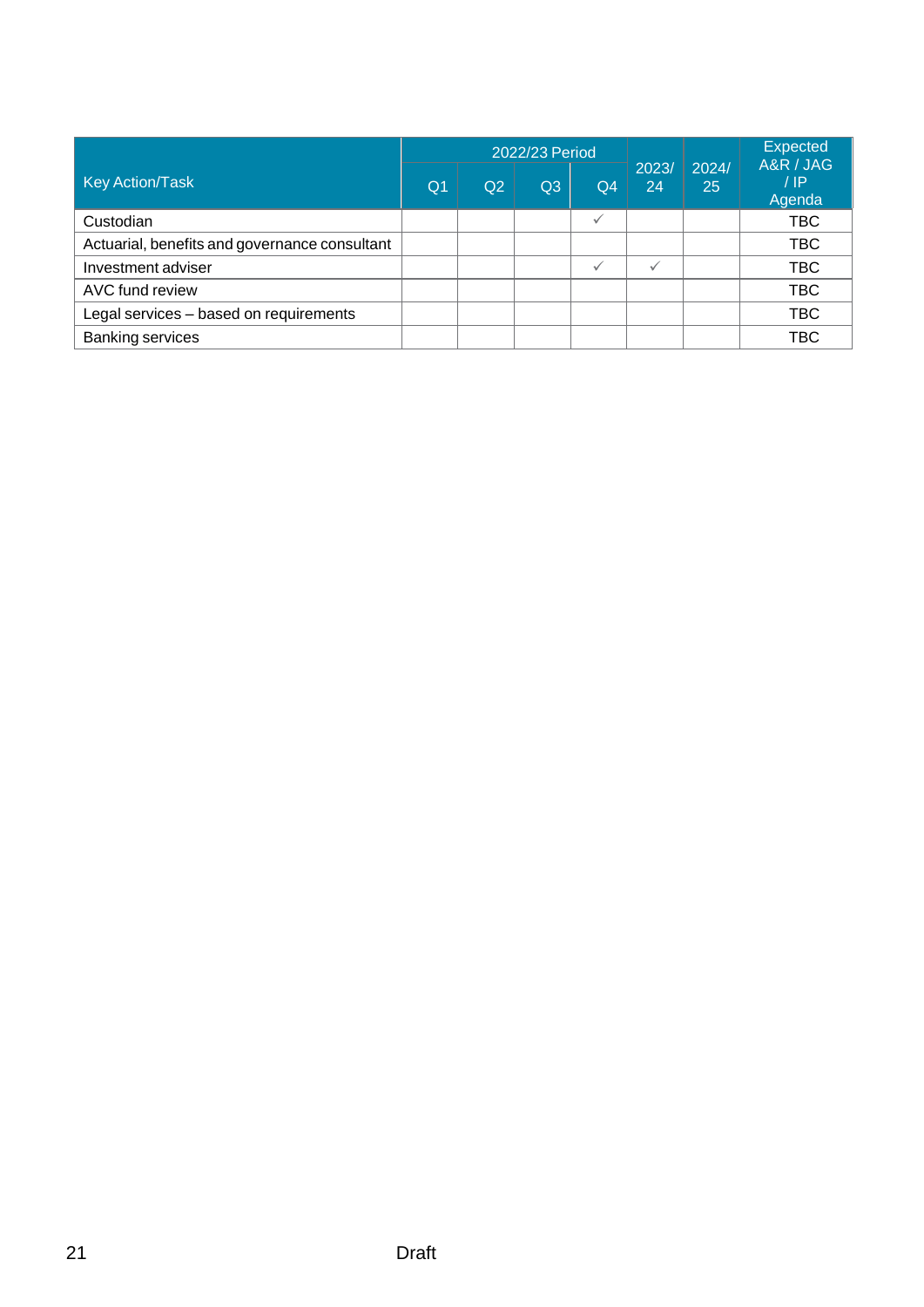# <span id="page-21-0"></span>Further explanation of Business Plan items and additional information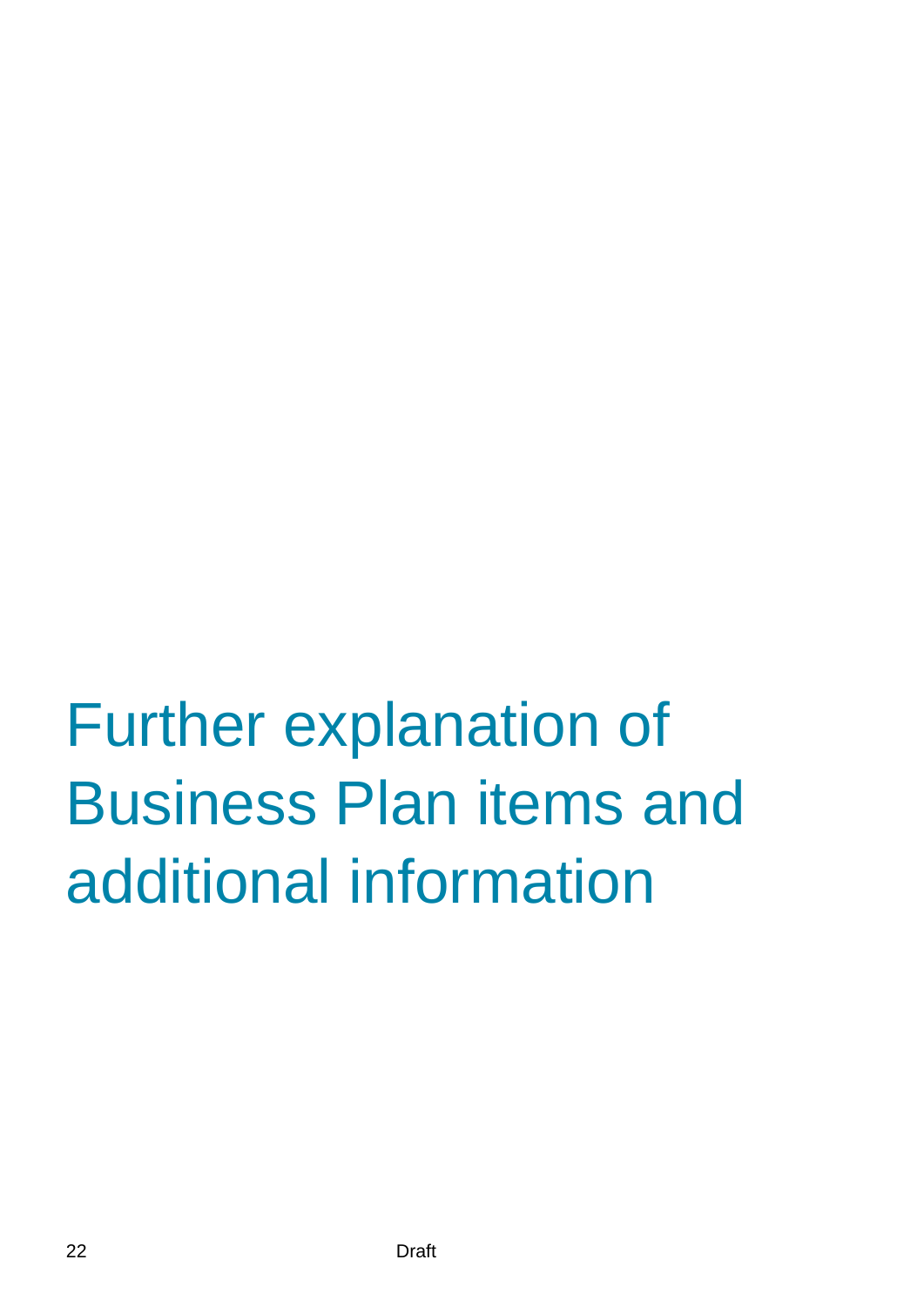## <span id="page-22-0"></span>Appendix A - Explanation of business plan key tasks and actions

### Further information relating to key priorities

It is expected that work scheduled for 2021/22 will be carried out within the existing resource/budget unless indicated otherwise. Work scheduled for 2022/23 to 2026/27 will be included in the relevant budgets for those years.

#### Governance key priorities

|                                                                                                                                  |                |              | 2022/23 Period |                | 2023/ | 2024/ |              |              | <b>Expected</b><br>G&R / JAG  |
|----------------------------------------------------------------------------------------------------------------------------------|----------------|--------------|----------------|----------------|-------|-------|--------------|--------------|-------------------------------|
| <b>Key Action/Task</b>                                                                                                           | Q <sub>1</sub> | Q2           | Q <sub>3</sub> | Q <sub>4</sub> | 24    | 25    | 2025/<br>26  | 2026<br>/27  | $/$ IAP<br>Agenda             |
| G1. Review of constitution,<br>committees, delegations                                                                           | ✓              | $\checkmark$ |                |                |       |       |              |              | <b>July 2022</b>              |
| G2. New members on<br>Governance and Audit<br>Committee, Joint Advisory<br>Group, Investment Advisory<br>Panel and Pension Board |                | ✓            |                |                |       |       |              |              | <b>July 2022</b>              |
| G3. Review Knowledge and<br>Skills policy/delivery in light of<br>updated CIPFA K&S<br>requirements                              |                | ✓            | ✓              | ✓              |       |       |              |              | <b>July 2022</b>              |
| G4. Review cybercrime risk to<br>Fund                                                                                            | ✓              | ✓            | ✓              | ✓              | ✓     | ✓     |              |              | July 2022,<br>January<br>2023 |
| G5. Business Continuity                                                                                                          | ✓              | ✓            | ✓              | ✓              |       |       |              |              | July 2022,<br>January 2023    |
| G6. Succession<br>Planning                                                                                                       |                |              | ✓              | $\checkmark$   | ✓     | ✓     | $\checkmark$ | ✓            | N/A                           |
| G7. Review and<br>implementation of other<br>governance related<br>policies and strategies                                       | ✓              | ✓            | $\checkmark$   | $\checkmark$   | ✓     | ✓     | $\checkmark$ | ✓            | July 2022,<br>January 2023    |
| G8. Assess the carbon<br>footprint of WYPF Portfolio                                                                             | ✓              | $\checkmark$ | $\checkmark$   | $\checkmark$   | ✓     | ✓     | ✓            | $\checkmark$ | March 2022                    |
| G9. Review/development of<br>risk register                                                                                       |                |              |                |                | ✓     |       |              |              | 2023/24 JAG                   |
| G10. Review against new<br><b>TPR Single Modular Code</b>                                                                        |                |              | $\checkmark$   | ✓              |       |       |              |              | January<br>2023               |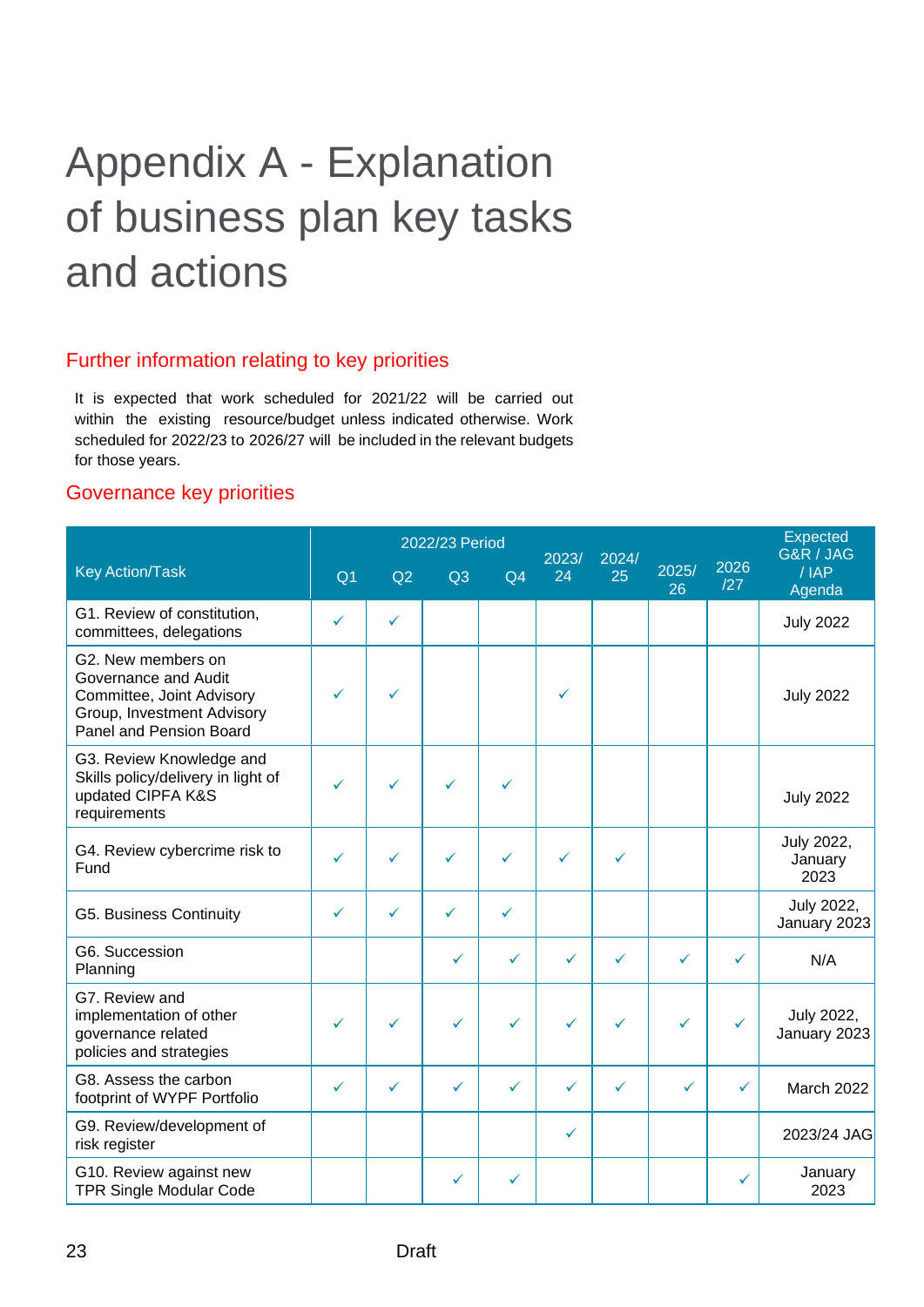|                                                                                   |            |    | 2022/23 Period |                | 2023/        | 2024/ |             |             | <b>Expected</b><br>G&R / JAG |
|-----------------------------------------------------------------------------------|------------|----|----------------|----------------|--------------|-------|-------------|-------------|------------------------------|
| <b>Key Action/Task</b>                                                            | $\Omega$ 1 | Q2 | Q3             | Q <sub>4</sub> | 24           | 25    | 2025/<br>26 | 2026<br>/27 | $/$ $AP$<br>Agenda           |
| G11. Implement changes<br>from Scheme Advisory<br>Board good governance<br>review |            |    |                | $\checkmark$   |              |       |             |             | <b>TBC</b>                   |
| G12. Governance review                                                            |            |    |                |                | ✓            |       |             |             | 2023                         |
| G13. Procurement/Tenders                                                          |            |    |                |                | $\checkmark$ |       |             |             | <b>TBC</b>                   |
| G14. Diversity, equity and<br>Inclusion                                           |            |    |                |                |              |       |             |             |                              |
| G15. Employer Engagement                                                          |            |    |                |                |              |       |             |             | N/A                          |

## **G1. Review of constitution, committees, delegations**

| <b>Expected Agenda</b>   | 2026/<br>27 | 2025/<br>26  | 2024/<br>25 | 2023/<br>24 |                                       | 2022/23 Period |   |
|--------------------------|-------------|--------------|-------------|-------------|---------------------------------------|----------------|---|
| July 2022 JAG, IAP, G&AC |             |              |             |             |                                       |                |   |
| $\sim$ $\sim$<br>.       | .           | $-2.5 - 2.5$ |             |             | $\mathbf{r}$ . The state $\mathbf{r}$ |                | . |

It has been recognised that the WYPF structure, constitutions and delegations all need to be reviewed and clearly defined. For example the Terms of Reference could be clearer or more prescriptive in a number of areas. It may be appropriate for an appendix to be added to the constitution to list delegations in order to better manage the Fund.

- This is expected to take place in May 2022
- It is expected that these tasks can be managed out of the existing budget and with no additional resource requirements.

## **G2. New members on Governance and Audit Committee Joint Advisory Group, Investment Advisory Panel and Pension Board**

| 2022/23 Period |  | 2023/<br>24 | 2024/<br>25 | 2025/<br>26 | 2026/ | <b>Expected Agenda</b> |
|----------------|--|-------------|-------------|-------------|-------|------------------------|
|                |  |             |             |             |       | July 2022 JAG          |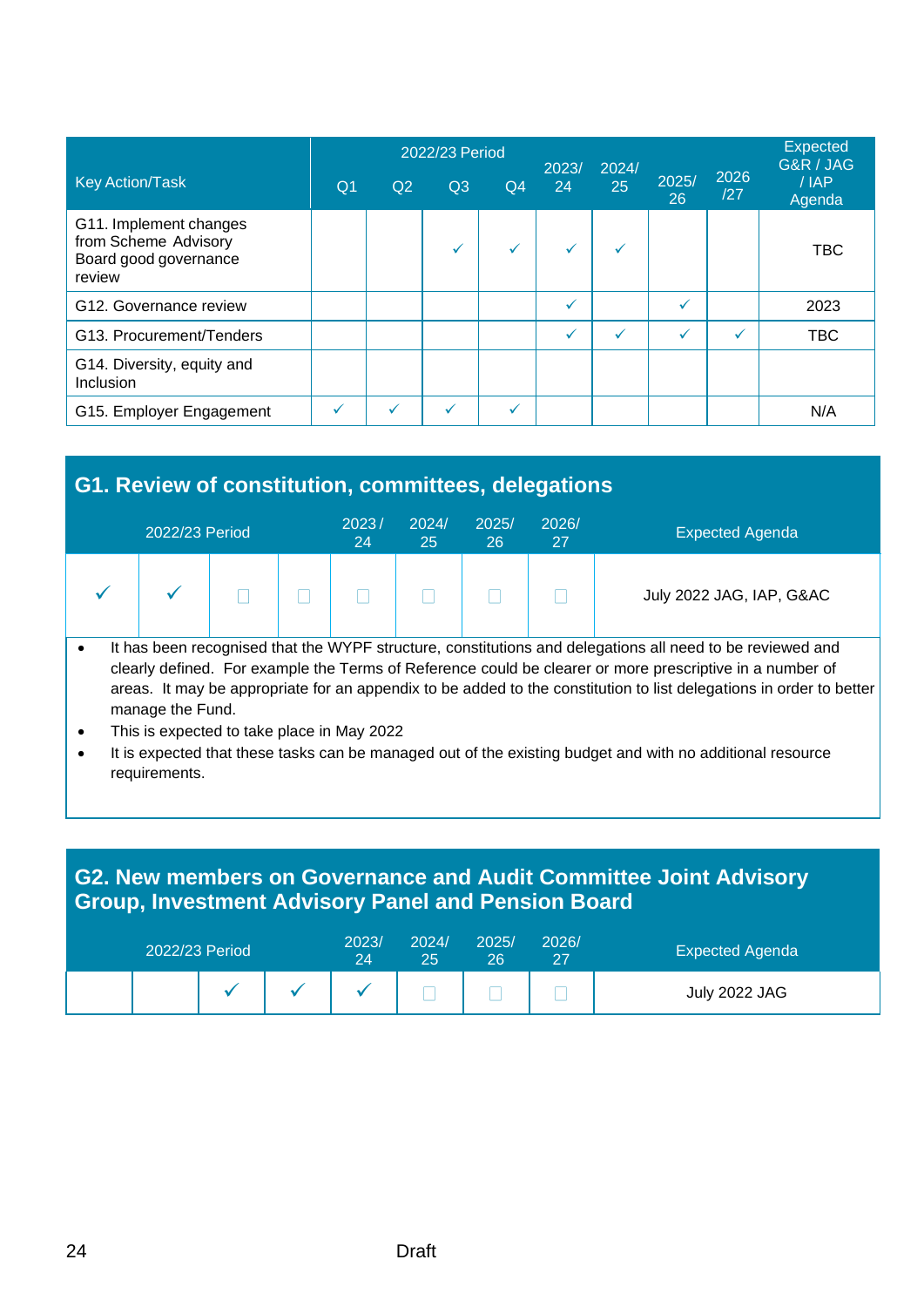- There are some changes expected to the JAG, IAP and Governance and Audit Committee in 2022 due to a third of Councillors being up for re-election.
- In addition there is an expected retirement of a JAG member.
- Any new members will need to be "onboarded" and provided with sufficient training and access to required information. WYPF is aware of the requirement in TPR's draft new code of practice that new members undertake required training to carry out the role as soon as possible and within 6 months of appointment.
- The Pension Board membership is due to be reviewed / renewed in 2023/24

It is expected that these tasks can be managed out of the existing budget and with no additional resource requirements.

### **G3. Review Knowledge and Skills policy / delivery in light of updated CIPFA K&S requirements**

|  | 2022/23 Period |  | 2023/<br>24 | 2024/<br>25 | 2025/<br>26 | 2026/<br>27 | <b>Expected Agenda</b> |
|--|----------------|--|-------------|-------------|-------------|-------------|------------------------|
|  |                |  |             |             |             |             | JAG July 2022          |

• In the Summer of 2021 CIPFA released its updated Knowledge and Skills framework and Code of Practice. The current training policy will be reviewed and updated to be in line with the new CIPFA framework and Code.

- The policy should also ensure it is appropriate for any new members appointed following the 2022 local elections.
- Those involved in managing WYPF will undergo a knowledge and skills assessment based on the CPIFA competencies to inform training plans for future years – this will include who has done what training, including any skills training.
- The policy relating to Pension Board members (who have legal requirements in relation to obtaining the required knowledge) will be extended to JAG and IAP members – in anticipation of new requirements in this area from the Good Governance review (expected in 2022)

It is expected that these tasks can be managed out of the existing budget and with no additional resource requirements. If external support is needed to develop the policy and/or training needs assessment and maintain a log of training activity we estimate that the cost be anywhere between £5k and £25k plus VAT depending on what support is needed.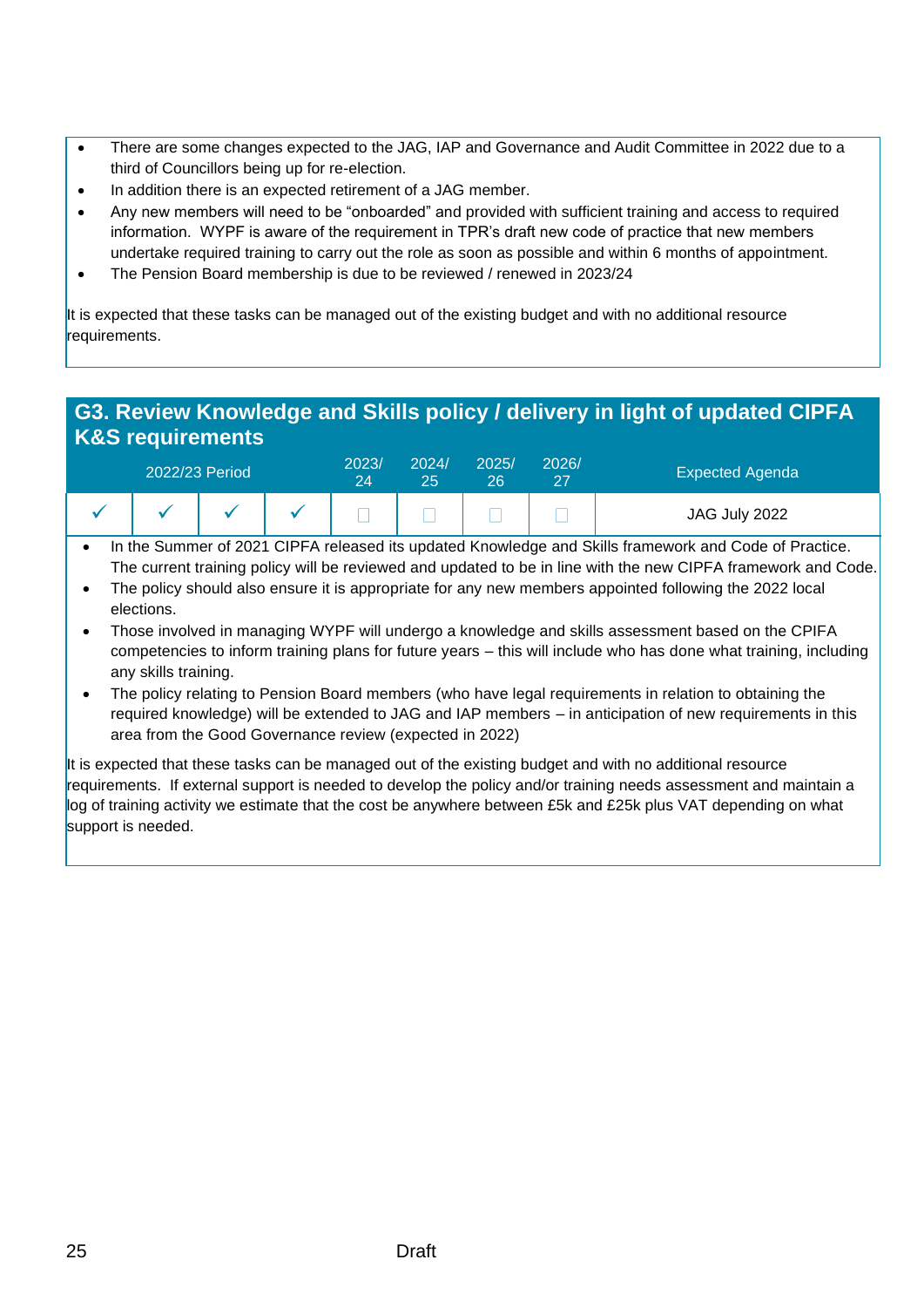#### **G4. Review cybercrime risk to Fund** 2022/23 Period 2023/ 24 2024/ 25 2025/ 26 2026/ <sup>020</sup> Expected Agenda<br>27 July JAG, January JAG

- Cyber risk is considered a key risk to the Fund. In line with the Pensions Regulator's requirements, work will be carried out to better understand how that risk is being managed in relation to the Fund's member data, assets and other procedures.
- WYPF will follow the Aon Seek, Shield, Solve, Review framework for developing Cyber resilience. This involves assessing the risks and how significant they are to allow prioritisation of activities to mitigate risks.
- We will ask our system providers and suppliers, including City of Bradford Metropolitan District Council to provider further information in relation to how they are managing cyber risk. After this initial work has been completed, a process will be put in place to ensure that ongoing checks are carried out.
- Fund officers will review of the areas for improvement identified by the Aon LGPS Cyber Scorecard including a data and asset mapping exercise to identify and prioritise risks, establishing fund specific cyber incident response plans and cyber policy and cyber hygiene / roles and responsibilities document.
- It is noted that the team are changing operating platforms (Windows to Linux) which could result in greater Cyber risk. WYPF officers will need to engage with Civica as regards their solutions for managing cyber risk, in particular in relation to Pensions Dashboards as that project develops.
- WYPF will also need to consider how the required assurance in relation to cyber risk can be provided to other funds/schemes to which we provide third party administration services.
- We also note that Regulator recognises that funds may need to access specialist advice in some areas (such as in assessments of providers) and we will investigate what support may be available through City of Bradford MDC or through external advisers.
- Our budget includes an allowance of £50k per annum in the short term to improve our cyber resilience. We will also allocate dedicated resource of suitable seniority to take ownership of our cyber related activities.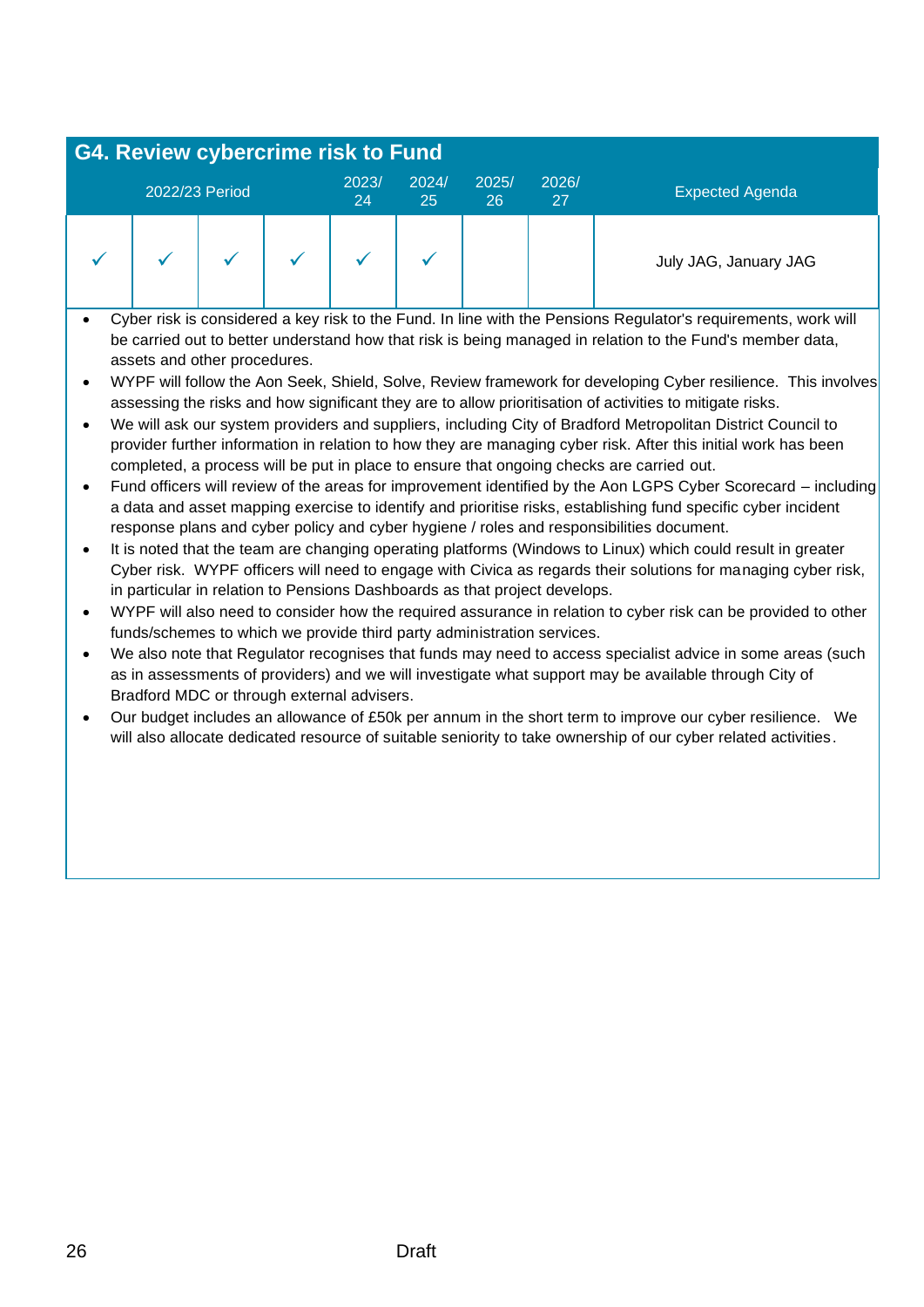| <b>G5. Business Continuity</b>                                                                                                                                                                                                                                                |  |  |             |             |             |             |                                             |  |  |  |  |  |
|-------------------------------------------------------------------------------------------------------------------------------------------------------------------------------------------------------------------------------------------------------------------------------|--|--|-------------|-------------|-------------|-------------|---------------------------------------------|--|--|--|--|--|
| 2022/23 Period                                                                                                                                                                                                                                                                |  |  | 2023/<br>24 | 2024/<br>25 | 2025/<br>26 | 2026/<br>27 | <b>Expected Agenda</b>                      |  |  |  |  |  |
|                                                                                                                                                                                                                                                                               |  |  |             |             |             |             | July 2022 JAG and January 2023<br>JAG, G&AC |  |  |  |  |  |
| The Pension Regulator's draft Code of Practice which is expected to be published in Summer 2022 includes a<br>"best practice" module on Business Continuity.<br>Desad en the avecatations of the meadule. MN/DE shauld house fund specific resiliant Dusiness Continuity Dlan |  |  |             |             |             |             |                                             |  |  |  |  |  |

- Based on the expectations of the module, WYPF should have a fund specific resilient Business Continuity Plan which "sets out key actions in case of a range of events occur that impact the scheme's operations" and sets out key roles and responsibilities, including with any service providers.
- The Assistant Director (Finance, Administration and Governance) will work with the senior managers to develop a plan in 2022/23 which allows for potential changes to home / hybrid working, and dependencies including staff, systems and hardware, buildings and processes.

This work will be carried out using existing resource and budget.



- There are a number of key individuals in the WYPF Management Team who will be retiring in the next five years, including the Director of Pensions and others in both the investment, and member services teams
- A comprehensive plan for the recruitment of new individuals and/ or providing sufficient mentoring, training and shadowing to those individuals who will take on the roles will be needed to avoid the consequences of the loss of the significant levels of experience and knowledge of those individuals.
- The succession plan should be set out and agreed internally in 2022/23 and implemented in relation to the relevant individuals in each of the following 4 years.
- This should not involve any additional budget or resource, but to recruit and develop the required replacements may incur some additional costs, so this will be kept under review.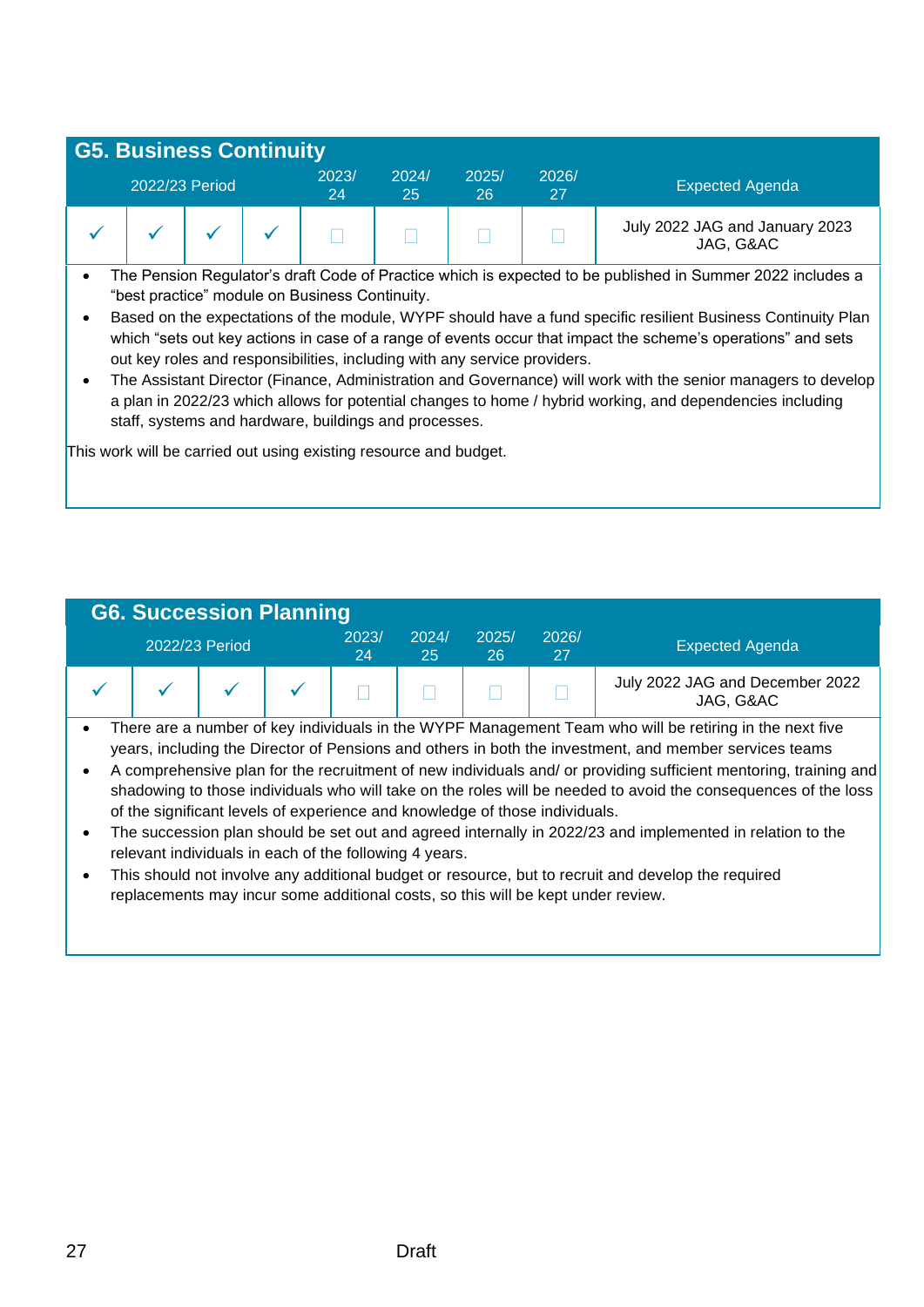## **G7. Review and implementation of other governance related policies and strategies**

|                                                                                                                                                                                                                                                                                 | 2022/23 Period                                                                                                                                                                                                                                                                       |  |  | 2023/<br>24                                             | 2024/<br>25 | 2025/<br>26 | 2026/<br>27 | <b>Expected Agenda</b>                                                                                                                                                                                                                                                                                                                                      |  |  |  |  |
|---------------------------------------------------------------------------------------------------------------------------------------------------------------------------------------------------------------------------------------------------------------------------------|--------------------------------------------------------------------------------------------------------------------------------------------------------------------------------------------------------------------------------------------------------------------------------------|--|--|---------------------------------------------------------|-------------|-------------|-------------|-------------------------------------------------------------------------------------------------------------------------------------------------------------------------------------------------------------------------------------------------------------------------------------------------------------------------------------------------------------|--|--|--|--|
|                                                                                                                                                                                                                                                                                 |                                                                                                                                                                                                                                                                                      |  |  | $\checkmark$                                            |             |             |             | JAG, IAP and G&AC                                                                                                                                                                                                                                                                                                                                           |  |  |  |  |
| • The Fund has several policies focusing on governance, all of which are subject to regular review, usually at<br>least every three years. The policies due to be reviewed are:                                                                                                 |                                                                                                                                                                                                                                                                                      |  |  |                                                         |             |             |             |                                                                                                                                                                                                                                                                                                                                                             |  |  |  |  |
|                                                                                                                                                                                                                                                                                 | • FSS - in particular in relation to the 2022 valuation and in relation to pooling of academies - Summer 2022,<br>otherwise Triennial unless regulatory change requires sooner                                                                                                       |  |  |                                                         |             |             |             |                                                                                                                                                                                                                                                                                                                                                             |  |  |  |  |
|                                                                                                                                                                                                                                                                                 | • Communications - annual<br>• Administration - annual                                                                                                                                                                                                                               |  |  |                                                         |             |             |             |                                                                                                                                                                                                                                                                                                                                                             |  |  |  |  |
| $\bullet$<br>$\bullet$                                                                                                                                                                                                                                                          |                                                                                                                                                                                                                                                                                      |  |  | in 2022, so this will be a more comprehensive overhaul. |             |             |             | Conflicts of Interest Policy - by TBC - needs review for FCA requirements and GLIL<br>Governance Policy and Compliance Statement - annual. The Good Governance review carried out by SAB<br>will require changes to the statement and WYPF will early adopt the recommendations from the review starting                                                    |  |  |  |  |
| $\bullet$                                                                                                                                                                                                                                                                       |                                                                                                                                                                                                                                                                                      |  |  |                                                         |             |             |             | Risk Strategy - we will refresh our risk register to bring together investment and other risks which are currently<br>identified separately and bring it to life by applying a principles-based approach rather than listing all risks at a<br>very granular level. We will consider developing a risk management strategy to supplement the risk register. |  |  |  |  |
|                                                                                                                                                                                                                                                                                 | • The policy of deferring employer contributions due to the impact of COVID-19 will need to be reviewed and is<br>expected to be discontinued in 2022 given the introduction of employer flexibilities.                                                                              |  |  |                                                         |             |             |             |                                                                                                                                                                                                                                                                                                                                                             |  |  |  |  |
| • Discretions – A large (4 year) project to contact all employers to obtain their policies or set the Fund policy for<br>the employer will commence in 2022. This includes the review of the Fund's policy and this action applies to all<br>funds WYPF carry out services for. |                                                                                                                                                                                                                                                                                      |  |  |                                                         |             |             |             |                                                                                                                                                                                                                                                                                                                                                             |  |  |  |  |
|                                                                                                                                                                                                                                                                                 | • WYPF may also implement additional voluntary policies in line with best practice, such as data improvement,<br>voluntary scheme pays, cyber risk management.<br>$\mu$ future $\mu$ C mootings the business planning will be reviewed at each mooting although only the shapes will |  |  |                                                         |             |             |             |                                                                                                                                                                                                                                                                                                                                                             |  |  |  |  |

- In future JAG meetings the business planning will be reviewed at each meeting although only the changes will be brought to the JAG to consider.
- It is expected this work will be carried out using existing team resources with support from the Fund Actuary as required.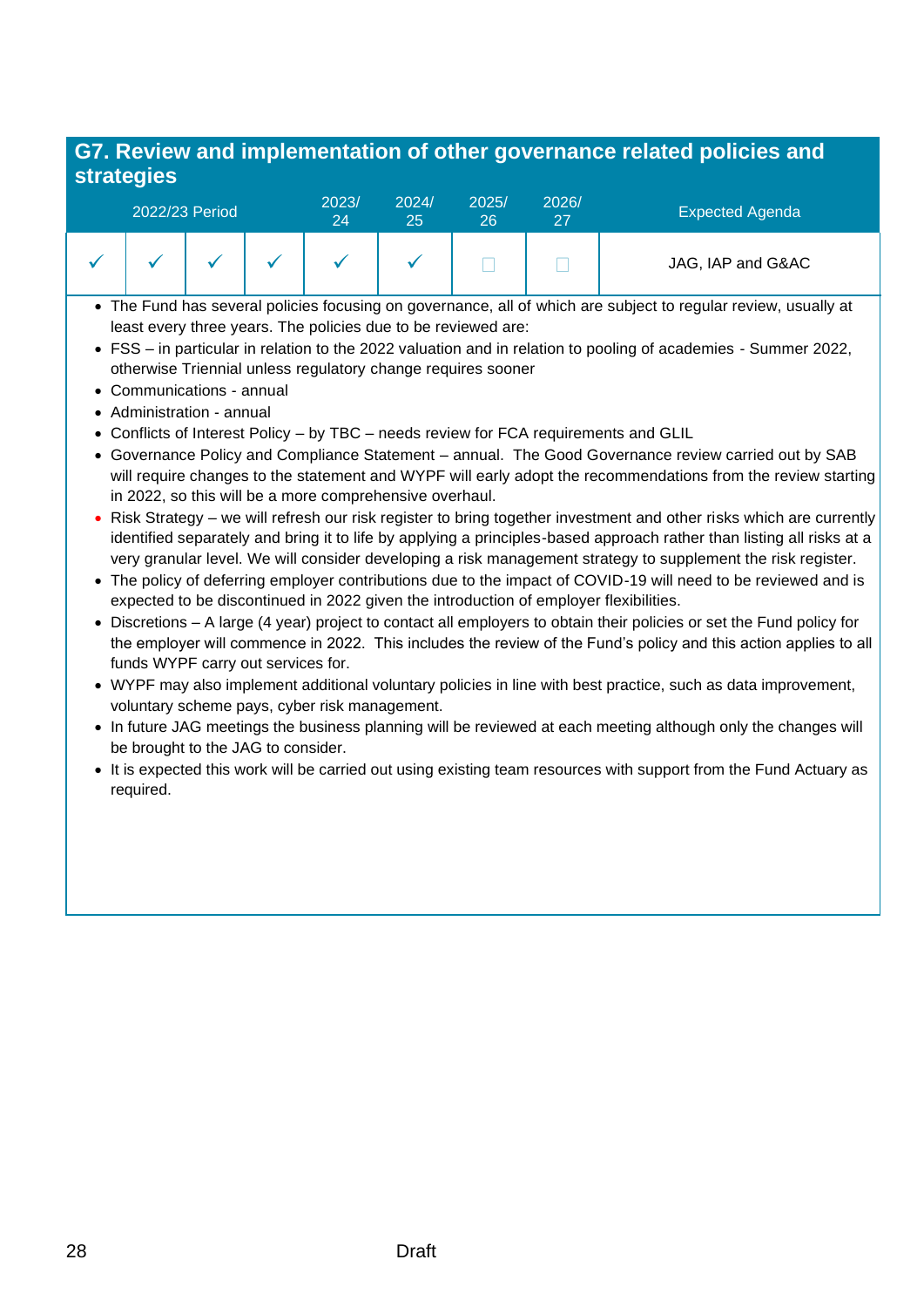## **G8. Assess the carbon footprint of WYPF**

|  | 2022/23 Period |  |  | 2023/<br>24 | 2024/ | 2025/<br>26  | 2026<br>/27 | <b>Expected Agenda</b> |
|--|----------------|--|--|-------------|-------|--------------|-------------|------------------------|
|  |                |  |  |             |       | __<br>$\sim$ |             | твс                    |

• WYPF as an organisation needs to set out its ambitious plans to reduce its carbon footprint and help support the action against climate change, then implement the plans and report against them.

- This will include the policy on energy usage, office space, printing in the office and for member communications, and how developments will be monitored and performance against any targets reported.
- This work will include the detail under Scope 1, Scope 2, and Scope 3 in relation to delivering services.
- This project will be managed within the existing WYPF team and budget.

|                                                               | <b>G9. Review/development of risk register</b> |  |             |             |             |             |                        |  |  |  |  |  |
|---------------------------------------------------------------|------------------------------------------------|--|-------------|-------------|-------------|-------------|------------------------|--|--|--|--|--|
|                                                               | 2022/23 Period                                 |  | 2023/<br>24 | 2024/<br>25 | 2025/<br>26 | 2026/<br>27 | <b>Expected Agenda</b> |  |  |  |  |  |
| 2023/24 JAG                                                   |                                                |  |             |             |             |             |                        |  |  |  |  |  |
| The review will consider the following possible developments: |                                                |  |             |             |             |             |                        |  |  |  |  |  |

consider the following possible developments:

- Adding / combining employer and funding risk
- Combining administration related and investment related registers
- Review of the level of detail provided in the reporting for the JAG, IAP and PB; we will consider whether the risk register reporting could be more focused and hence effective

This will be owned by the Assistant Director (Finance, Administration and Governance) – no additional resource or budget required.

## **G10. Review against new TPR Single Modular Code**

|  | 2022/23 Period | 2023/<br>24 | 2024/<br>25 | 2025/<br>26 | 2026/<br>27 | <b>Expected Agenda</b> |
|--|----------------|-------------|-------------|-------------|-------------|------------------------|
|  |                |             |             |             |             | December 2022 JAG      |

- The Pensions Regulator (TPR) recently consulted on a new Single Modular Code which will merge 10 of the existing 15 codes the Regulator has in place, including Code of Practice No.14 (the relevant Code for Public Service Pension Schemes). This will result in some changes to the requirements placed on the Fund.
- Work will be undertaken to review whether the Fund complies with the requirements within the new Code when it is released (expected to be in the summer of 2022). After the initial review, ongoing compliance checks will be carried out on a regular basis (e.g. every 2 years).
- Additional resource/budget may be required for the initial review against the new Code (including the best practice modules and recommendations) but the initial intention is carry out the review internally, but seek external assurance.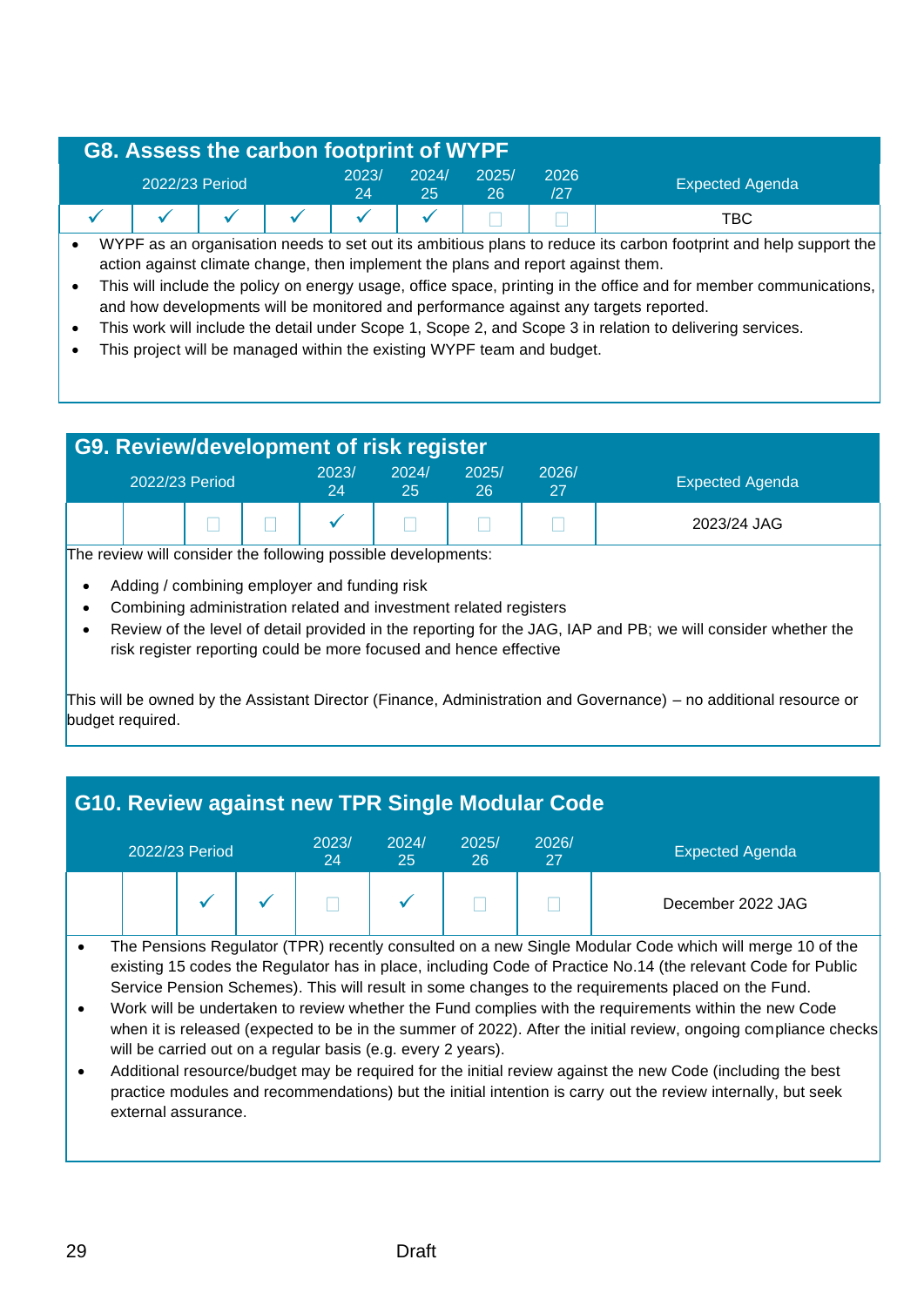## **G11. Implement changes from Scheme Advisory Board good governance review**

|  | 2022/23 Period | 2023/ | 2024/ | 2025/ | 2026/<br>- 27 | <b>Expected Agenda</b> |
|--|----------------|-------|-------|-------|---------------|------------------------|
|  |                |       |       |       |               | "BC                    |

The Local Government Pension Scheme Advisory Board (SAB) recently completed a project focusing on all elements of good governance. A number of recommendations have been made including ensuring appropriate conflicts of interest management, knowledge and skills and having a designated LGPS lead officer in each administering authority. Further work is being carried out by SAB and formal recommendations have been made to the Department for Levelling Up, Housing and Communities (DLUHC). The Fund follows best practice so intends to implement the recommendations in advance of any regulatory change, noting that SAB has recommended that DLUHC issues statutory guidance including a requirement for each administering authority to report on how they are complying with the new guidance.

Other than set out elsewhere on this business plan, the following actions are required:

- Develop a Fund-wide conflicts of interest policy
- Review/implement a Fund policy on the representation of scheme members and non-administering authority employers on its committees, explaining its approach to voting rights for each party.
- Formalise/update the knowledge and skills requirements for JAG/IAP members and Officers including S151 as well as the Local Pension Board in a policy on how to meet the requirements
- Document a roles and responsibilities matrix
- Implement regular reporting against a set of required administration KPIs
- Committee and Senior Officer sign off of business plan including budget and resources
- Biennial Independent Governance Review (see below)

It is expected that any required actions will be implemented internally but the independent review of governance may require support from external providers. Such a review will be carried out once the legislation is in place. An estimated cost depending on the scope of the project is £20k - £50k.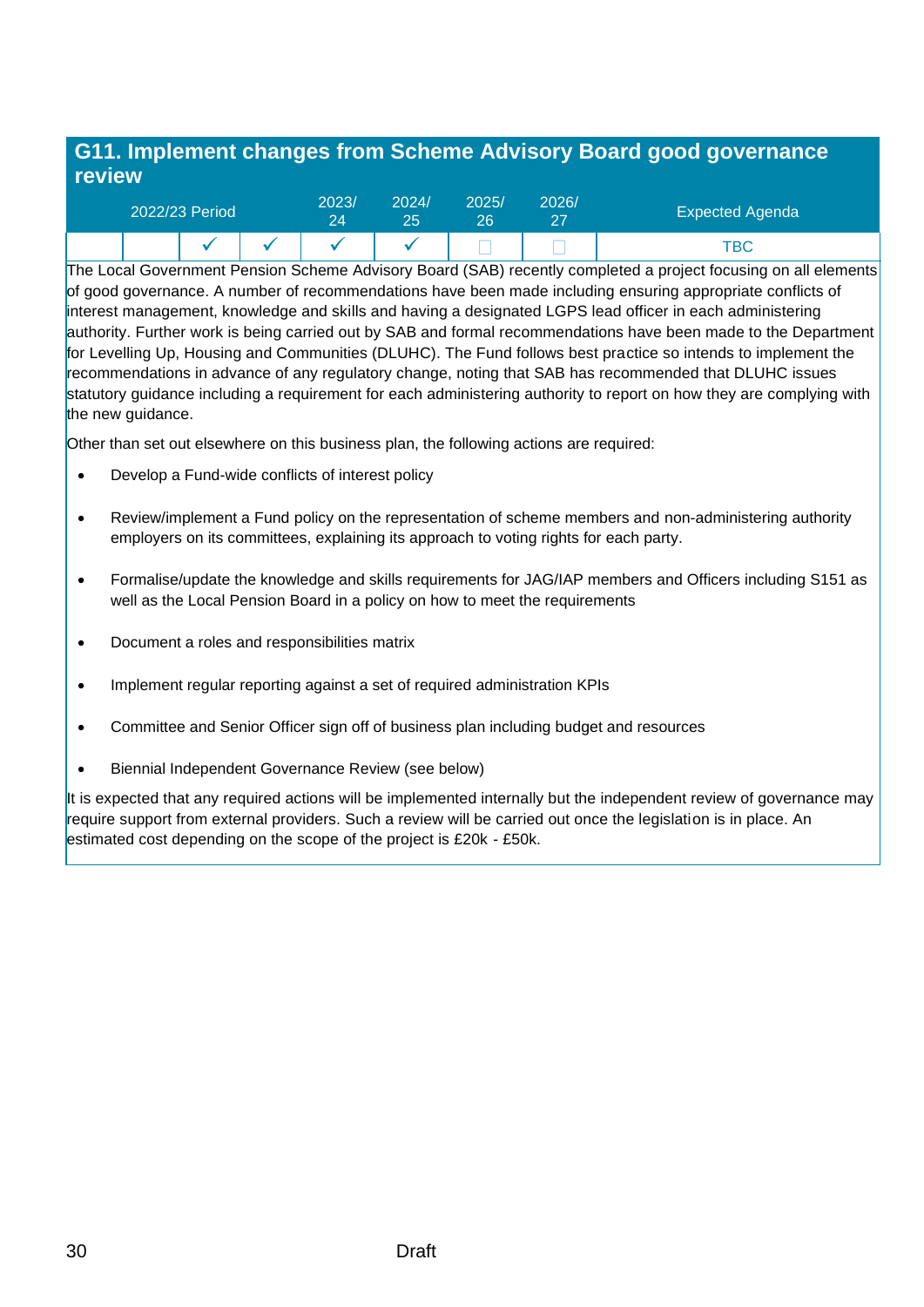|                | <b>G12. Governance review</b> |  |  |             |             |             |             |                        |
|----------------|-------------------------------|--|--|-------------|-------------|-------------|-------------|------------------------|
| 2022/23 Period |                               |  |  | 2023/<br>24 | 2024/<br>25 | 2025/<br>26 | 2026/<br>27 | <b>Expected Agenda</b> |
|                |                               |  |  |             |             |             |             | 2023 JAG               |

The Fund will undertake a review of its governance arrangements in line with current best practice and the recommendations of the Scheme Advisory Board's Good Governance project (see item G11)

- Given the Good Governance requirements are for an independent review we will await the formal requirements before finding a provider and / or supporting peer review organisation to carry out the review.
- If the SAB project is further delayed or if we wish to take some action more imminently we may carry out an interim internal review of the current arrangements against the SAB report / recommendations in order to implement any actions before an independent review is required.
- This could include a review of the role / terms of reference for the Pension Board, identification of any missing "best practice" fund policies and ensuring the WYPF objectives are being monitored against in terms of performance, for example, through the use of a strategic objectives dashboard.

This project will likely involve external support and additional budget but not for the 2022/23 scheme year.

| G13. Procurement/Tenders |                                                                                             |  |             |             |             |       |                        |  |  |  |  |
|--------------------------|---------------------------------------------------------------------------------------------|--|-------------|-------------|-------------|-------|------------------------|--|--|--|--|
|                          | 2022/23 Period                                                                              |  | 2023/<br>24 | 2024/<br>25 | 2025/<br>26 | 2026/ | <b>Expected Agenda</b> |  |  |  |  |
| твс                      |                                                                                             |  |             |             |             |       |                        |  |  |  |  |
|                          | Several contracts are due to be retendered in the next 5 years covered by the business plan |  |             |             |             |       |                        |  |  |  |  |

to be retendered in the next 5 years covered by the business plan.

- A list of these is provided in the previous section (Business Plan key priorities)
- The procurement process will be managed within internal teams and with support from Bradford Council and no additional resource or budget is required to be set aside for these exercises.

| <b>G14. Diversity, Equity and Inclusion</b> |  |
|---------------------------------------------|--|
|---------------------------------------------|--|

|  | 2022/23 Period | 2023/<br>24         | 2024/ | 2025/<br>26 | 2026/ | <b>Expected Agenda</b> |
|--|----------------|---------------------|-------|-------------|-------|------------------------|
|  |                | 1 T   T   V   V   T |       |             |       | TBC                    |

• Review engagement with stakeholders, communications, approach to recruitment, etc to ensure sufficient attention is given to diversity and inclusion.

- Ensure appropriately considered as part of review of the communication policy and reflected in all media, including the Fund's website.
- Initially this is expected to be managed within the existing team and with no additional budget.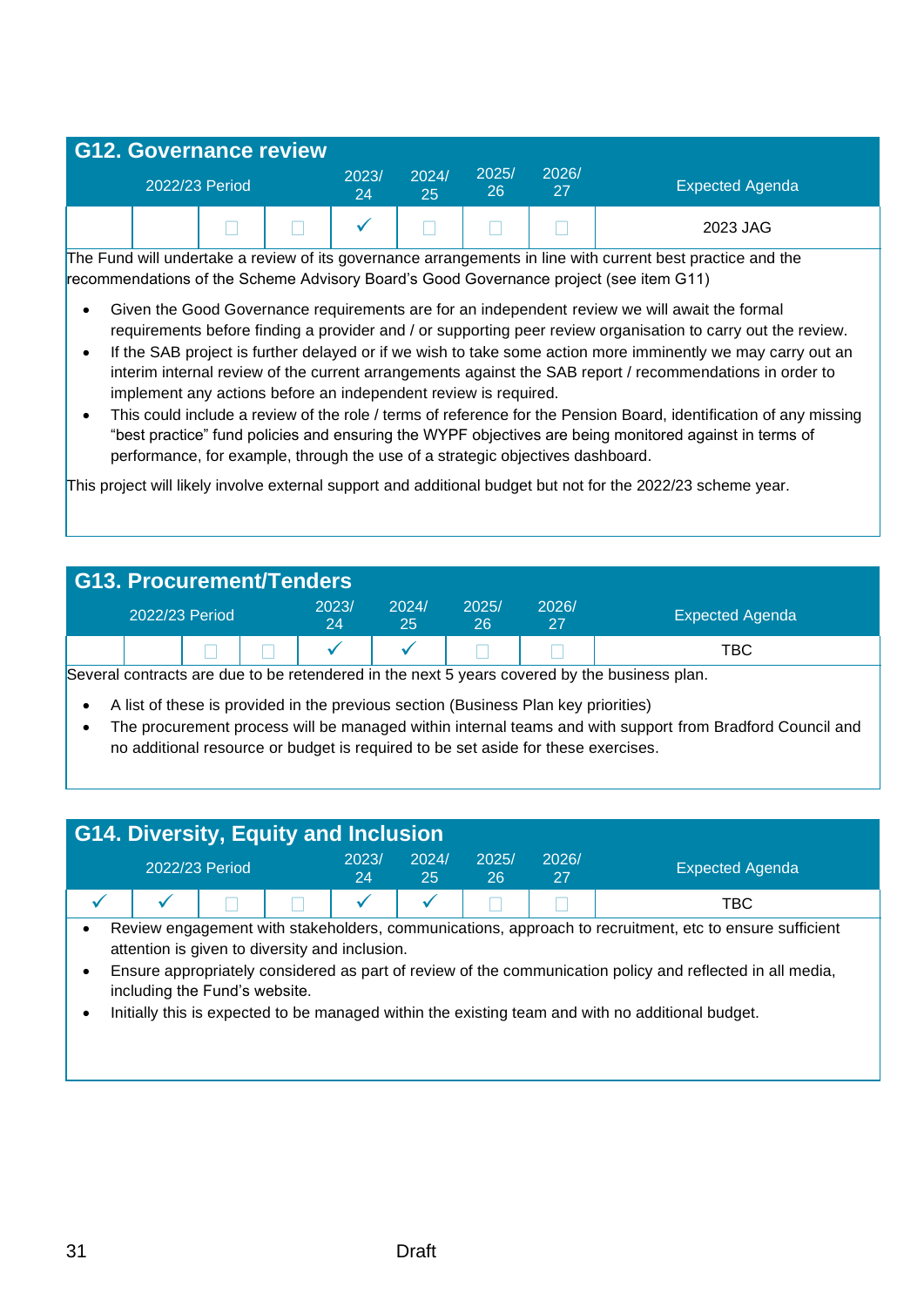|           | <b>G15. Employer Engagement</b> |  |  |             |             |             |             |                                                                                                                                                                                                                                                                                                                        |  |  |  |  |
|-----------|---------------------------------|--|--|-------------|-------------|-------------|-------------|------------------------------------------------------------------------------------------------------------------------------------------------------------------------------------------------------------------------------------------------------------------------------------------------------------------------|--|--|--|--|
|           | 2022/23 Period                  |  |  | 2023/<br>24 | 2024/<br>25 | 2025/<br>26 | 2026/<br>27 | <b>Expected Agenda</b>                                                                                                                                                                                                                                                                                                 |  |  |  |  |
|           |                                 |  |  |             |             |             |             | N//A                                                                                                                                                                                                                                                                                                                   |  |  |  |  |
| $\bullet$ | requirements.                   |  |  |             |             |             |             | The WYPF management team would like to improve employer engagement and, in particular, attendance at<br>the annual employer meeting. We will establish an initiative to develop virtual meetings and communication<br>methods with employers to increase awareness and employers' understanding of the Fund's aims and |  |  |  |  |

• This work may have some overlap with the review and updating of the Fund Communications Strategy, and the development of the Administration Guide and Factsheets and E-learning packages, along with the workshops and training and development of the employer website, which are currently on the WYPF Service Plan.

• It is not expected that this work will require additional resource requirements or budget for external support.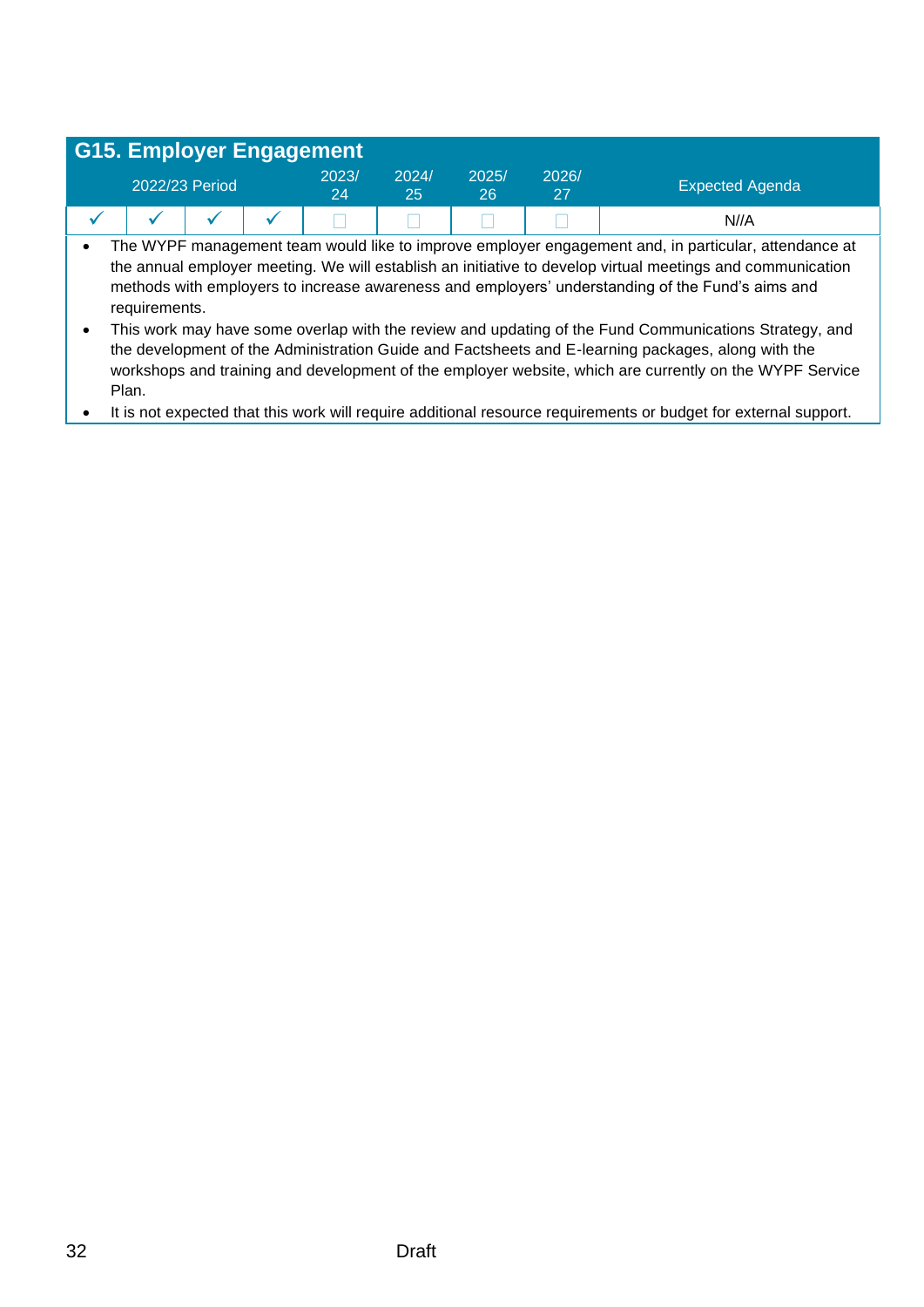## Funding and investment key priorities

|                                                                                                                |                | 2022/23 Period |              |              | 2023/        | 2024/        | 2025/  | 2026/  | Expected A&R /                |
|----------------------------------------------------------------------------------------------------------------|----------------|----------------|--------------|--------------|--------------|--------------|--------|--------|-------------------------------|
| <b>Key Action/Task</b>                                                                                         | Q <sub>1</sub> | Q2             | Q3           | Q4           | 24           | 25           | 26     | 27     | JAG / IP<br>Agenda            |
|                                                                                                                |                |                |              |              |              |              |        |        |                               |
| F1. Investment Strategy review /<br>implementation                                                             | ✓              | ✓              | ✓            | ✓            |              | $\checkmark$ | $\Box$ | П      | IAP (ongoing)                 |
| F2. Develop improved cash flow<br>monitoring                                                                   | ✓              | $\checkmark$   | $\Box$       | П            | П            |              |        |        | N/A                           |
| F3, 2022 actuarial valuation and review<br>of funding strategy                                                 | $\checkmark$   | $\checkmark$   | $\checkmark$ | $\checkmark$ | П            |              |        |        | JAG July 2022<br>January 2023 |
| F4. TCFD Reporting                                                                                             |                | П              | $\checkmark$ | $\checkmark$ |              |              |        |        | IAP (ongoing)                 |
| F5. Investment performance reporting<br>and other best practice from<br>Regulator's Code of Practice           |                | $\Box$         | ✓            | ✓            | ✓            |              |        |        | IAP (ongoing)                 |
| F6. Review requirements for cost<br>transparency collation/reporting                                           | $\checkmark$   | $\checkmark$   | $\checkmark$ | ✓            | П            |              |        |        | TBC (Date)                    |
| F7. GAD Section 13 valuation results/<br>engagement                                                            |                |                |              |              |              | $\checkmark$ |        |        | N/A                           |
| F8. Other expected national changes in<br>investment including responsible<br>investment and pooling guidance* |                |                | ✓            | $\checkmark$ | $\checkmark$ | $\checkmark$ | $\Box$ | П      | IAP (Date TBC)                |
| F9. Cost Management*                                                                                           |                |                | П            |              | $\checkmark$ | $\checkmark$ | П      | П      | N/A                           |
| F10. Valuation cycle changes and<br>HE/FE Employers*                                                           |                |                | ✓            | ✓            | П            | П            | П      | $\Box$ | <b>TBC</b>                    |
| F11. Development of unitisation and<br>data validation                                                         | П              | П              | П            | П            | П            | П            | П      | П      |                               |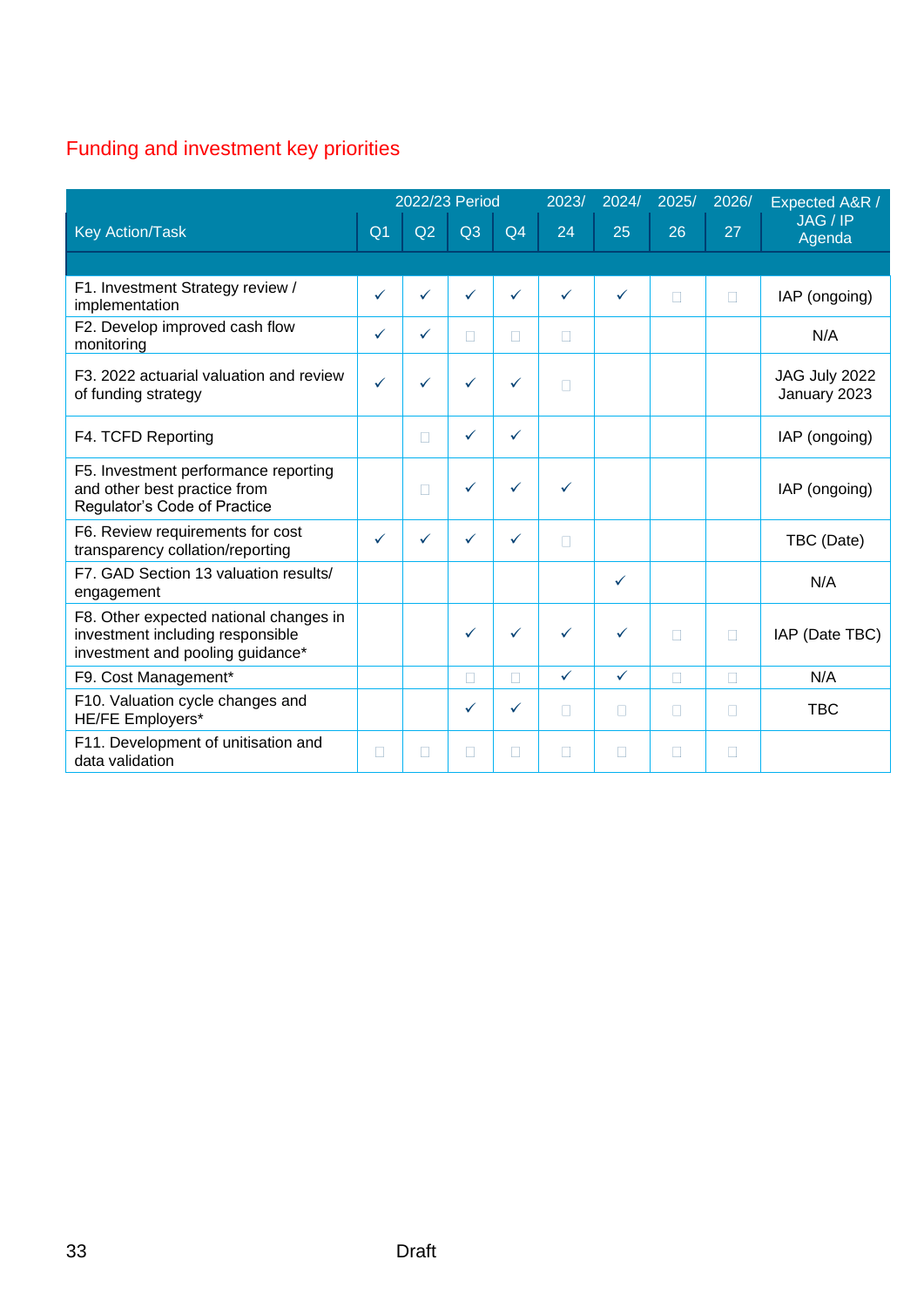| F1. Investment Strategy review / implementation |  |                |  |  |  |                                                                                    |  |                                                                                                                                                                                                                           |  |  |  |
|-------------------------------------------------|--|----------------|--|--|--|------------------------------------------------------------------------------------|--|---------------------------------------------------------------------------------------------------------------------------------------------------------------------------------------------------------------------------|--|--|--|
|                                                 |  | 2022/23 Period |  |  |  | 2023/24 2024/25 2025/26 2026/27                                                    |  | <b>Expected Agenda</b>                                                                                                                                                                                                    |  |  |  |
|                                                 |  |                |  |  |  |                                                                                    |  | IAP (ongoing)                                                                                                                                                                                                             |  |  |  |
|                                                 |  |                |  |  |  | implemented so that the overall equity allocation will be reduced from 65% to 55%. |  | Implement reduction in weighting to UK equities to deliver agreed de-risking and re-balance equity portfolio<br>overall more towards overseas equities. A 10% reduction to the proportion invested in UK equities will be |  |  |  |
|                                                 |  |                |  |  |  |                                                                                    |  | As part of this, reinvestment of dividends will be reduced to 50% to help facilitate the change in strategy.                                                                                                              |  |  |  |
|                                                 |  |                |  |  |  | is important that any new investments represent the right opportunities.           |  | A detailed plan will be produced to move £240m a year (so £1.2BN over 5 years) into alternatives, i.e.<br>property and infrastructure and some fixed income corporate bonds. This will be reviewed regularly since it     |  |  |  |
|                                                 |  |                |  |  |  |                                                                                    |  | Transaction costs are around 5bps due to sales commission so could be significant in this implementation.<br>There is also a funding impact via a reduction in the target return from 6.8% to 6.2% p.a                    |  |  |  |

This work is to be carried out within the existing team i.e. no further resource is required.

|   | <b>F2. Develop improved cashflow monitoring</b>                                                                                                                                                                                                                         |                |  |  |         |  |                         |  |                                                                                                                                                                                                                     |  |  |  |
|---|-------------------------------------------------------------------------------------------------------------------------------------------------------------------------------------------------------------------------------------------------------------------------|----------------|--|--|---------|--|-------------------------|--|---------------------------------------------------------------------------------------------------------------------------------------------------------------------------------------------------------------------|--|--|--|
|   |                                                                                                                                                                                                                                                                         | 2022/23 Period |  |  | 2023/24 |  | 2024/25 2025/26 2026/27 |  | <b>Expected Agenda</b>                                                                                                                                                                                              |  |  |  |
|   |                                                                                                                                                                                                                                                                         |                |  |  |         |  |                         |  | N/A                                                                                                                                                                                                                 |  |  |  |
| ٠ |                                                                                                                                                                                                                                                                         |                |  |  |         |  |                         |  | A review of how cashflow monitoring is carried out is being undertaken to ensure this is robust, and ongoing<br>monitoring is integrated into day to day business and links in with the Treasury Management Policy. |  |  |  |
| ٠ | This may include how investment team monitors income yields from the Fund's investments.                                                                                                                                                                                |                |  |  |         |  |                         |  |                                                                                                                                                                                                                     |  |  |  |
| п | The change in investment approach mentioned in F1 will result in less dividend income so it will be<br>important to check the impact on cashflow.                                                                                                                       |                |  |  |         |  |                         |  |                                                                                                                                                                                                                     |  |  |  |
| ٠ | We will also allow for an updated projection of expected future benefit payments to be provided by the<br>Actuary following the 2022 valuation.                                                                                                                         |                |  |  |         |  |                         |  |                                                                                                                                                                                                                     |  |  |  |
|   | This review is expected to be carried out within the existing teams and without the need for additional budget or<br>resources. The cost of any additional support from the Actuary will depend on our precise needs but is<br>expected to be of the order of £3K-£10K. |                |  |  |         |  |                         |  |                                                                                                                                                                                                                     |  |  |  |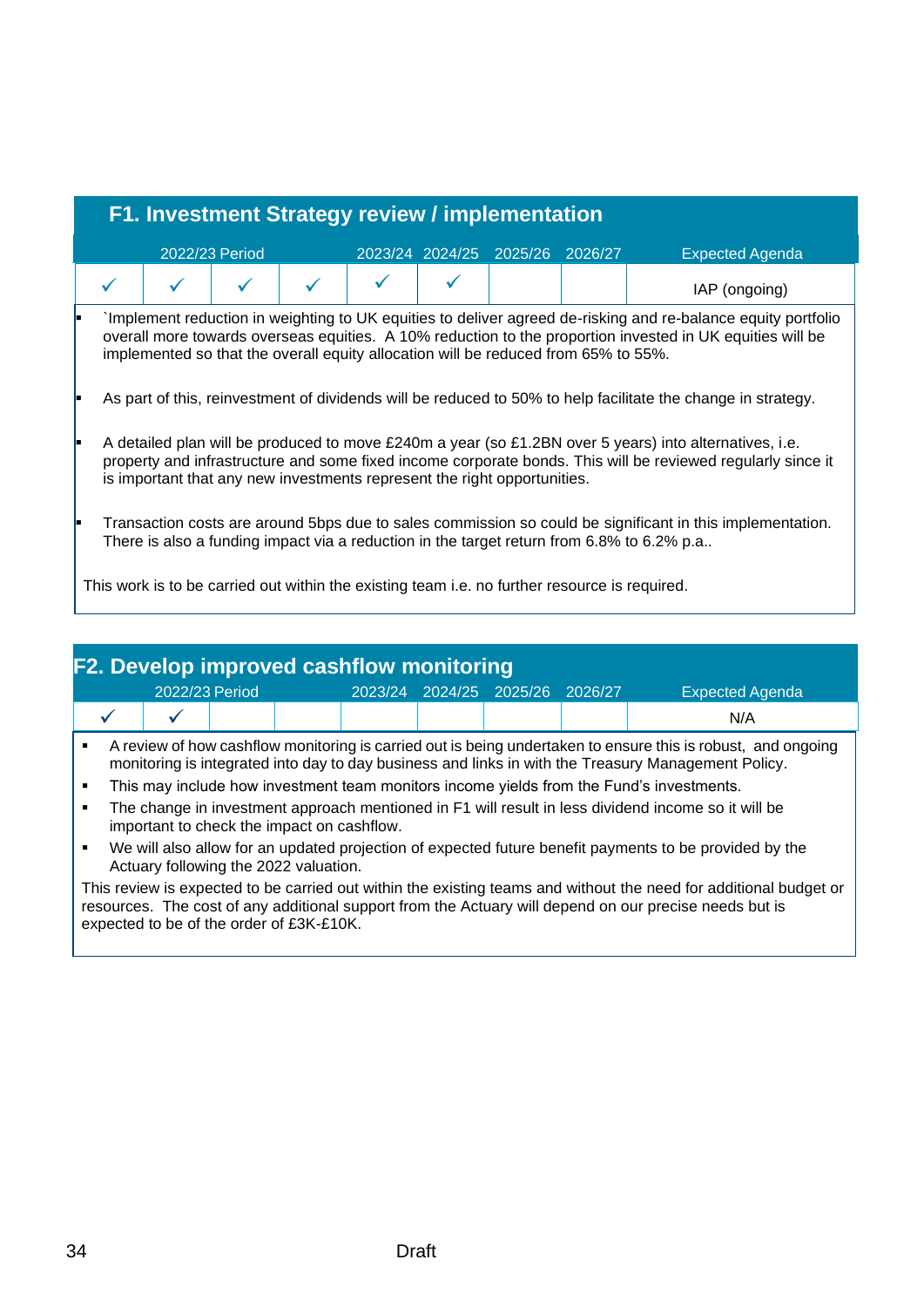## **F3. 2022 actuarial valuation and review of funding strategy**

| 2022/23 Period |  |  | 2023/24 2024/25 2025/26 2026/27 | Expected Agenda            |
|----------------|--|--|---------------------------------|----------------------------|
|                |  |  |                                 | JAG July 2022 January 2023 |
|                |  |  |                                 |                            |

A formal actuarial valuation of the Fund detailing the solvency position and other financial metrics must be carried out as at 31st March 2022. It is a legal requirement of the LGPS Regulations. It determines the contribution rates payable by the employers to fund the cost of benefits and make good any existing shortfalls as set out in the Funding Strategy Statement.

This is considered in conjunction with the strength of covenant for each employer participating in the Fund. The deadline for completion of the work is 31 March 2023.

The key stages of the project which will be carried out by the Fund Actuary, with the support of the Employer Services and Compliance team are as follows:

- Setting and agreement of financial assumptions (demographic assumptions agreed before valuation date)
- Data gathering and validation
- Employer risk assessment for Tier 3 employers
- Review of funding strategy including updated commentary on the risk of climate change, the pooling of certain employer groups (for example, Town and Parish Councils, academies) and changes to the ongoing orphan funding target following changes to the approach to calculating the liabilities when employers exit leaving orphan liabilities.
- Initial results
- Individual employer results and meetings
- Final results and reporting
- Submission of information to other stakeholders, e.g. SAB / GAD.

The budget in terms of actuarial fees met by the Fund is expected to be similar to that for the 2019 valuation, i.e. in region of £150k – £175k

|  | <b>F4. TCFD Reporting</b> |         |                         |  |                 |
|--|---------------------------|---------|-------------------------|--|-----------------|
|  | 2022/23 Period            | 2023/24 | 2024/25 2025/26 2026/27 |  | Expected Agenda |
|  |                           |         |                         |  | IAP (ongoing)   |

#### **Task Force for Climate-related Financial Disclosures (TCFD) consultation**

In January 2021 DWP launched a consultation on draft regulations requiring occupational pension schemes to implement improved governance and reporting relating to climate change as recommended by TCFD. Those new regulations will not apply to the LGPS but MHCLG intends to consult, during 2022, on the implementation of TCFDaligned disclosures within the LGPS.

Once this is implemented there will be some initial work to make sure existing WYPF reporting is in line with the requirements and from that point the work will become Business – as – Usual.

It is not expected that this will require additional resources or budget to implement.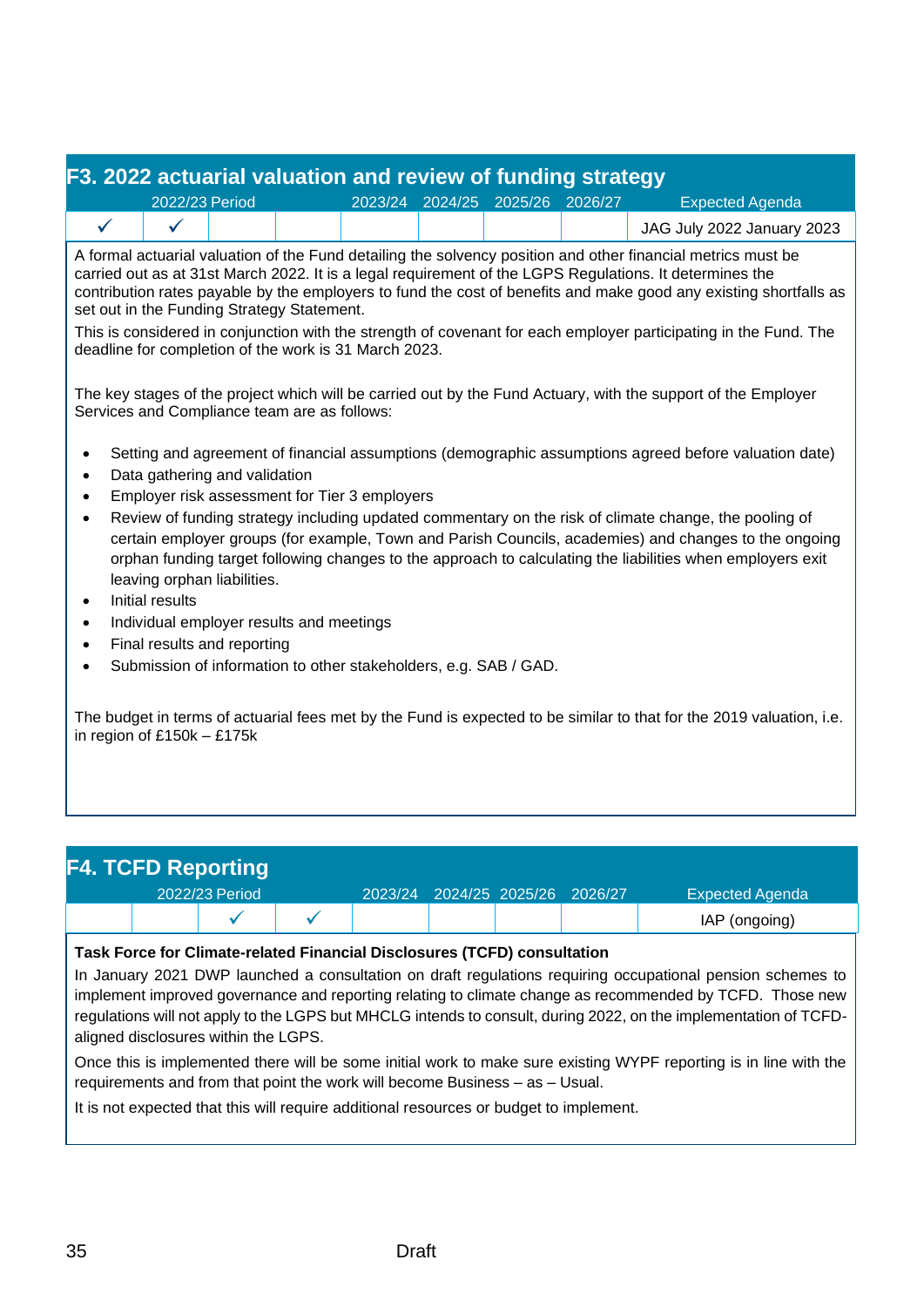## **F5. Investment performance reporting – and other best practice from the Regulator's Code of Practice**

|  | 2022/23 Period |  | 2023/24 2024/25 2025/26 2026/27 |  | <b>Expected Agenda</b> |
|--|----------------|--|---------------------------------|--|------------------------|
|  |                |  |                                 |  | IAP (ongoing)          |

The Regulator's new draft Code of Practice has a number of best practice modules which public sector schemes such as the LGPS are encouraged to follow. This includes a module on Investment monitoring. It is expected that the WYPR is already compliant with the majority of the recommendations but a review against the Regulator's suggestions will be carried out when the new Code is published in summer of 2022.

The review of compliance will consider content within the following best practice investment - related modules:

- Investment governance
- Investment monitoring
- Climate change
- Statement of Investment Principles (Investment Strategy Statement)

The "best practice" compliance review will be carried out by the existing investment team – no additional resource or budget required.

| F6. Review requirements for cost transparency collation/reporting                                                                                                                                                                                                                                                                                                                                    |  |                                                                  |  |  |  |  |  |                                                                                                                                                                                                                                                                                                                                                     |  |  |  |
|------------------------------------------------------------------------------------------------------------------------------------------------------------------------------------------------------------------------------------------------------------------------------------------------------------------------------------------------------------------------------------------------------|--|------------------------------------------------------------------|--|--|--|--|--|-----------------------------------------------------------------------------------------------------------------------------------------------------------------------------------------------------------------------------------------------------------------------------------------------------------------------------------------------------|--|--|--|
| 2024/25 2025/26 2026/27<br>2022/23 Period<br><b>Expected Agenda</b><br>2023/24                                                                                                                                                                                                                                                                                                                       |  |                                                                  |  |  |  |  |  |                                                                                                                                                                                                                                                                                                                                                     |  |  |  |
|                                                                                                                                                                                                                                                                                                                                                                                                      |  |                                                                  |  |  |  |  |  | TBC                                                                                                                                                                                                                                                                                                                                                 |  |  |  |
| WYPF is not FCA regulated but is looking to broadly follow the requirements of MiFID II and the SAB Code of<br>Transparency and new standardised disclosure template. The information and data provided should be 'fair,<br>clear and not misleading' and there is now an online system put in place by SAB for submission of the<br>information, including a check against the MiFID II total cost. |  |                                                                  |  |  |  |  |  |                                                                                                                                                                                                                                                                                                                                                     |  |  |  |
| WYPF will be transitioning to the new system during 2021/22 with a view to final reporting in line with the new<br>requirements being live in 2022/23.                                                                                                                                                                                                                                               |  |                                                                  |  |  |  |  |  |                                                                                                                                                                                                                                                                                                                                                     |  |  |  |
|                                                                                                                                                                                                                                                                                                                                                                                                      |  | best practice, given the additional costs which may be incurred. |  |  |  |  |  | In the first year this is considered to be not Business as Usual (BAU) but in following years it should become<br>BAU. One particular challenge is the benchmarking and reporting around private equity though this is largely<br>resolved, and "best execution costs" are not currently reported, and the team will consider whether to do this as |  |  |  |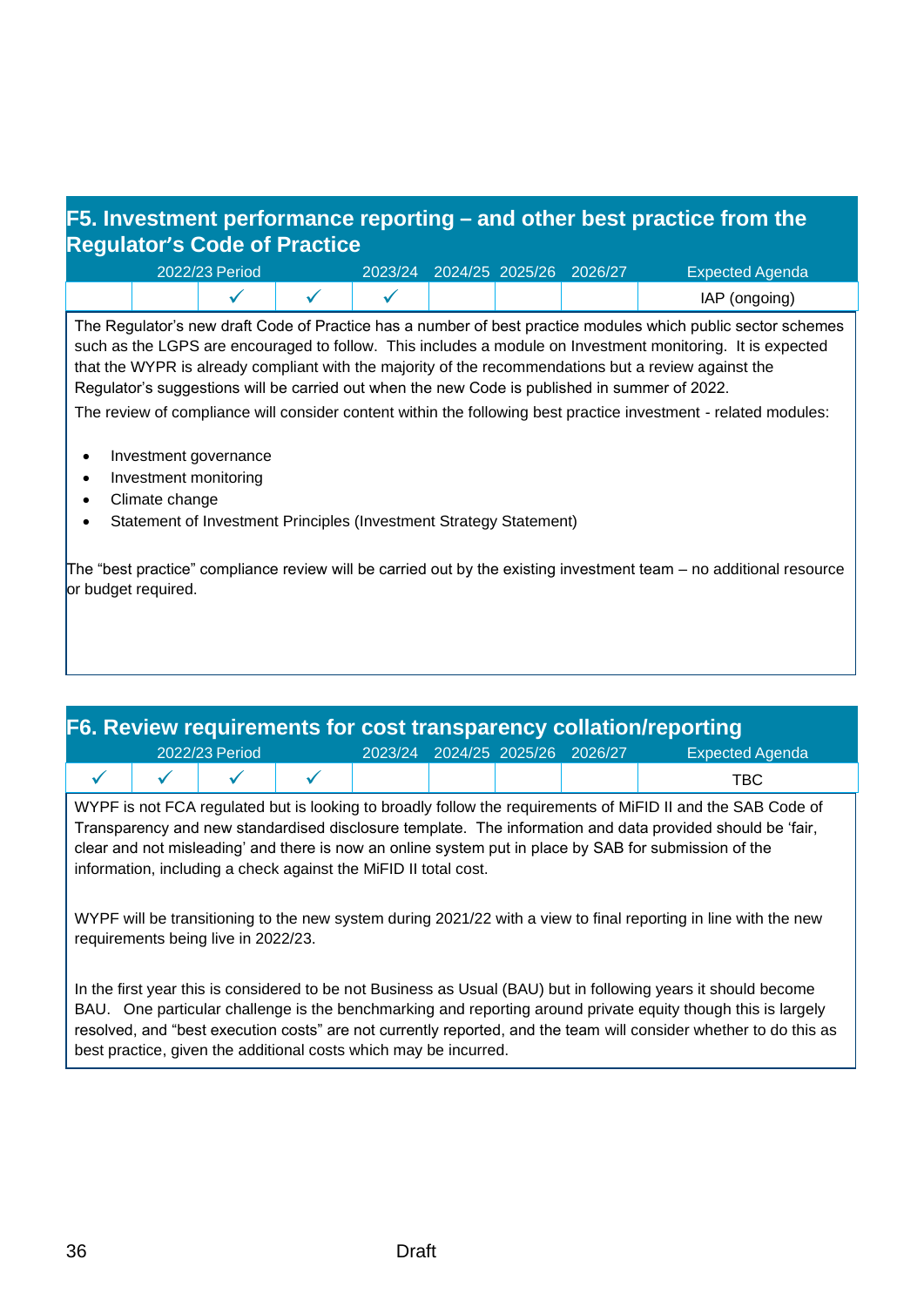|  | F7. GAD Section 13 valuation results/ engagement |                                 |  |                        |
|--|--------------------------------------------------|---------------------------------|--|------------------------|
|  | 2022/23 Period                                   | 2023/24 2024/25 2025/26 2026/27 |  | <b>Expected Agenda</b> |
|  |                                                  |                                 |  | N/A                    |

Section 13 of the Public Service Pensions Act requires the Government Actuary to report on compliance, consistency, solvency and long-term cost efficiency in respect of the actuarial valuation of the LGPS as a whole. This is based on the individual actuarial valuations and data provided by each LGPS fund and their actuary. The review considers some key metrics to identify potential issues in relation to compliance, consistency, solvency and long-term cost efficiency and a short report will be provided to each LGPS fund and made publicly available which will highlight any concerns.

Based on the report issued in December 2021 report there is no expected action as a result of the review of the 2019 valuation, but there will be another exercise within the next 5 years for the 2022 valuation review.

It is not expected that this will result in additional budget or resource requirements, albeit there may be some of the Fund Actuary's time to support the officers in any liaison and responses to GAD as well as to amend the Dashboard part of the 2022 valuation report, if required.

### **F8. Other expected national changes in investment including responsible investment and asset pooling guidance**

| 2022/23 Period |  | 2023/24 | 2024/25 | 2025/26 | 2026/27 | <b>Expected Agenda</b> |
|----------------|--|---------|---------|---------|---------|------------------------|
|                |  |         |         |         |         | Jngoing                |

#### **Responsible investment guidance**

SAB have been developing Responsible Investment Guidance which will include, as a minimum:

- guidance to assist and help investment decision makers to identify the parameters of operation within scheme regulations, statutory guidance, fiduciary duty and the general public law and the scope for integrating ESG policies as part of investment strategy statements and
- a toolkit they can use to further integrate ESG policies as part of their investment strategy.

This had been put on hold to give SAB time to consider the implications of a Supreme Court judgment and await the proposed climate change provisions in the Pension Schemes Bill.

#### **Asset pooling guidance**

MHCLG (now DLUHC) undertook an informal consultation on new asset pooling guidance during early 2019 and confirmed its intention to carry out a formal consultation in due course. The actual timing of this consultation is not known but we have assumed it is likely to be later in 2022/23 or 2023/24 before any action is required from the Fund.

WYPF will be working with our partners in Northern LGPS as appropriate to implement any required changes. At the time of writing it is not expected that there will need to be significant levels of additional resource or budget to deal with any changes.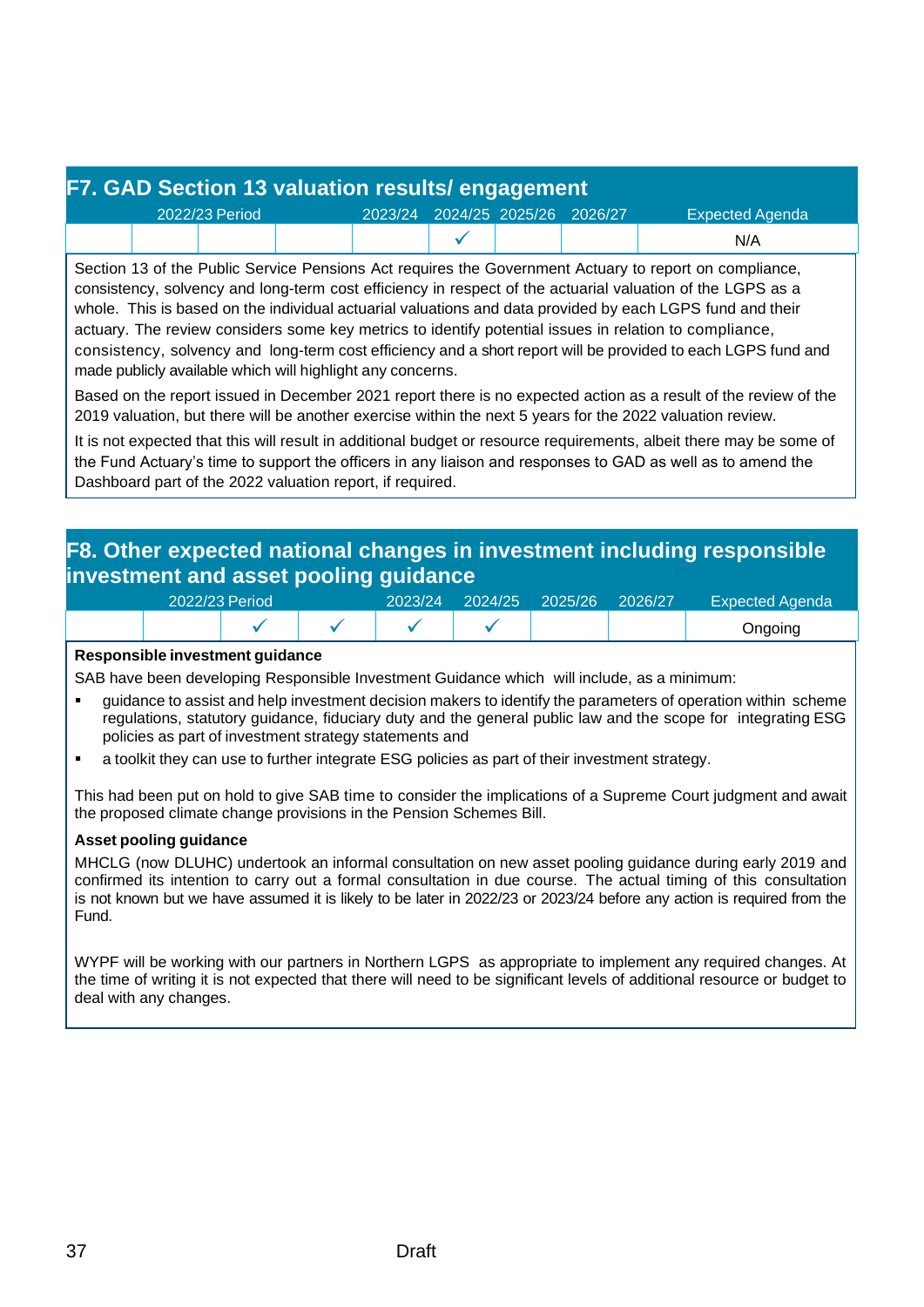|  | <b>F9. Cost Management</b> |         |         |         |         |                        |
|--|----------------------------|---------|---------|---------|---------|------------------------|
|  | 2022/23 Period             | 2023/24 | 2024/25 | 2025/26 | 2026/27 | <b>Expected Agenda</b> |
|  |                            |         |         |         |         | N/A                    |

The 2016 Treasury and SAB cost management processes have formal concluded in 2021 following allowance for the proposed McCloud remedy which increased the cost of the LGPS and resulted in the previous floor no longer being breached.

However there is currently an ongoing Judicial Review into whether the inclusion of McCloud as a "member cost" is fair and if this appeal is successful this may have an impact on the outcome and ultimately result in a higher cost for employers.

There may need to be actuarial support to manage this change and an employer communication exercise, but this is currently uncertain.

Treasury has consulted on changes to the cost management process and GAD has already gathered the data for the 2020 process so it is possible there may be changes to benefits or contributions and employer costs due to cost management over the period of this business plan.

| 2022/23 Period<br>2024/25<br>2023/24<br>2025/26<br>2026/27<br><b>Expected Agenda</b><br>TBC<br>Government has yet to publish its response to the final elements of its 2019 policy consultation on changes to<br>the local valuation cycle and management of employer risk, which proposed a move to 4 yearly local funding |
|-----------------------------------------------------------------------------------------------------------------------------------------------------------------------------------------------------------------------------------------------------------------------------------------------------------------------------|
|                                                                                                                                                                                                                                                                                                                             |
|                                                                                                                                                                                                                                                                                                                             |
| valuations and removing the requirement for further education corporations, sixth form colleges and higher<br>education institutions to offer new employees access to the LGPS.<br>The timing of its response is currently unknown but given the length of time since the eriginal consultation we                          |

The timing of its response is currently unknown but given the length of time since the original consultation we have assumed for planning purposes that there will be further developments in 2022/23.

## **F11. Development of unitisation and data validation**

|  | 2022/23 Period | 2023/24 | 2024/25 | 2025/26 | 2026/27 | <b>Expected Agenda</b> |
|--|----------------|---------|---------|---------|---------|------------------------|
|  |                |         |         |         |         | твс                    |

WYPF has a unitisation system (run by Aon) to track individual employer notional asset values on a monthly basis.

The Fund Actuary is currently providing the officers with advice regarding the incorporation of Ill - health and Death -in -service spouses benefit pooling on a monthly basis for the officers to consider.

In conjunction with the Actuary we will consider the approach used to check the transaction data and member data to determine if they are consistent – for example, more regular than annual checks may be required.

If more regular checks are implemented or any additional functionality is required, there would be no internal additional resourcing requirements but there may be additional actuarial costs depending on what is required/agreed.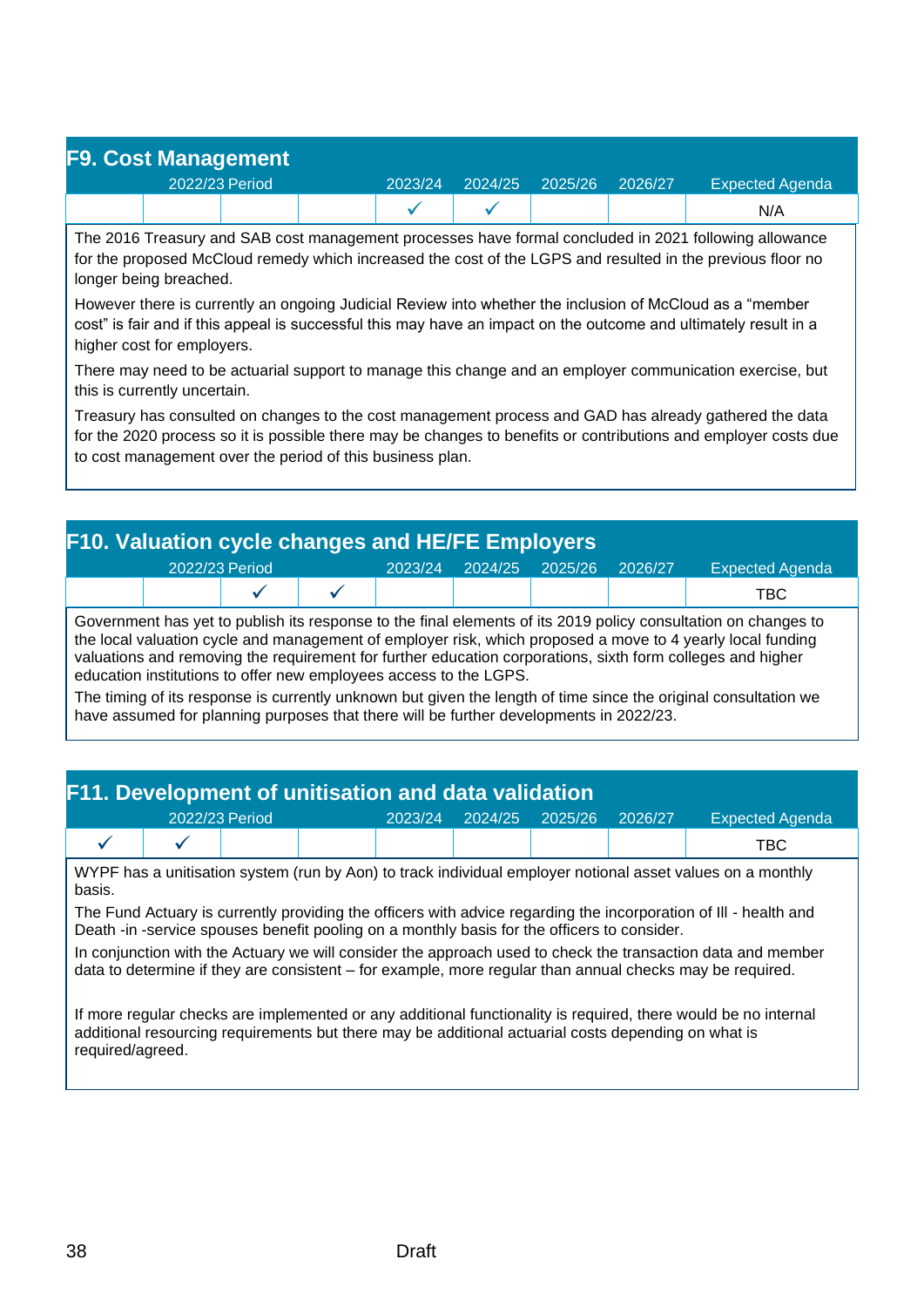## Administration key priorities

|                                                                                                                    |                |              | 2022/23 Period |                |                |                |    |    |                                                        |
|--------------------------------------------------------------------------------------------------------------------|----------------|--------------|----------------|----------------|----------------|----------------|----|----|--------------------------------------------------------|
| <b>Key Action/Task</b>                                                                                             | Q <sub>1</sub> | Q2           | Q3             | Q <sub>4</sub> | 24             | 25             | 26 | 27 | 2023/2024/2025/2026/ Expected A&R / JAG / IP<br>Agenda |
| A1. Implement McCloud / Sargeant<br>remedy                                                                         | $\checkmark$   | ✓            | ✓              | ✓              | ✓              |                |    |    | TBC (Date)                                             |
| A2. Scams                                                                                                          | $\checkmark$   |              |                |                | $\checkmark$   | ✓              |    |    | N/A                                                    |
| A3. Succession planning                                                                                            | $\checkmark$   |              |                |                |                |                |    |    | N/A                                                    |
| A4. Implement employer self-service<br>on-line functionality to all employers<br>including updating employer guide | $\checkmark$   | ✓            | ✓              | ✓              |                |                |    |    | Pension Board                                          |
| A5. Omni-channel self-service                                                                                      | $\checkmark$   | $\checkmark$ | $\checkmark$   | ✓              |                |                |    |    | <b>TBC</b>                                             |
| A6. Data improvement plans / policy                                                                                | $\checkmark$   | $\checkmark$ | ✓              | ✓              |                |                |    |    | Pension Board                                          |
| A7. Trivial Commutation                                                                                            |                |              |                |                |                |                |    |    | <b>TBC</b>                                             |
| A8. Other expected legislation changes<br>including Exit cap and Goodwin and<br>Fair deal                          |                |              | ✓              | ✓              | $\checkmark$   |                |    |    | N/A                                                    |
| A9. Frozen refunds                                                                                                 | $\checkmark$   | $\checkmark$ | ✓              | ✓              |                |                |    |    | <b>Pension Board</b>                                   |
| A10. Robotics, Automation, Analytics                                                                               |                |              |                |                | ✓              | ✓              |    |    | <b>TBC</b>                                             |
| A11. Review support for high earners<br>and pensions tax policies                                                  |                |              |                |                | ✓              | ✓              |    |    | N/A                                                    |
| A <sub>12</sub> . Oracle transition                                                                                |                |              |                |                | ✓              | ✓              |    |    | <b>TBC</b>                                             |
| A13. GMP Reconciliation                                                                                            | $\checkmark$   | $\checkmark$ | ✓              | $\checkmark$   | ✓              | ✓              |    |    | N/A                                                    |
| A14. Implement changes required for<br>national pensions dashboard(s)                                              | $\checkmark$   | $\checkmark$ | $\checkmark^*$ | $\checkmark$   | $\checkmark^*$ | $\checkmark^*$ |    |    | TBC (Date)                                             |
| A15. Implement changes to meet GMP<br>equalisation requirements                                                    |                |              |                |                | $\checkmark$   | $\checkmark$   |    |    | TBC (Date)                                             |
| A16. The Pensions Regulator's new<br>Code of Practice module - Maintenance<br>of IT systems                        |                |              | ✓              | ✓              | ✓              |                |    |    | <b>Pension Board</b>                                   |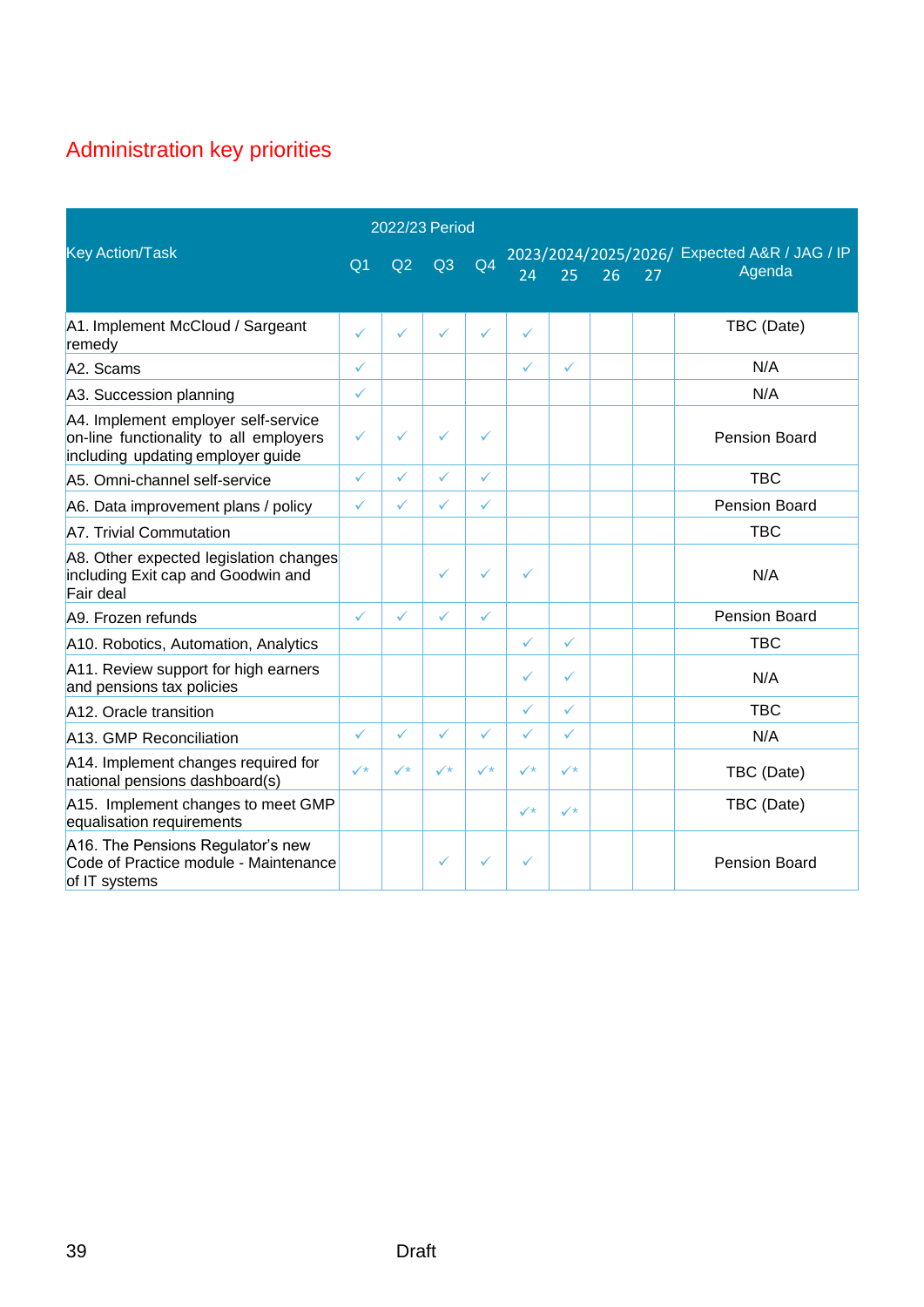| A1. Implement McCloud / Sargeant remedy |                |  |  |  |                                 |  |                        |  |  |  |  |
|-----------------------------------------|----------------|--|--|--|---------------------------------|--|------------------------|--|--|--|--|
|                                         | 2022/23 Period |  |  |  | 2023/24 2024/25 2025/26 2026/27 |  | <b>Expected Agenda</b> |  |  |  |  |
|                                         |                |  |  |  |                                 |  | TBC.                   |  |  |  |  |

Court of Appeal judgements (McCloud and Sargeant) in 2018 found that transitional provisions in the CARE schemes for Firefighters and Judges in April 2015 gave rise to unlawful age discrimination. This impacts the LGPS as the new CARE scheme from April 2014 included a statutory underpin for older members. Remedies are being worked through by Government to remove the inequality in the schemes, which will result in changes to scheme benefits some of which will be retrospective.

A consultation on the Local Government Pension Scheme remedy took place in July 2020 and WYPF has established a project team to identify the affected members so their benefits can be amended once regulations are laid. Whilst it is a major exercise for many funds to gather updated employment (including part time hours) information from employers dating back to 2014, WYPF is well positioned as we continued to . This work has been allowed for in the 2022/23 budget (see Appendix B) but it is possible that additional resource and budget may be required depending on the final outcome of the consultation and regulations, including whether an additional team is required to carry out the rectification work and how much can be delivered through the administration system.

Changes for the Fire scheme are potentially more material given members are to be given the choice over what scheme will apply over the remedy period and we are already dealing with any immediate detriment cases. A project team has been set up to manage the changes for the Fire authorities we administer.

| A2. Scams      |  |  |         |         |         |         |                        |     |
|----------------|--|--|---------|---------|---------|---------|------------------------|-----|
| 2022/23 Period |  |  | 2023/24 | 2024/25 | 2025/26 | 2026/27 | <b>Expected Agenda</b> |     |
|                |  |  |         |         |         |         |                        | N/A |

WYPF will update transfer value processes in line with new Pensions Act 2021 legislation allowing administering authorities to protect member interests by blocking transfers if they do not meet required criteria, i.e. suggesting the receiving scheme may be a scam arrangement.

WYPF will also follow the Pension Scams Industry Group's Code of Practice and guidance from the Regulator which is kept up to date on their website.

WYPF will also sign up to the pension scams pledge.

Processes will need to be kept under constant review to ensure they meet the various requirements as they evolve to combat new scamming techniques. It is not expected that this will require an additional budget.

| <b>A3. Succession Planning</b> |  |  |  |         |         |         |         |                        |  |
|--------------------------------|--|--|--|---------|---------|---------|---------|------------------------|--|
| 2022/23 Period                 |  |  |  | 2023/24 | 2024/25 | 2025/26 | 2026/27 | <b>Expected Agenda</b> |  |
|                                |  |  |  |         |         |         |         | N/A                    |  |

The WYPF administration teams have some key individuals with many years' LGPS experience who may retire over the period covered by this plan. The senior management team will be putting in place comprehensive succession plans to manage the key-person risk and ensure staff with the necessary skills and expertise are progressing through the organisation (or recruited) ahead of when these individuals may retire.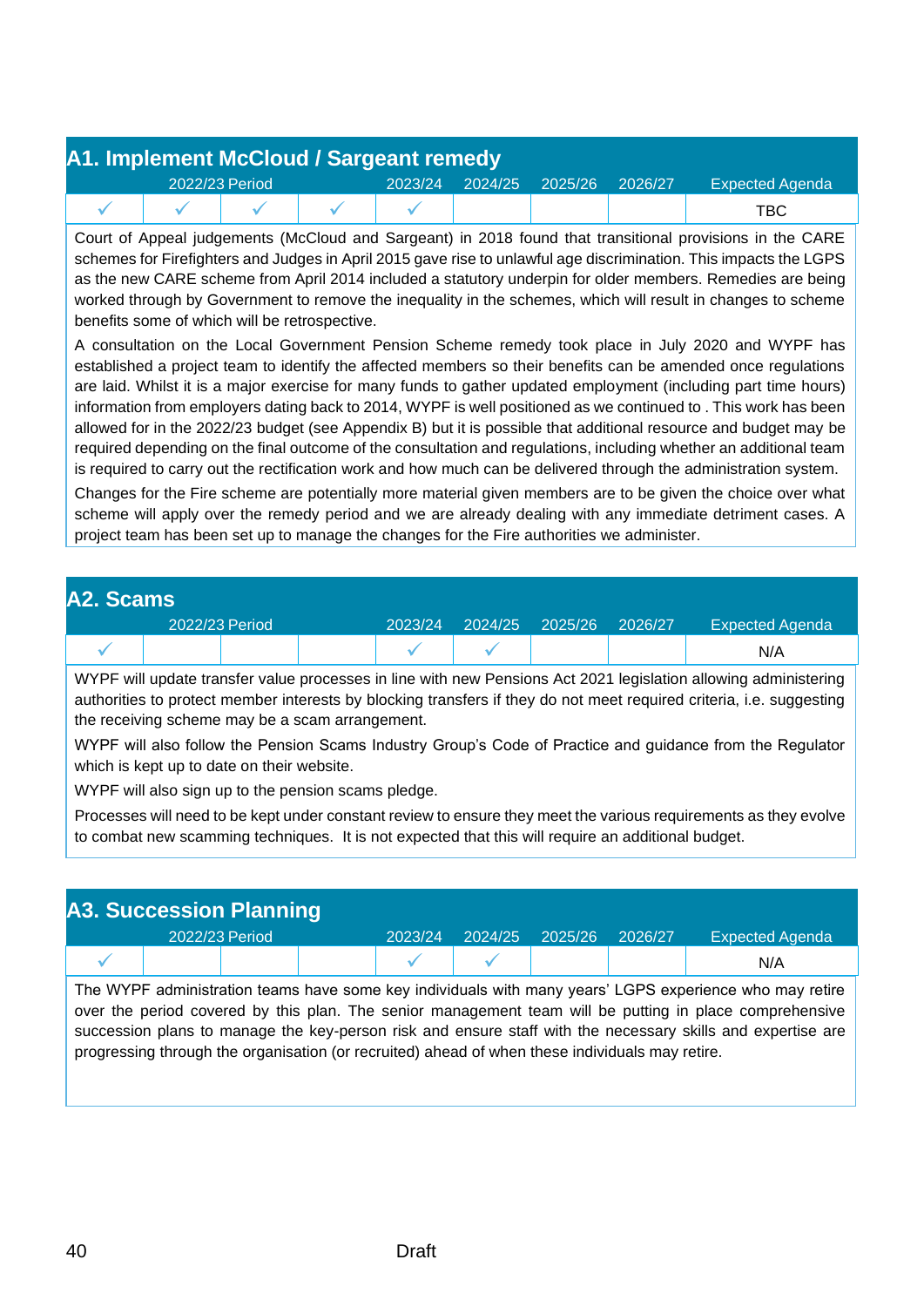## **A4. Implement employer self-service on-line functionality to all employers including updating employer guide**

|  | 2022/23 Period | 2023/24 | 2024/25 | 2025/26 | 2026/27 | <b>Expected Agenda</b> |
|--|----------------|---------|---------|---------|---------|------------------------|
|  |                |         |         |         |         | <b>Pension Board</b>   |

WYPF has been working on new on-line functionality for all employers participating in the Fund. This will ultimately require all employers to upload pension information on a monthly basis to the Fund's on-line employer self-service facility to ensure the Fund's pension records are up to date. As well as improving the integrity of the Fund's data, this will introduce increased efficiencies for all parties.

As a result of employer self-service being rolled out, the existing employer guide will also be updated to reflect the new requirement to provide data via this portal and a review will be undertaken of employer processes and forms.

WYPF is currently looking to move to a new version of the software which can better manage online submission of forms as currently around half of the forms are still submitted outside of the online self service approach. The new system will include functionality which moves data straight from these systems onto member records without individual staff member intervention, reducing the risk of errors.

This project is in its latter stages so is expected to be completed in 2022/3.

| A5. Omni-channel member self-service on-line functionality |                |  |  |         |  |                 |         |                        |  |  |  |
|------------------------------------------------------------|----------------|--|--|---------|--|-----------------|---------|------------------------|--|--|--|
|                                                            | 2022/23 Period |  |  | 2023/24 |  | 2024/25 2025/26 | 2026/27 | <b>Expected Agenda</b> |  |  |  |
|                                                            |                |  |  |         |  |                 |         | TBC.                   |  |  |  |

Online member self-service does currently exist, but it needs development to optimise the member experience – for example members cannot currently carry out any calculations online, but some functionality is being tested i.e. retirement calculations. Once this is established then other calculations will be brought onto the system.

There will be an exercise to target new employees to attract new members to the system and encourage them to keep the details up to date.

There are no plans to remove current calculation approaches i.e. for the final retirement calculations within the next 5 years.

It is intended to bring the online system in house, allowing WYPF to be platform neutral i.e. it can implement the best in class software at any point or change suppliers without this affecting clients or scheme members. This will be costed and agreed prior to work commencing.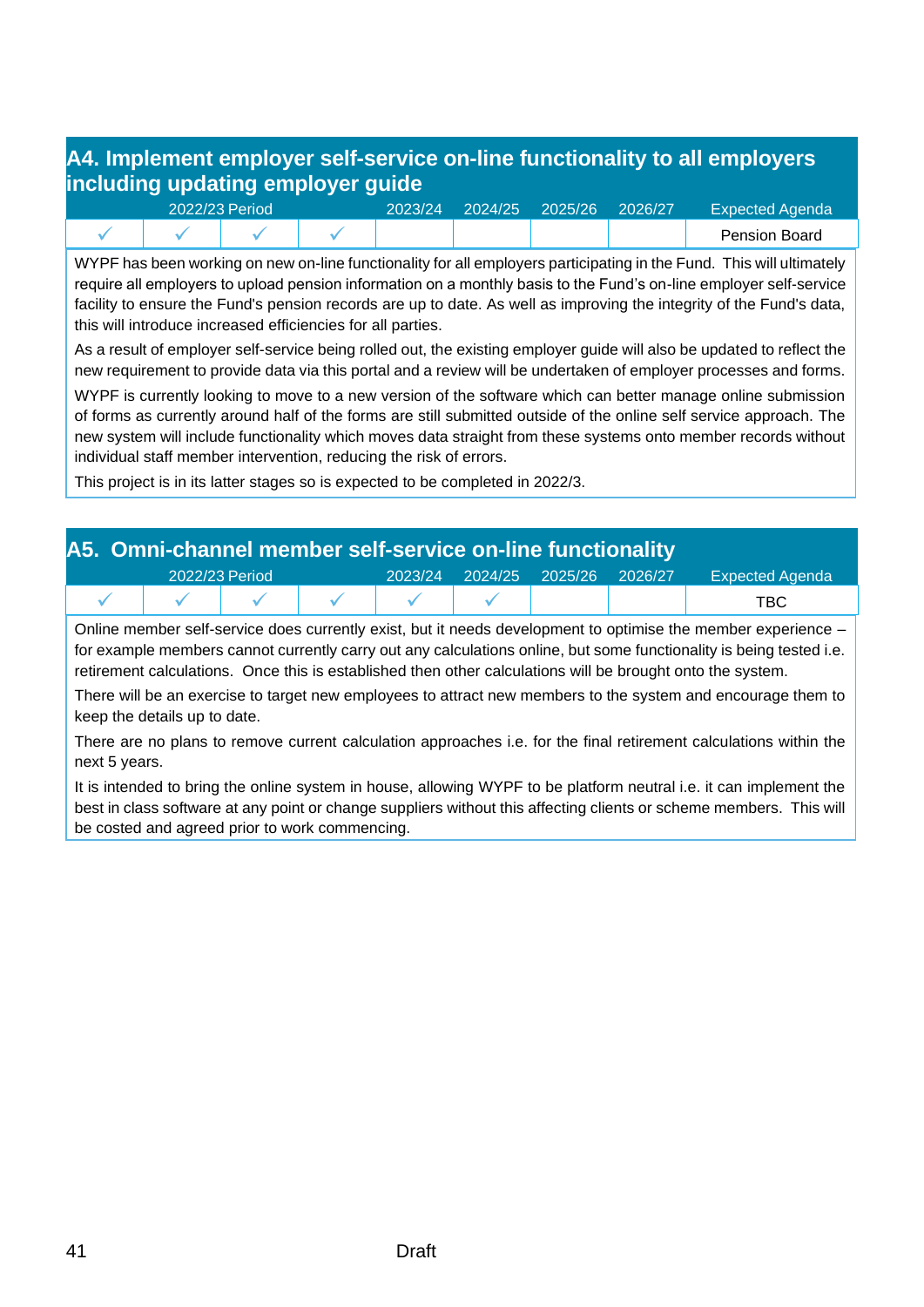| A6. Data improvement plan/procedures |                |  |  |         |         |         |         |                        |  |  |
|--------------------------------------|----------------|--|--|---------|---------|---------|---------|------------------------|--|--|
|                                      | 2022/23 Period |  |  | 2023/24 | 2024/25 | 2025/26 | 2026/27 | <b>Expected Agenda</b> |  |  |
|                                      |                |  |  |         |         |         |         | <b>Pension Board</b>   |  |  |

The Pensions Regulator expects all pension funds to assess the quality of their data and put in place a data improvement plan where there are errors or omissions, or where processes could be improved.

WYPF has several informal data improvement plans relating to individual projects, and these will be brought together in one data improvement plan which includes:

- any actions to improve common and scheme specific data
- any projects to improve data omissions i.e. tracing exercises
- any projects to reduce any backlogs or remove small liabilities from the fund i.e. trivial commutation
- projects required by Regulations / other legislation i.e. McCloud rectification, GMP reconciliation
- any actions to improve member experience i.e. based on complaints and breaches

This action includes drafting a high level data improvement policy to set out the objectives of data improvement activities and how they will be prioritised and managed, and how progress will be monitored and reported. The policy and high level plan will be included in an Appendix to the Administration Strategy

It is expected that this will not require additional resource. Budget will be required for character recognition software.

| <b>A7. Carry out trivial commutation / small pots options exercise</b> |  |  |  |         |  |                         |  |                        |  |  |
|------------------------------------------------------------------------|--|--|--|---------|--|-------------------------|--|------------------------|--|--|
| 2022/23 Period                                                         |  |  |  | 2023/24 |  | 2024/25 2025/26 2026/27 |  | <b>Expected Agenda</b> |  |  |
|                                                                        |  |  |  | TBC?    |  |                         |  | N/A                    |  |  |

Trivial commutation is where a member who is entitled to a small pension can elect to give up the entirety of that pension and instead receive their benefit as a single lump sum payment. A project will be carried out to identify any pensioners and dependants who may be eligible for trivial commutation and to offer it to them. This will reduce the administrative burden on the Fund paying a large number of very small pensions over a number of years as well as providing greater clarity from a funding perspective. The government has a limit for members to trivially commute their pension in relation to a single pension (£10,000 value – called a "small pot") and total benefits (£30,000 – called "trivial commutation").

As well as reducing the number of pensioner payments that require ongoing payment this could also reduce the fund's liabilities. It will also be welcomed by a number of pensioners who would prefer a one-off lump sum payment rather than ongoing smaller payments of little value.

The WYPF team already offer this option to members but will continue to carry out trivial commutation projects over the next 5 years. This will also involve a review of existing procedures to ensure that trivial commutation is offered in appropriate cases. No additional resource or budget will be required.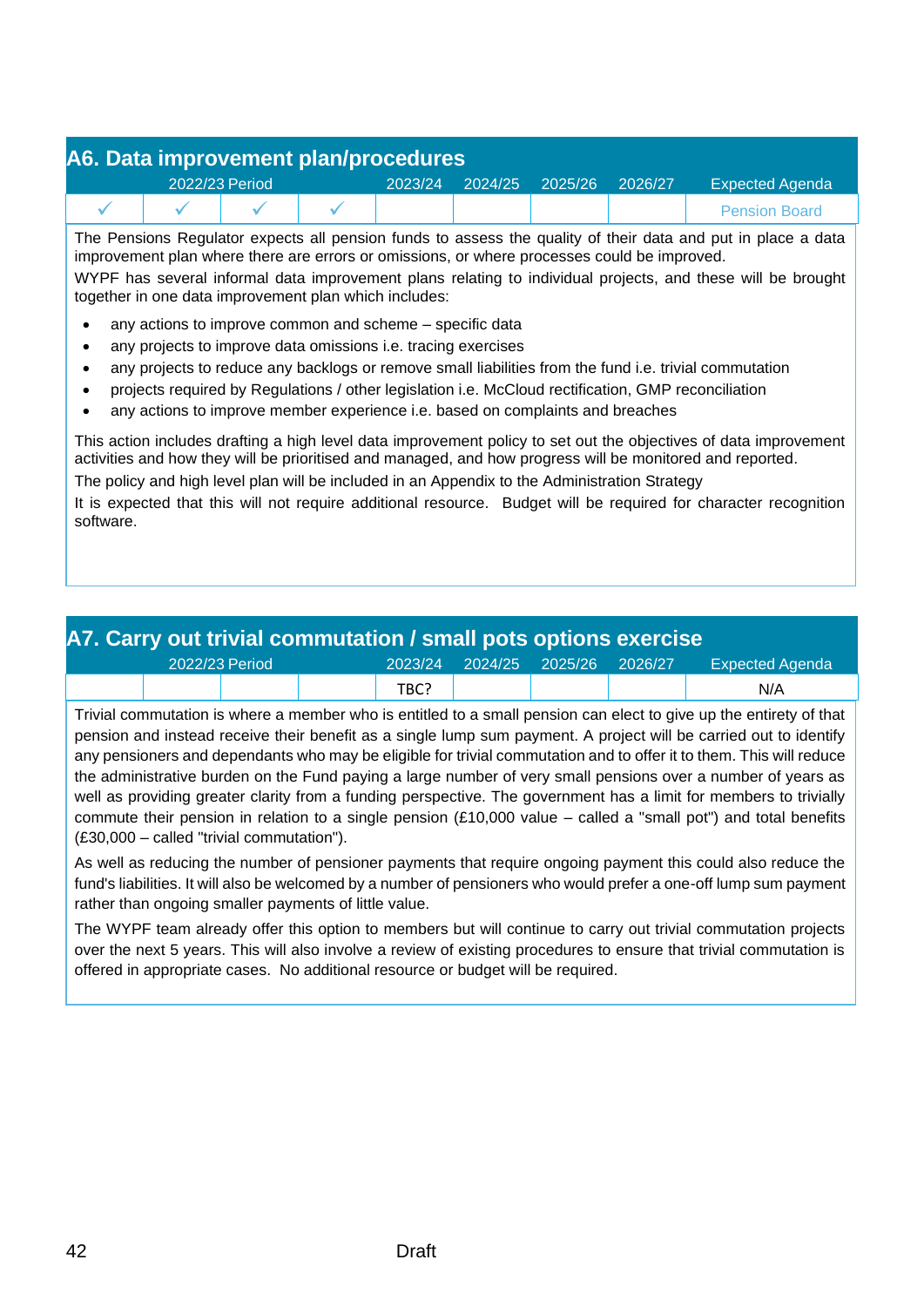## **A8. Other expected legislation changes including exit payment cap, and Goodwin and Fair deal**

| 2022/23 Period |  | 2023/24 | 2024/25 2025/26 | 2026/27 | <b>Expected Agenda</b> |
|----------------|--|---------|-----------------|---------|------------------------|
|                |  |         |                 |         |                        |

#### **£95k Exit Cap and Wider Reforms**

Changes were introduced in November 2020 that capped total exit payments for individuals leaving public sector employment including pension fund strain costs. In February 2021 the regulations were revoked and we expect an amended proposal during 2022. MHCLG also consulted on wider reform provisions in 2020 that could materially impact the type and amount of benefits paid to employees on early termination; if implemented, these impact on both payments made by employers as well as benefits paid from the Fund.

#### **Goodwin**

In 2020 the Government settled a legal challenge relating to the Teachers' Pension Scheme from a male survivor of a female member, complaining that he would receive lower benefits than a survivor of a same-sex marriage/partnership. It has been accepted that this decision will also affect other public sector schemes and we await guidance from DLUHC on the required changes to the Local Government Pension Scheme regulations. We expect this during 2022.

#### **Fair deal**

In May 2016 MHCLG proposed that the New Fair Deal be extended to the LGPS. This would mean that any staff being outsourced would remain in the LGPS and their 'new' employer would gain admission body status, without the option of being able to offer a pension scheme that is broadly comparable to LGPS.

On 10 January 2019 a consultation document was published by MHCLG confirming the 2016 proposal and removal of the option of a broadly comparable scheme. Within the 2019 consultation, there were also proposals about automatically transferring LGPS assets and liabilities when scheme employers are involved in a merger or takeover. This consultation closed on 4 April 2019. Final regulations are still to be made.

When the regulations are amended there will be some work required to implement the various changes required and there may also be some work required to respond to any new consultations. It is not expected that any additional resource or budget will be required for these activities.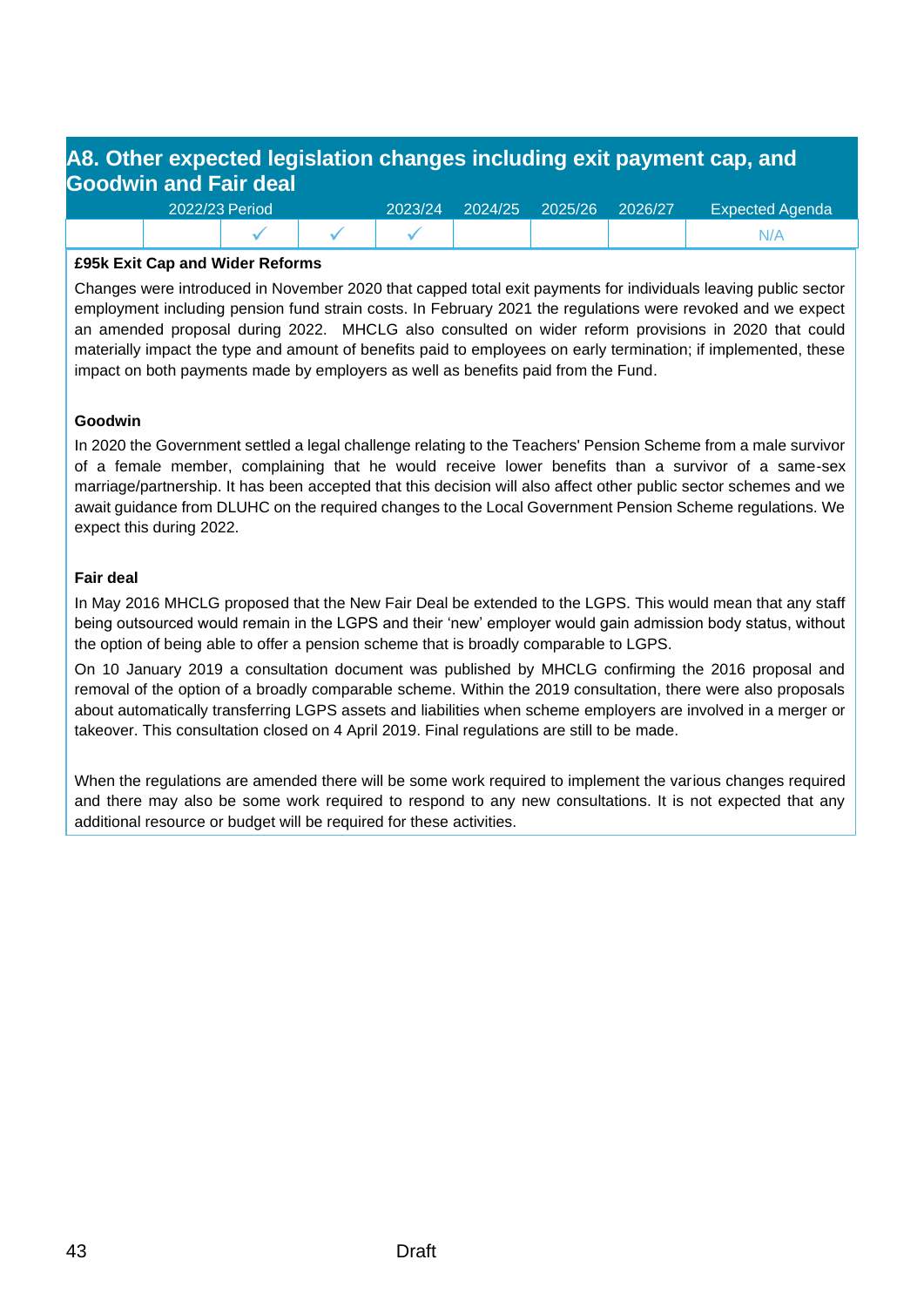| A9. Carry out frozen refund clearance exercise |                |  |  |         |         |         |         |                        |  |  |
|------------------------------------------------|----------------|--|--|---------|---------|---------|---------|------------------------|--|--|
|                                                | 2022/23 Period |  |  | 2023/24 | 2024/25 | 2025/26 | 2026/27 | <b>Expected Agenda</b> |  |  |
|                                                |                |  |  |         |         |         |         | <b>Pension Board</b>   |  |  |

Members who leave the scheme without meeting the 'vesting period' (the minimum period to qualify for benefits) are only entitled to a refund of their own contributions. Since 1 April 2014 the regulations have required that this must be paid within five years of the member leaving the scheme, but before that many members did not claim their refunds in case they rejoined the scheme in the future and could then count that service.

This has meant that the Fund has built up a number of "frozen refunds" i.e. refunds that have not yet been claimed. WYPF has carried out a review of these cases and is in the process of paying as many as possible. This will help the Fund meet legal requirements that all benefits must be paid before the member's 75th birthday and will also reduce the Fund's liabilities.

This is being resourced through existing teams and with no additional budget required.

| <b>A10. Robotics, Automation, Analytics</b> |  |  |         |         |         |         |                        |  |  |  |  |
|---------------------------------------------|--|--|---------|---------|---------|---------|------------------------|--|--|--|--|
| 2022/23 Period                              |  |  | 2023/24 | 2024/25 | 2025/26 | 2026/27 | <b>Expected Agenda</b> |  |  |  |  |
|                                             |  |  |         |         |         |         | N/A                    |  |  |  |  |
|                                             |  |  |         |         |         |         |                        |  |  |  |  |

- Advanced process engineering we will deploy automation into both administration and finance processes in an Agile way driving down the number of administration and finance tasks that need human intervention, alleviating cost and error. The simplest tasks will be automated first, then move up in complexity as we learn. In this way software will be released early in order to benefit the organisation early.
- Robotics we have identified a test process for robotics software to be deployed that complements our automation programme. We will also test intelligent character recognition robotics that can scan pages for words and phrases to aid our data quality programme.
- Analytics data analytics will be used to further develop our advancing online and client Management Information needs.

### **A11. Review support for high earners and pensions tax policies**

|  | 2022/23 Period |  | 2023/24 2024/25 2025/26 2026/27 | <b>Expected Agenda</b> |  |
|--|----------------|--|---------------------------------|------------------------|--|
|  |                |  |                                 | N/A                    |  |

The Fund has a responsibility to ensure that pension taxation matters are dealt with according to relevant regulations and that members are given appropriate guidance.

The number of members affected by the annual allowance limit and in need of pension savings statements is increasing annually and this increases the level of work in the team and the number of associated queries. As a result the team will review the level of support and approach to providing support for "high earner" members affected by pensions tax limits, for example if external training to members and employers can be provided.

WYPF is also considering putting in place a Voluntary Scheme Pays policy and a High Earner Communications Strategy setting out the information that will be provided to members, when and how it will be provided to manage members' expectations.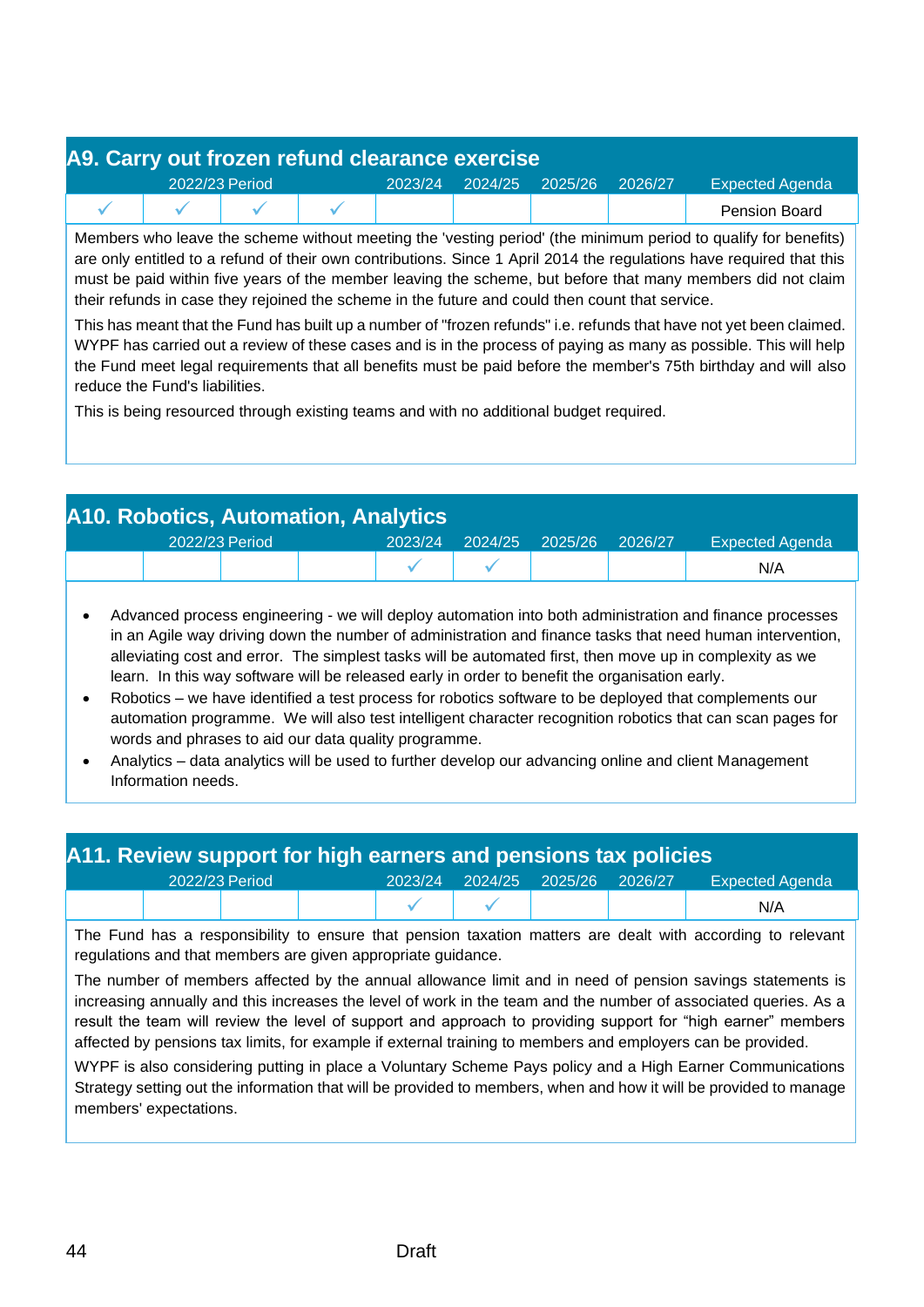| <b>A12. Transition to Oracle</b> |  |                |  |         |         |         |         |                        |  |  |  |
|----------------------------------|--|----------------|--|---------|---------|---------|---------|------------------------|--|--|--|
|                                  |  | 2022/23 Period |  | 2023/24 | 2024/25 | 2025/26 | 2026/27 | <b>Expected Agenda</b> |  |  |  |
|                                  |  |                |  |         |         |         |         | N/A                    |  |  |  |

Civica will no longer support Oracle within the next five years so WY will need to move to SQL. This will involve a large project for WYPF IT within next 5 years since the software will need to be hosted on a different platform and there will be implications for reprogramming, training and licences as well as procurement etc.

Costs and resources yet to be identified for this.

## **A13. Finalise GMP reconciliation exercise**

|  | 2022/23 Period | 2023/24 | 2024/25 2025/26 | 2026/27 | <b>Expected Agenda</b> |
|--|----------------|---------|-----------------|---------|------------------------|
|  |                |         |                 |         | N/A                    |

Prior to the removal of "contracted-out" status in April 2016, pension schemes including the LGPS had to ensure the benefits they paid met a minimum level, one element of which was a Guaranteed Minimum Pension (GMP) figure that accrued individually for each scheme member up to April 1997. Following the end of contracting out HMRC is no longer maintaining GMP and other contracting out member records so individual pension schemes to ensure that the contracting out and GMP data they hold matches that held by HMRC.

The WYPF data has been extracted from HMRC ahead of the facility being discontinued, but there has not been any matching carried out to date. The high level stages and timescales in the project are as follows:

- Active members Stage 1 (identify data mismatches) Timescale TBC
- Active members Stage 2 (finalise data reconciliation) Timescale TBC
- Deferred and Pensioner reconciliation completion (all data reconciled) Timescale TBC
- Stage 3 GMP Rectification Timescale TBC

This reconciliation project will inevitably result in identifying some pensioners and dependents whose pension has been overpaid or underpaid (albeit some by very small amounts), some for several years, which will need to be rectified.

|                | A14. Implement changes required for national pensions dashboard(s) |  |  |         |  |                         |  |                        |  |  |  |  |
|----------------|--------------------------------------------------------------------|--|--|---------|--|-------------------------|--|------------------------|--|--|--|--|
| 2022/23 Period |                                                                    |  |  | 2023/24 |  | 2024/25 2025/26 2026/27 |  | <b>Expected Agenda</b> |  |  |  |  |
|                |                                                                    |  |  |         |  |                         |  | TBC.                   |  |  |  |  |

Pension dashboards are a Government initiative first announced in the Budget 2016 with the legal framework contained in the Pension Schemes Act 2021. The idea is to allow pension savers in the UK access to view the values of all of their pension pots, including the state pension, through one central platform. Public service pension schemes are expected to go live between April 2023 and April 2025 and we will consider what action is needed so the WYPF and the other schemes we administer are ready for implementation. This could be a fundamental project which is likely to have additional costs and resource requirements due to the development and testing of data quality, systems and processes.

Civica, our current partner for our pensions software, is yet to cost the local government scheme proposals. The working hypothesis is that the data used in the annual benefit statement can be used for a full 12 months in the pensions dashboard. This is yet to be confirmed. Budget and resource are to be confirmed.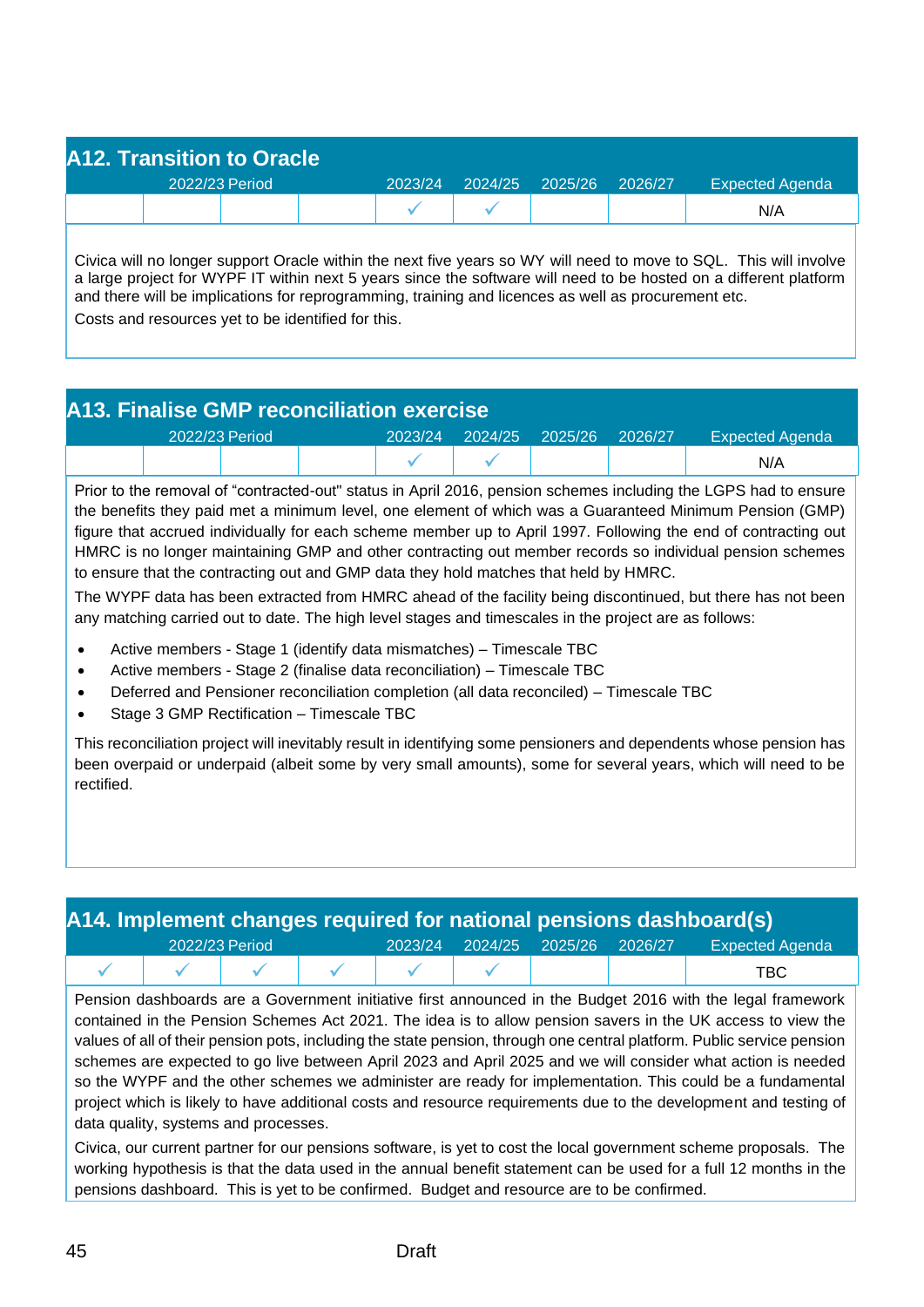## **A15. Implement changes to meet GMP equalisation requirements**

| 2022/23 Period | 2023/24 | 2024/25 | 2025/26 | 2026/27 | <b>Expected Agenda</b> |
|----------------|---------|---------|---------|---------|------------------------|
|                |         |         |         |         | TBC                    |

The courts determined that it was necessary to revisit pension benefits for scheme members who accrued a GMP to ensure equal treatment between men and women. In March 2021 the Government confirmed that the solution for LGPS funds was to apply full indexation on all GMP (i.e. all pension) for those members who reached state pension age after 5 April 2016. This has been implemented by WYPF but we are likely to have to revisit transfersout over a number of years to ensure the correct amount was paid in respect of the GMP element – the solution to dealing with this group of affected members has not yet been confirmed. It is not expected that this work will require additional staff or budget.

|                |  |         |                   |         | A16. Regulator new Code of Practice module: Maintenance of IT systems |
|----------------|--|---------|-------------------|---------|-----------------------------------------------------------------------|
| 2022/23 Period |  | 2023/24 | $2024/25$ 2025/26 | 2026/27 | <b>Expected Agenda</b>                                                |
|                |  |         |                   |         | <b>Pension Board</b>                                                  |

The new Code of Practice which is expected to be released in summer of 2022 includes a new module – Maintenance of IT systems. WYPF will need to review processes and systems to ensure they are compliant and sufficiently documented and make any required changes where there is any non-compliance. The current draft code includes the following "Standards for maintaining IT systems":

- Ensure cyber security measures and procedures are in place and functioning.
- Record evidence of how changes are planned and executed within the system.
- Put a written policy in place for maintaining, upgrading, and replacing hardware and software.
- Provide evidence to show there is a schedule for the system to be replaced or updated, such as changes to tax thresholds.
- Assign adequate and sufficient hardware and personnel resources, with appropriate functionality and/or skills, to carry out the work.
- Secure evidence that the IT system can meet the current and anticipated physical system requirements.
- Manage planned and potential future upgrades within the administration system.

A further resource to manage systems cyber risk is required.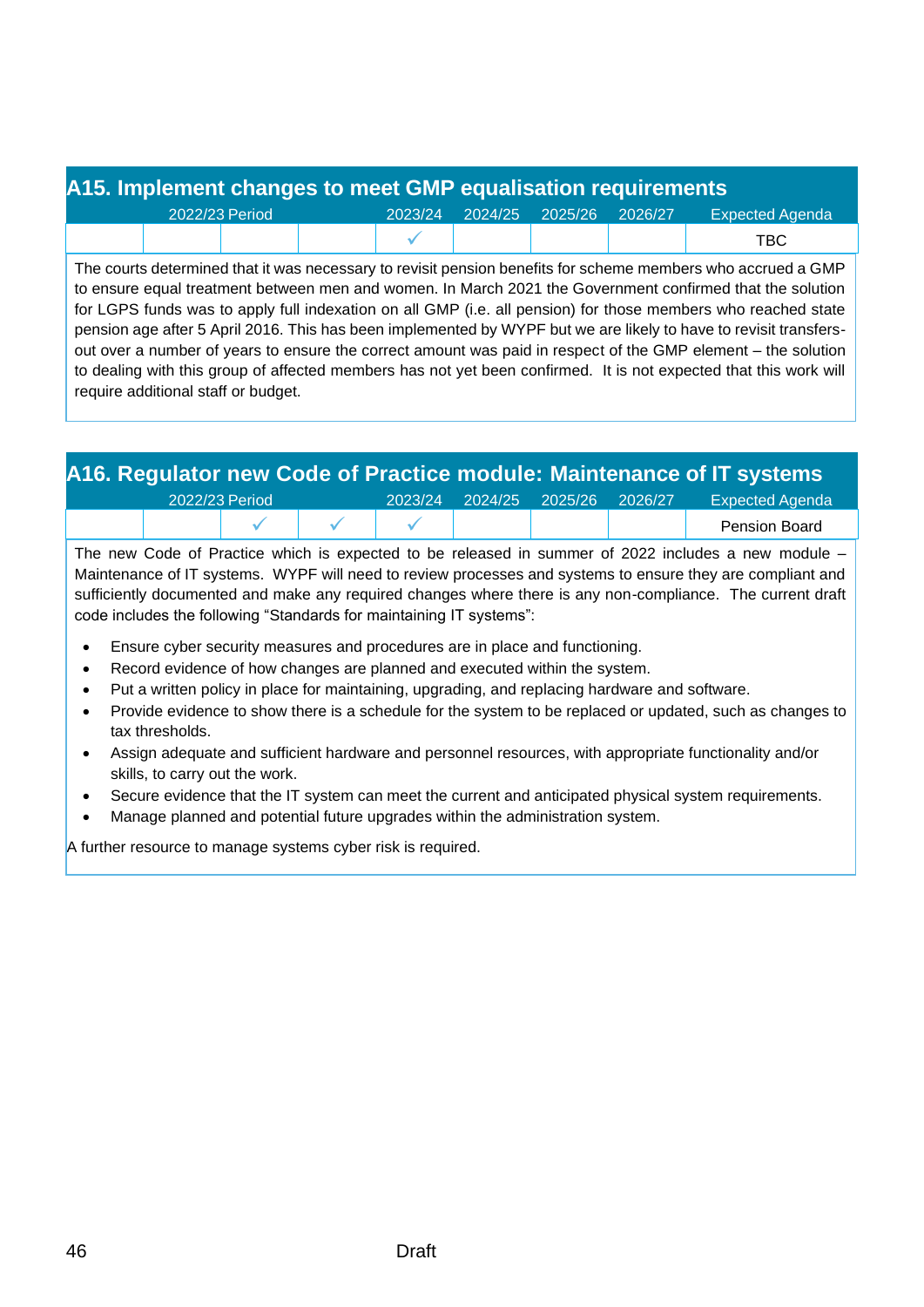## <span id="page-46-0"></span>Appendix B - Business Plan Budget

## Operating Cost Budget 2022/23

| <b>WYPF PENSION ADMIN</b><br><b>&amp; OVERSIGHT</b>                 | 2020/21<br><b>OUTTURN</b> | 2021/22<br><b>BUDGET</b> | 2021/22<br><b>FORECAST</b> | 2021/22<br><b>VAR BGT - FCST</b><br><b>FAV (ADV)</b> | 2022/23<br><b>BUDGET</b> | 2022/23<br><b>FORECAST</b> |
|---------------------------------------------------------------------|---------------------------|--------------------------|----------------------------|------------------------------------------------------|--------------------------|----------------------------|
|                                                                     | £000                      | £000                     | £000                       | £000                                                 | £000                     | £000                       |
| Accommodation                                                       | 263                       | 122                      | 190                        | $-68$                                                | 197                      | 186                        |
| Actuary                                                             | 337                       | 370                      | 300                        | 70                                                   | 371                      | 350                        |
| Computer                                                            | 287                       | 291                      | 291                        | <sup>0</sup>                                         | 267                      | 252                        |
| <b>Invest to Save resources</b>                                     | 0                         | 0                        | $\Omega$                   | 0                                                    | $\Omega$                 | 500                        |
| <b>Employees</b>                                                    | 3,091                     | 3,711                    | 3,553                      | 158                                                  | 4,339                    | 4,094                      |
| <b>CBMDC Support Services</b>                                       | 316                       | 323                      | 323                        | 0                                                    | 343                      | 323                        |
| <b>WYPF Support Services</b>                                        | 1,535                     | 1,863                    | 1,912                      | $-49$                                                | 2,385                    | 2,250                      |
| <b>Other Running Costs</b>                                          | 619                       | 802                      | 704                        | 98                                                   | 782                      | 738                        |
| <b>Transaction Costs</b>                                            | $\Omega$                  | 0                        | 0                          | 0                                                    | $\Omega$                 | 0                          |
| <b>Printing &amp; Stationery</b>                                    | 492                       | 499                      | 299                        | 200                                                  | 317                      | 299                        |
| <b>WYPF PENSION ADMIN &amp; OVERSIGHT</b><br><b>EXPENDITURE</b>     | 6,940                     | 7,981                    | 7,572                      | 409                                                  | 9,001                    | 8,992                      |
| Other Income                                                        | $-88$                     | $-75$                    | $-90$                      | 15                                                   | $\Omega$                 | $\Omega$                   |
| Shared Service Income                                               | $-1,980$                  | $-2,500$                 | $-2,393$                   | $-107$                                               | $-2,830$                 | $-2,830$                   |
| <b>WYPF PENSION ADMIN &amp; OVERSIGHT NET</b><br><b>EXPENDITURE</b> | 4,872                     | 5,406                    | 5,089                      | 317                                                  | 6,171                    | 6,162                      |

| <b>WYPF TOTAL SERVICE</b>                                | 2020/21<br><b>OUTTURN</b><br>£000 | 2021/22<br><b>BUDGET</b><br>£000 | 2021/22<br><b>FORECAST</b><br>£000 | 2021/22<br><b>VAR BGT - PD09</b><br><b>FAV (ADV)</b><br>£000 | 2022/23<br><b>BUDGET</b><br>£000 | 2022/23<br><b>FORECAST</b><br>£000 |
|----------------------------------------------------------|-----------------------------------|----------------------------------|------------------------------------|--------------------------------------------------------------|----------------------------------|------------------------------------|
| WYPE PENSION ADMIN EXP<br>WYPF PENSION ADMIN INC         | 6,069<br>$-2,068$                 | 7,017<br>$-2,575$                | 6,641<br>$-2,483$                  | 376<br>$-92$                                                 | 7,927<br>$-2,830$                | 7,979<br>$-2,830$                  |
| WYPE PENSION ADMIN NET EXP<br><b>WYPF OVERSIGHT EXP</b>  | 4,001<br>871                      | 4,442<br>964                     | 4,158<br>931                       | 284<br>33                                                    | 5,097<br>1,074                   | 5,149<br>1,013                     |
| <b>WYPE PENSION ADMIN &amp; OVERSIGHT</b>                | 4,872                             | 5,406                            | 5,089                              | 317                                                          | 6,171                            | 6,162                              |
| WYPF INVEST MANAGEMENT EXP<br>WYPF INVEST MANAGEMENT INC | 5,302<br>$-173$                   | 7,397<br>$-158$                  | 6,230<br>$-140$                    | 1,167<br>$-18$                                               | 8,762<br>$-189$                  | 8,767<br>$-179$                    |
| WYPF INVEST MANAGEMENT NET EXP                           | 5,129                             | 7,239                            | 6,090                              | 1,149                                                        | 8,573                            | 8,588                              |
|                                                          |                                   |                                  |                                    |                                                              |                                  |                                    |
| <b>TOTAL WYPF NET EXPENDITURE</b>                        | 10.001                            | 12.645                           | 11.179                             | 1,466                                                        | 14.744                           | 14,750                             |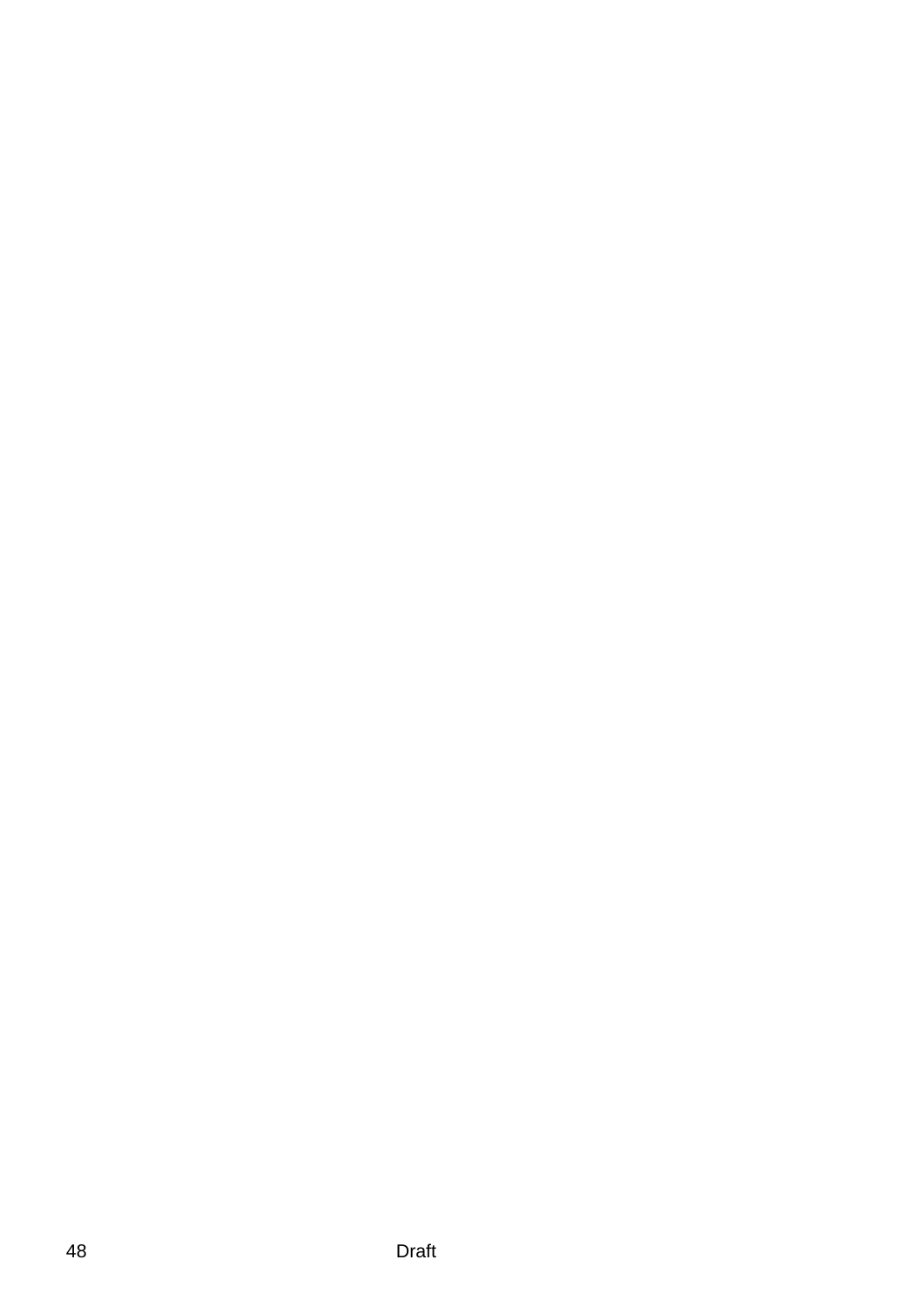## <span id="page-48-0"></span>Appendix C - Suggested 2022/23 Agenda items

Many of the timescales relating to agenda items are estimated due to reliance on external bodies, such as Government. As a result, these agenda items may be move to a later committee date. These are shown with an asterisk (\*).

#### JAG Meetings *July 2022*

Constitution / delegations review Cyber resilience and Business Continuity McCloud updates New members, Knowledge and Skills *January 2023*

31 March 2022 Actuarial Valuation and Funding Strategy Statement Governance policies / strategies reviews McCloud updates 31 March 2022 Actuarial Valuation and Funding Strategy Statement Review against TPR Code of Practice

#### IAP Meetings *April 2022*

TCFD reporting Transition from UK equities update Code of Practice "Best Practice"

### Pension Board Meetings *March 2022*

Communications Policy Pensions Administration Strategy Risk register Funding Strategy Statement Pensions Dashboard LGPS online Training

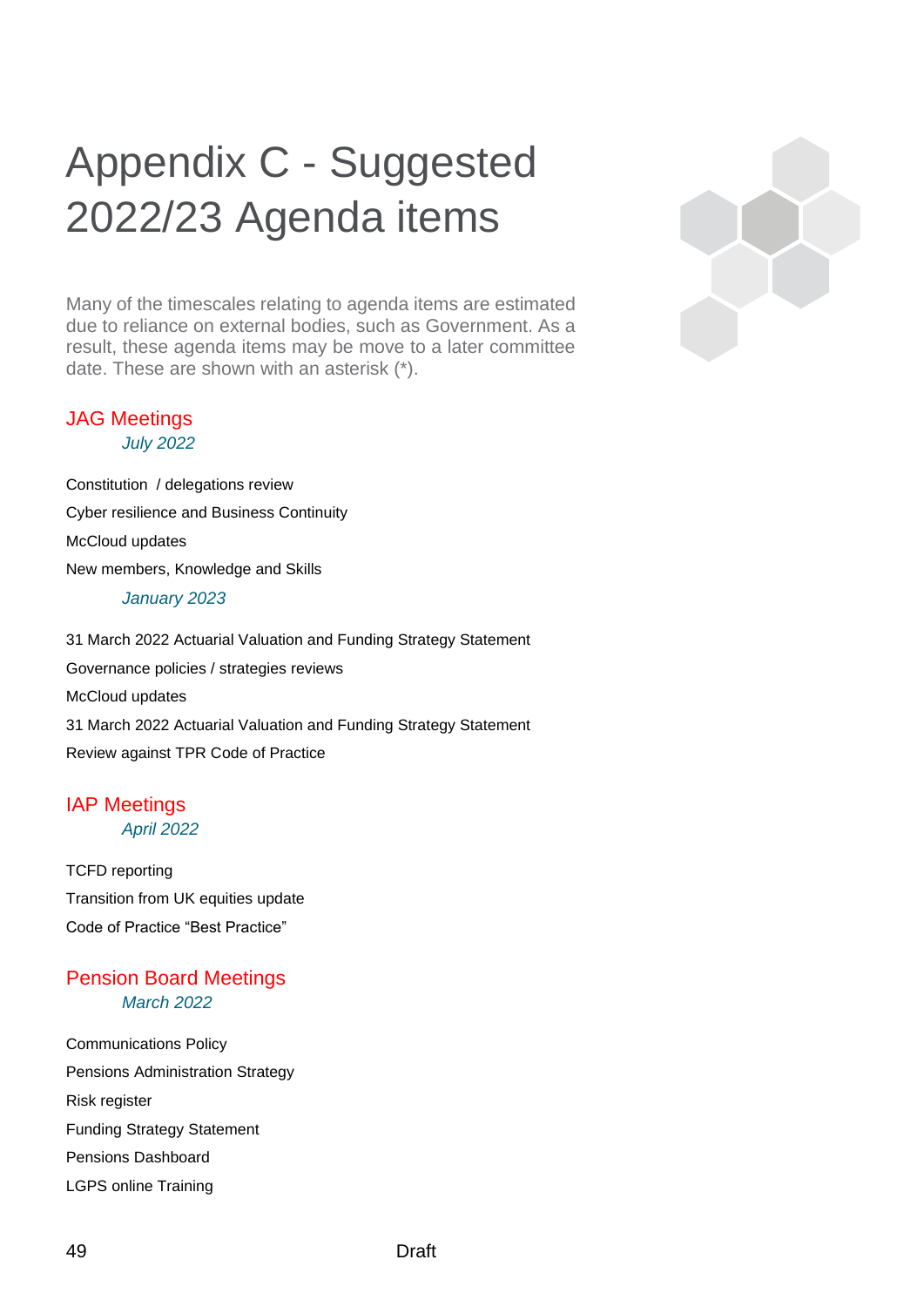## Training Plan

The Fund has a Knowledge and Skills Policy setting out the training requirements for and knowledge expected of senior officers, JAG, IAP and Governance and Audit Committee and Pension Board members.

Key areas of training identified for the JAG, IAP and Board members for the period covered by this business plan include:

Responsible Investment and any new TCFD requirements

The Pension Regulator's new Single Modular Code

The Scheme Advisory Board's work on Good Governance

Relevant topics relating to the implementation of the Fund's new Investment Strategy

Funding and actuarial valuation matters including relating to the (relatively) new employer flexibility provisions.

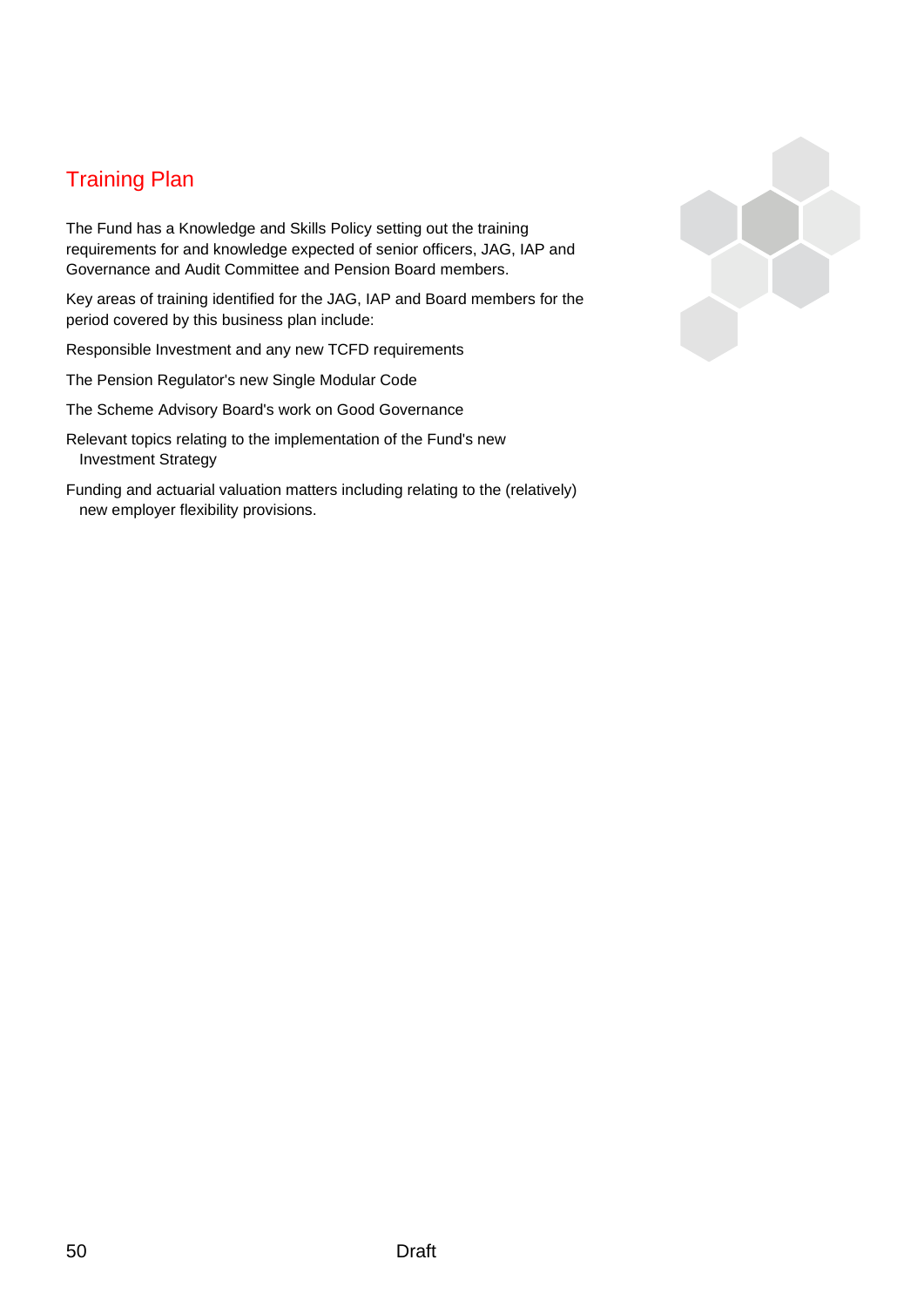## <span id="page-50-0"></span>Appendix D – Draft communications plan

The aim of the Fund's communications strategy is to make sure that all stakeholders are engaged with and kept informed of developments within the Fund. We want to ensure transparency and an effective communication process will help to maintain the efficient running of the scheme. An outline communications plan for 2022 to 2023 is set out below.

| Type of<br>Communication                                               | <b>Scheme</b><br><b>Member</b>      | Prospective<br>Scheme<br><b>Members</b> | <b>Employers</b>                                                                                | Press &<br><b>FOI</b><br><b>Requests</b> | Central<br>Government<br>& the<br><b>Pensions</b><br>Regulator |
|------------------------------------------------------------------------|-------------------------------------|-----------------------------------------|-------------------------------------------------------------------------------------------------|------------------------------------------|----------------------------------------------------------------|
| <b>Annual Benefit</b><br><b>Statements</b>                             | July-August                         |                                         |                                                                                                 |                                          |                                                                |
| <b>Pension Savings</b><br><b>Statements</b>                            | September-<br>October               |                                         |                                                                                                 |                                          |                                                                |
| <b>Annual Newsletter</b><br>- Accounts                                 | July-August                         |                                         | July-August                                                                                     |                                          |                                                                |
| Newsletters                                                            | Annual                              |                                         | Quarterly                                                                                       |                                          |                                                                |
| <b>Individual Member</b><br>Self-Service (on-line<br>portal) MyPension | Development and<br>increase take-up |                                         |                                                                                                 |                                          |                                                                |
| Website                                                                | As required                         | As required                             | As required                                                                                     |                                          |                                                                |
| <b>Posters</b>                                                         | As required                         |                                         | As required                                                                                     |                                          |                                                                |
| Scheme Guides and<br>Factsheets                                        | As required                         | Uponentry<br>to the scheme              | Upon entry to the<br>scheme and as<br>required - online<br>access to<br>administration<br>guide |                                          |                                                                |
| <b>Induction Sessions</b>                                              | Weekly                              | Weekly                                  | As required                                                                                     |                                          |                                                                |
| Pre-Retirement<br>Seminars                                             | Quarterly                           |                                         | Quarterly                                                                                       |                                          |                                                                |
| <b>Employer Forum</b>                                                  |                                     |                                         | <b>TBC</b>                                                                                      |                                          |                                                                |
| Pensions Admin<br>Strategy                                             |                                     |                                         | <b>TBC</b>                                                                                      |                                          |                                                                |
| Report & Accounts                                                      | Annual<br>Newsletter                |                                         | November                                                                                        |                                          | October                                                        |
| <b>Funding Strategy</b><br>Statement                                   |                                     |                                         | <b>TBC</b>                                                                                      |                                          |                                                                |
| <b>Ad-Hoc Queries</b>                                                  | Within set<br>timescales            | Within set<br>timescales                | Within set<br>timescales                                                                        | Within<br>set                            | Within set<br>timescales                                       |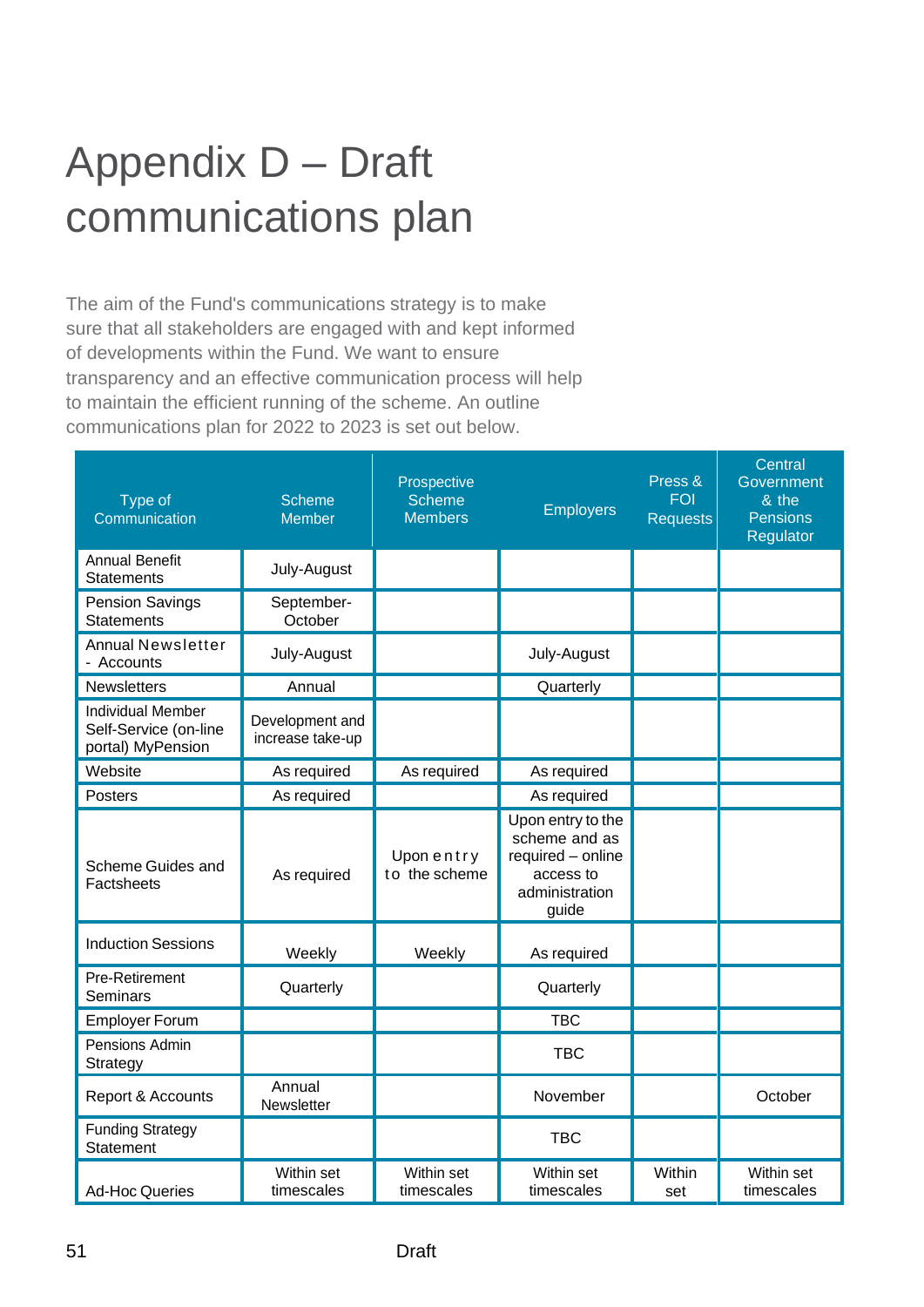| Type of<br>Communication              | <b>Scheme</b><br><b>Member</b> | Prospective<br><b>Scheme</b><br><b>Members</b> | <b>Employers</b> | Press &<br><b>FOI</b><br><b>Requests</b> | Central<br>Government<br>& the<br>Pensions<br>Regulator |
|---------------------------------------|--------------------------------|------------------------------------------------|------------------|------------------------------------------|---------------------------------------------------------|
|                                       |                                |                                                |                  | timescale<br>S                           |                                                         |
| <b>Pension Board</b>                  | April - March                  | April - March                                  | April-March      |                                          | As Required                                             |
| <b>GMP Letters-</b><br>Reconciliation | 2023/24                        |                                                |                  | As<br>Required                           | As Required                                             |
| <b>McCloud</b><br>communications      | To be confirmed                |                                                | As required      |                                          |                                                         |
| Cost management<br>changes            | As required                    |                                                | As required      |                                          |                                                         |
| Funding and<br>contribution changes   |                                |                                                | October - March  |                                          | As required                                             |
| Satisfaction surveys                  | <b>TBC</b>                     |                                                | Annual           |                                          |                                                         |
| E learning training<br>packages       |                                |                                                | TBC              |                                          |                                                         |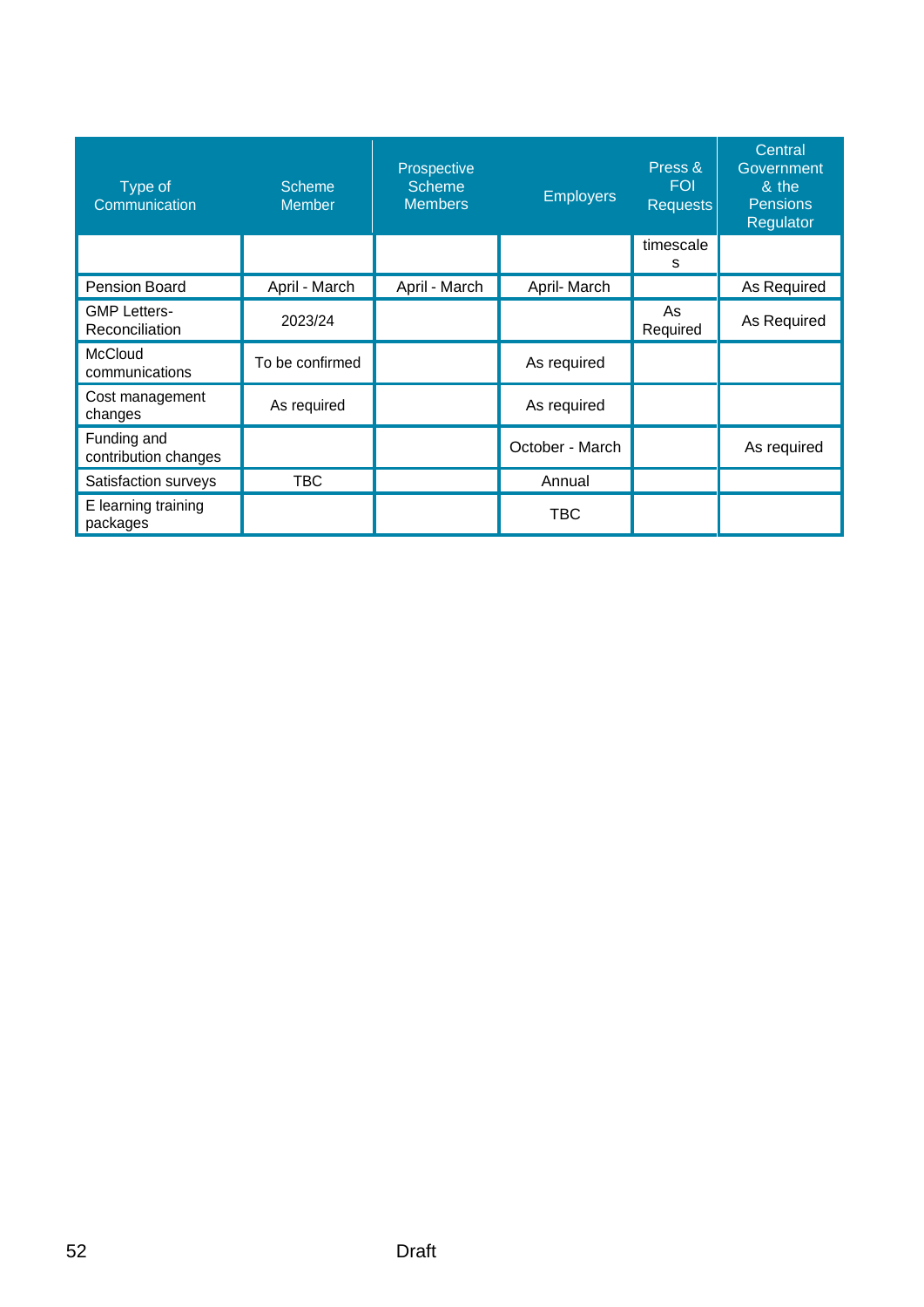## <span id="page-52-0"></span>Appendix E - Business Plan activities for client LGPS funds and Fire authority clients

| <b>Key Action/Task</b>                                                            |                |    | 2022/23 Period |              | 2023/        | 2024/ |             |              |
|-----------------------------------------------------------------------------------|----------------|----|----------------|--------------|--------------|-------|-------------|--------------|
| Governance                                                                        | Q <sub>1</sub> | Q2 | Q <sub>3</sub> | Q4           | 24           | 25    | 2025/<br>26 | 2026 /<br>27 |
| G4. Review cybercrime risk                                                        |                |    | ✓              |              |              |       |             |              |
| G5. Business Continuity                                                           | ✓              | ✓  | ✓              | ✓            |              |       |             |              |
| G8. Carbon footprint of<br>organisation                                           |                | ✓  | ✓              | $\checkmark$ | ✓            |       | ✓           | ✓            |
| G10. Review against new<br><b>TPR Single Modular Code</b>                         |                |    | ✓              | $\checkmark$ |              |       |             |              |
| G11. Implement changes<br>from Scheme Advisory<br>Board good governance<br>review |                |    | $\checkmark$   | ✓            | $\checkmark$ |       |             |              |
| G13. Procurement/Tenders                                                          |                |    |                |              | ✓            | ✓     | ✓           | ✓            |
| G14. Diversity, equity and<br>Inclusion                                           |                |    |                |              |              |       |             |              |
| G15. Employer Engagement                                                          |                | ✓  | ✓              | ✓            |              |       |             |              |

|                                                                                                                                  |  |    | 2022/23 Period |                 |             |                       |             |             |
|----------------------------------------------------------------------------------------------------------------------------------|--|----|----------------|-----------------|-------------|-----------------------|-------------|-------------|
| <b>Key Action/Task</b><br>Funding and Investments                                                                                |  | Q2 | Q3             | $\overline{O4}$ | 2023/<br>24 | 2024/<br>$25^{\circ}$ | 2025/<br>26 | 2026/<br>27 |
| Provision of data and responding to queries<br>from the Actuary for Lincolnshire, Hounslow<br>and Barnet for the 2022 valuations |  |    |                |                 |             |                       |             |             |

| <b>Key Action/Task</b><br>Administration and Communications                                                        |  |                | 2022/23 Period |                |             |             |             |             |
|--------------------------------------------------------------------------------------------------------------------|--|----------------|----------------|----------------|-------------|-------------|-------------|-------------|
|                                                                                                                    |  | Q <sub>2</sub> | Q3             | Q <sub>4</sub> | 2023/<br>24 | 2024/<br>25 | 2025/<br>26 | 2026/<br>27 |
| A1. Implement McCloud / Sargeant remedy                                                                            |  |                |                |                |             |             |             |             |
| A2. Scams                                                                                                          |  |                |                |                |             |             |             |             |
| A3. Data improvement - including<br>understanding data challenges for prospective<br>client funds before tendering |  |                |                |                |             |             |             |             |
| A4. Implement employer self-service on-line<br>functionality to all employers including                            |  |                |                |                |             |             |             |             |